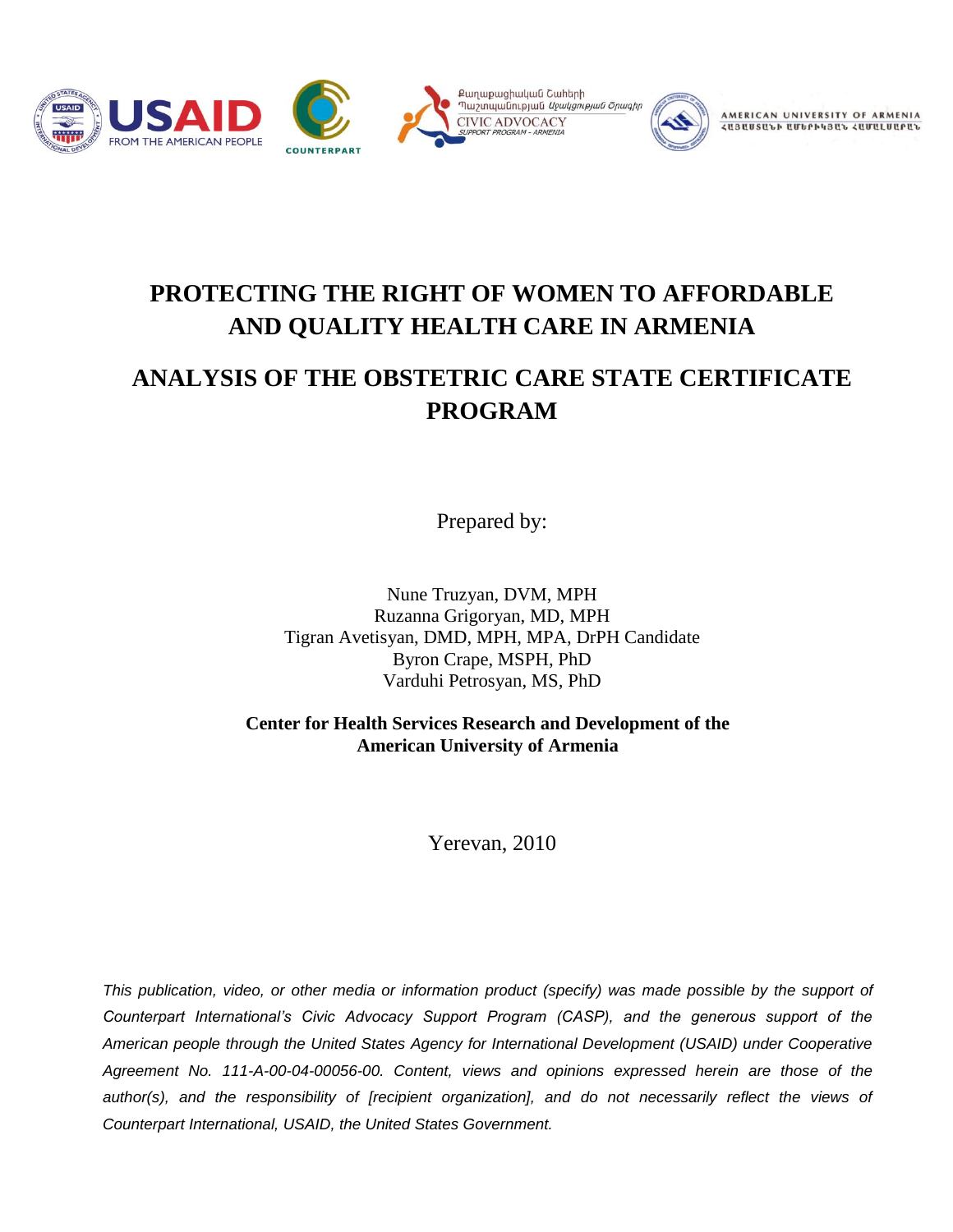# **TABLE OF CONTENT**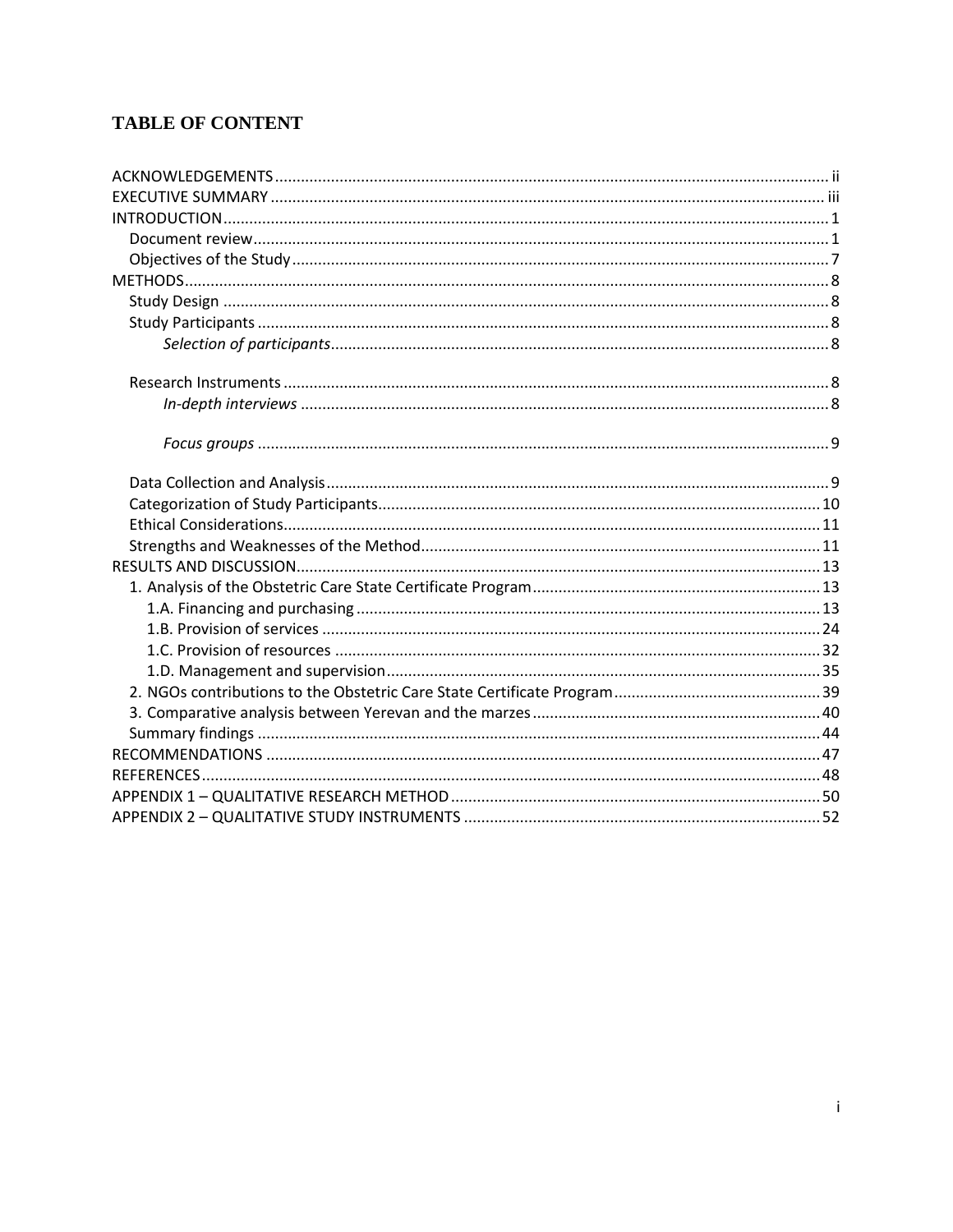## <span id="page-2-0"></span>**ACKNOWLEDGEMENTS**

We want to express our gratitude for the reports, studies, strategic and action plans, documents, and policy papers used for the situational analysis that were published by the Government of Armenia, various agencies, educational institutions, and international organizations.

The greatest appreciation is reserved for the Ministry of Health of the Republic of Armenia, the Head of the MOH Mother and Child Health Protection Department Dr. Karine Saribekyan for providing consultancy and support.

We are thankful to the participants of this study who provided valuable information during the in-depth interviews and focus group discussions.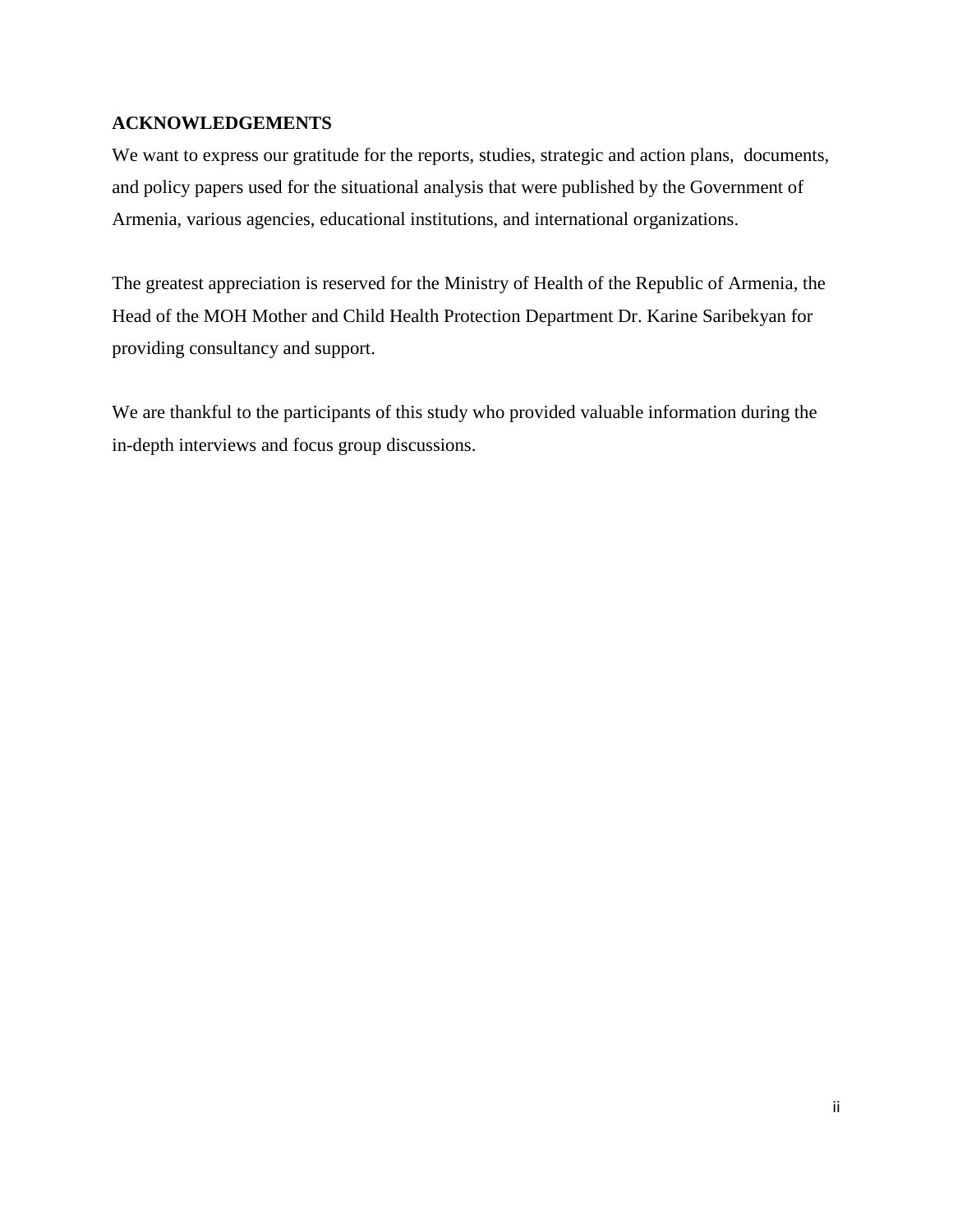#### <span id="page-3-0"></span>**EXECUTIVE SUMMARY**

This report 1) maps out and analyzes the current maternal and child health services within the scope of the Obstetric Care State Certificate Program through the review of existing official documents in Armenia, 2) assesses the functionality of the Program through a qualitative stakeholder analysis, and 3) provides recommendations according to the study findings for further improvements in the Obstetric Care State Certificate Program in Armenia. Overall 59 participants, including mothers, antenatal and intranatal obstetrician gynecologists and administrators from Ararat, Armavir, Tavush marzes, and Yerevan participated in the stakeholder analysis.

The strengths in the current maternal and child health services are notably presented in the summary findings of this report. Substantial progress has been made over the last two years in birthing services. The study findings also identified those areas where further progress can be made. One of the issues that this study revealed was the lack of transparency in the computation of birthing providers' salaries and incomplete monitoring of financial flows in the maternity hospitals increasing the risk of financial manipulations by maternity hospital administrations and dissatisfaction of doctors with their salaries. For the marz maternity hospitals with close proximity to Yerevan, this situation is worsened by the notable tendency of expectant-mothers' to choose hospitals in Yerevan (not the hospitals nearest to their residency) for higher quality birthing services, threatening the financial viability of maternity hospitals in these marzes.

Though informal payments have reportedly substantially declined with the implementation of the Program the issue is not completely resolved: sometimes informal payment is asked for a Csection, women or their family members provide financial gifts for services rendered ("*magharich"*), sometimes two women are placed in a private single room for fee, and other services. There is a concern that dissatisfaction of the maternity hospitals physicians with their salaries may lead to return of the practice of informal payments.

Recommendations address these obstacles and challenges suggesting ways to further strengthen and enhance the effectiveness and sustainability of the Obstetric Care State Certificate Program.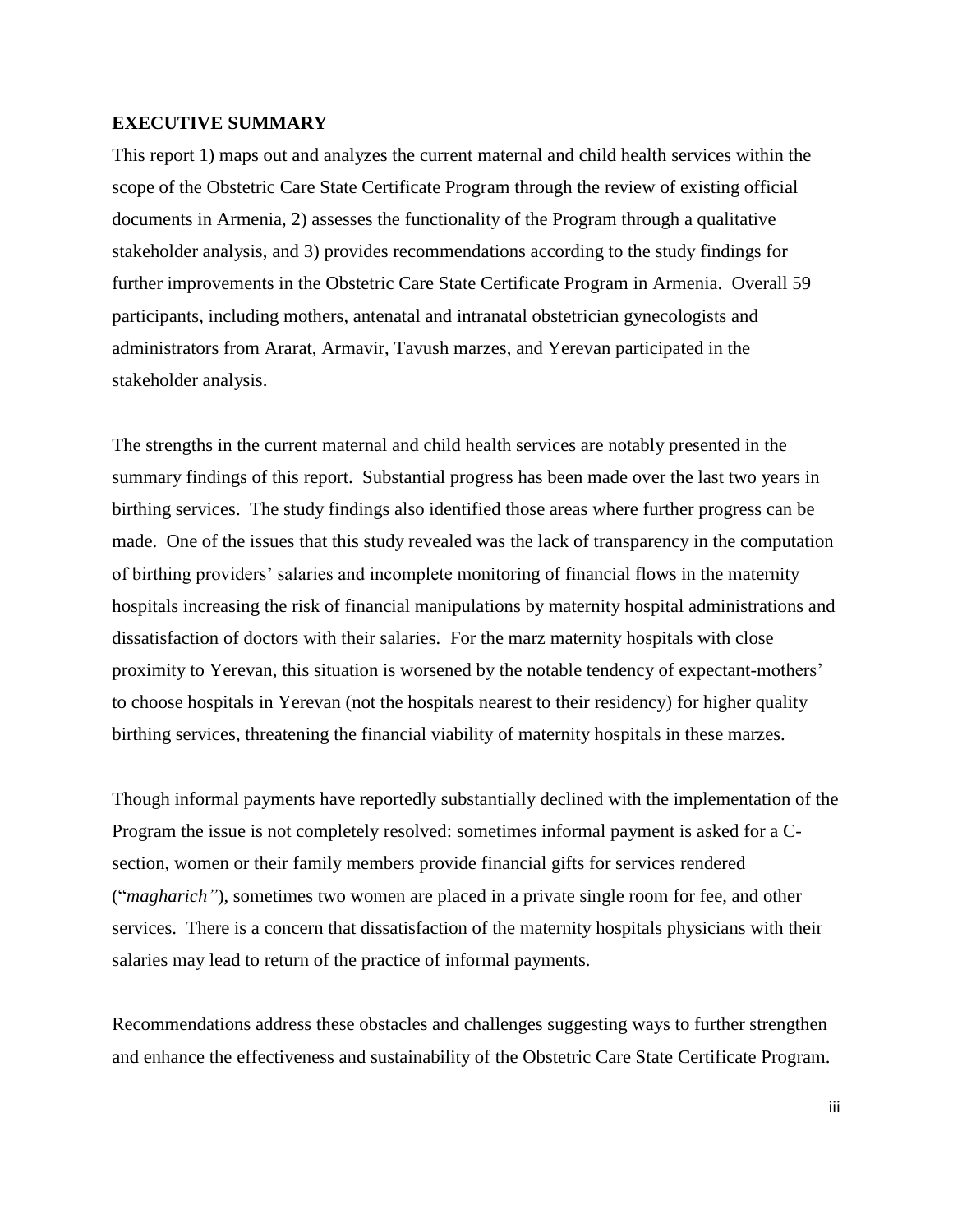The Government could use the model of this Program for other health services in Armenia that are offered within the Basic Benefit Package and share the experience of the program in the countries in transition as an effective tool to reduce informal payments.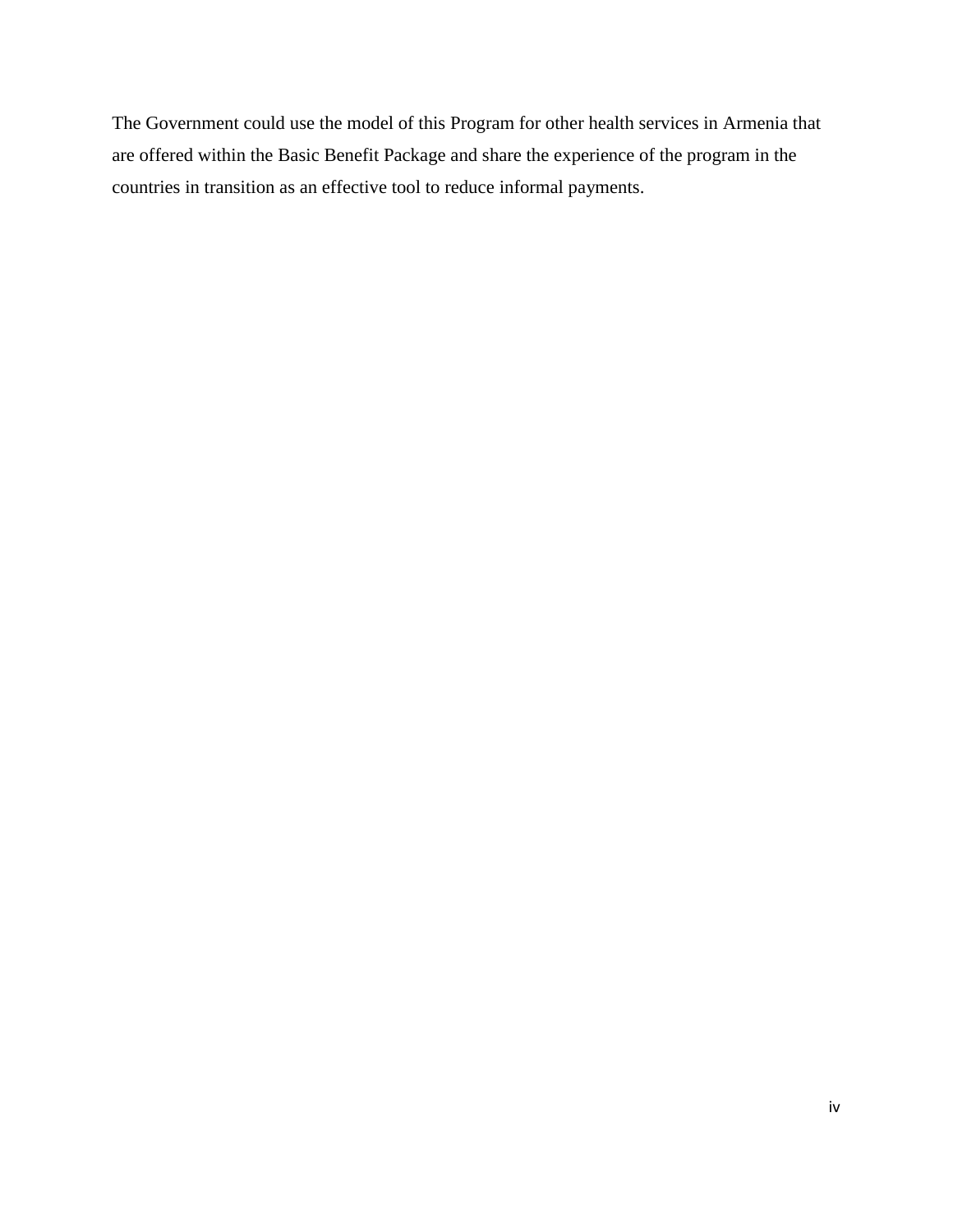#### <span id="page-5-0"></span>**INTRODUCTION**

#### <span id="page-5-1"></span>**Document review**

Armenia is a landlocked mountainous country with population about 3.2 million people.<sup>1</sup> Similar to other Newly Independent States of the former Soviet Union, Armenia suffered from major economic crisis following independence in 1991.<sup>2</sup> This hardships were exacerbated by the devastating earthquake in the Northern part of the country in 1988 and the war in Nagorno-Karabakh in 1990s. These adverse socio-economic conditions have drastically impacted the healthcare system in Armenia, and the country until today faces challenges that yet need to be addressed.<sup>2</sup>

According to the Armenian Demographic Health Survey in 2005, the current healthcare system of Armenia has inherited the positive and negative features of the Soviet health system. On the positive side, it incorporates a rather developed structure and network and sufficient staffing. However, the system is largely focused on hospital care, as well as deficiencies in the primary healthcare system and a generally low quality of medical care.<sup>3</sup>

Armenia has one of the highest reported rates of out-of-pocket health expenditures in the region<sup>4</sup>: on average Armenian families spend 12.3% of reported income for health care (26% of reported household income for the poorest population quintile).<sup>5</sup> Hospital costs alone take 14.7% of the total income of the poorest, compared to 2% of the income of the wealthiest  $20\%$ .<sup>5</sup> Many of these payments are informal. The large out-of-pocket payments create significant burden on household finances and have negative effects on care seeking behavior.<sup>6,7</sup> It is not uncommon that a family spends a substantial part of its limited resources on unavoidable healthcare costs. On the other hand financial barriers force many people to see a doctor only when it is an emergency, which is more costly and leads to worse health outcomes. Many specialists are concerned that informal out-of-pocket (OOP) payments for nominally free services are a form of endemic corruption.<sup>5</sup> Even if continued economic progress enables post-Soviet countries to increase public financing of health care, informal payments have become an ingrained habit for both providers and patients, and are difficult to end.<sup>8</sup>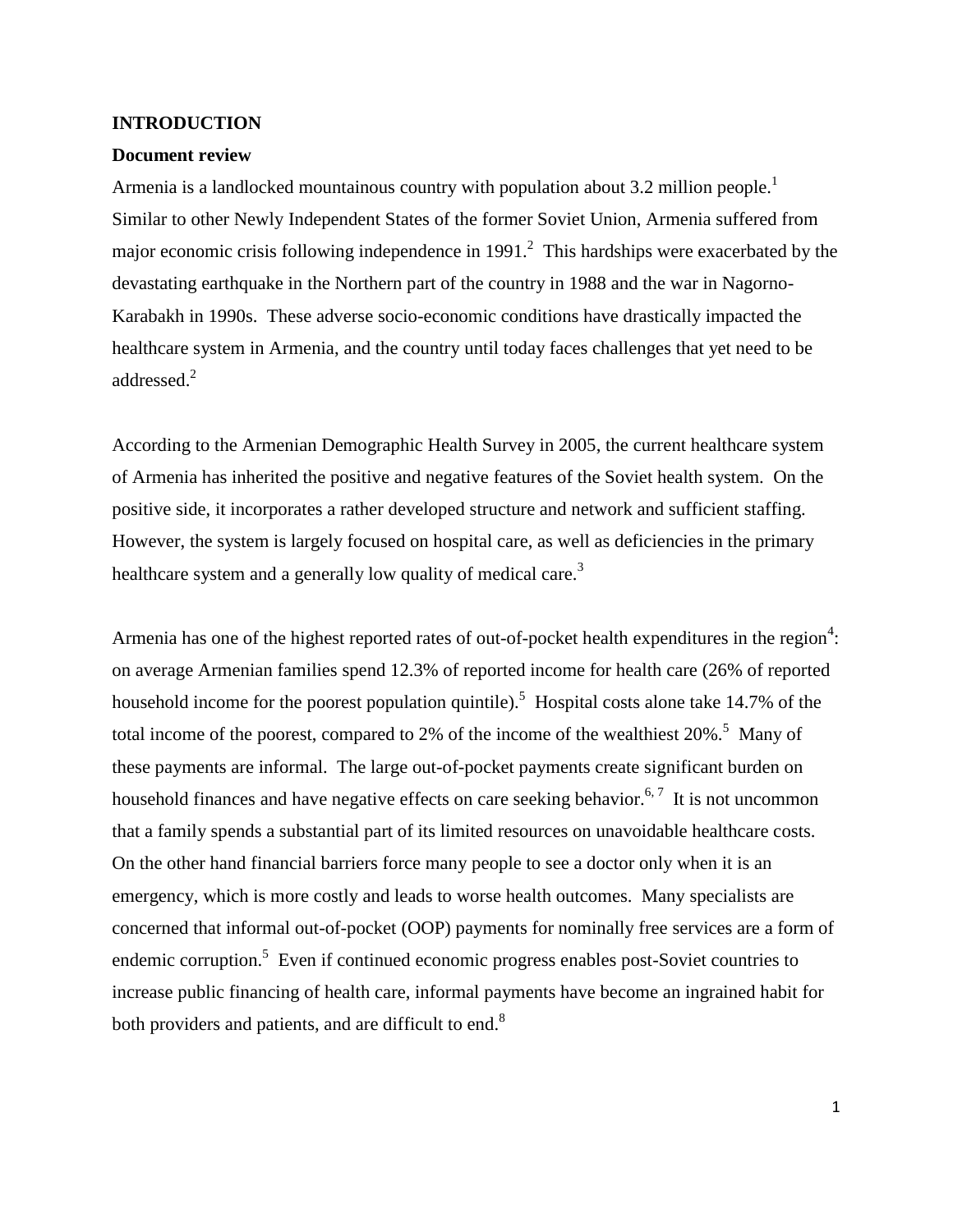Deliveries, maternity care (pre- and post- natal care) and infant care have been part of the Basic Benefit Package guaranteed to all Armenian citizens for most part of the last two decades.<sup>6</sup> Such care was supposedly free to all, not just the poor. However, due to low levels of government funding in the hospital sector, formal and informal payments for maternity services were widespread. Even for the poor, who are guaranteed a more extensive medical benefit package, OOP expenses for deliveries were apparently common. Out-of-pocket expenses for maternity and women's health accounted for 5% of reported medical expenses (or 0.6% of overall annual household income) among the poorest quintile in the 2006 household health expenditure survey.7, 9, 10

After sharp decrease in birth rates in 1990s, starting from 2001 this indicator has gradually increased from 10 births per 1,000 population to 12.7 in 2008. Positive changes were recorded for infant mortality rates, which has decreased from 18.9 deaths per 1,000 live births in 1990- 1992 to 12.3 in 2002-2004 and further decreased to 10.3 in 2009. It is worth noting that during this period the amount of public funding for obstetric-gynecological hospital services has been significantly raised; for example, from 2003 to 2009 public funding for this services has been raised six fold. $^{11}$ 

In 2008, the Armenian government introduced a new maternity care certificate program designed to curb informal payments and assure that all women have access to free, good quality services for delivery.<sup>8</sup> This Obstetric Care State Certificate (OCSC) Program aims to achieve the following objectives:<sup>6</sup>

- provide quality and accessible healthcare services
- get out of shadow and work in legal environment
- improve doctor-patient relationships
- guarantee social equity in the process of obstetric care provision

Before the policy was developed and adopted, the Ministry of Health has formed a working group that conducted about 50 discussions and meetings with specialists, NGOs and media. In addition, the working group collected quantitative data on expected childbirths (monthly and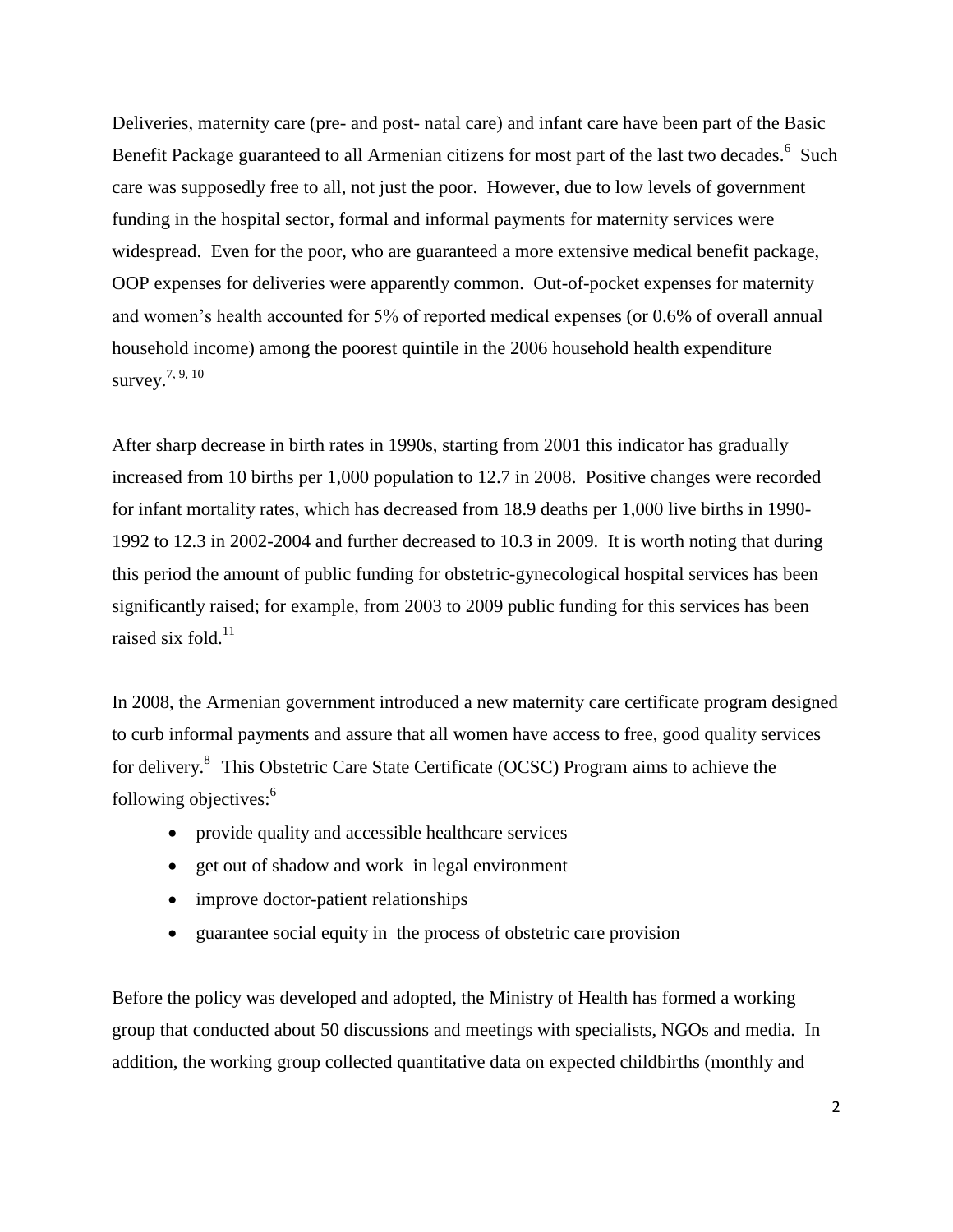quarterly) and incorporated this information into a proposal, which was approved and the implementation schedule was developed.<sup>6</sup>

Development and approval of the following regulatory documents preceded adoption of the Obstetric Care State Certificate Program:<sup>8</sup>

- Regulation on introduction of Obstetric Care State Certificate System (RA MOH Order N 761-A with 8 appendices, May 30, 2008)
- Regulation on classification of the maternity hospitals by their levels (RA MOH Order N 861-A, June 17, 2008)
- Regulation on the new pricelist for in-patient healthcare services since July 1, 2008 (RA MOH Order reconciled with the RA Ministry of Finance)
- Regulation on providers' reimbursement methodology (RA MOH Order N 864-A, June 18, 2008)
- Regulation on monitoring of Obstetric Care State Certificate System introduction (RA MOH Order with 5 appendixes)

To monitor the implementation of the Program the MOH planned to collect information on child births, C-sections, and number of deliveries by maternity hospitals and residence of mothers. The Minister of Health also appointed specialists to Yerevan maternity hospitals to monitor implementation of the program and to report the results to the Minister. In addition, commissions at healthcare facilities were formed for conducting internal monitoring of the implementation and assessment of population satisfaction.<sup>6</sup>

The MOH perceived publicity to be very important for the success of the program and used the following media to inform the population:

- Organization of public outreach through mass media
- Population outreach through cell-phone connection (SMS)
- Information brochures for pregnant women
- Installation of information posters in healthcare facilities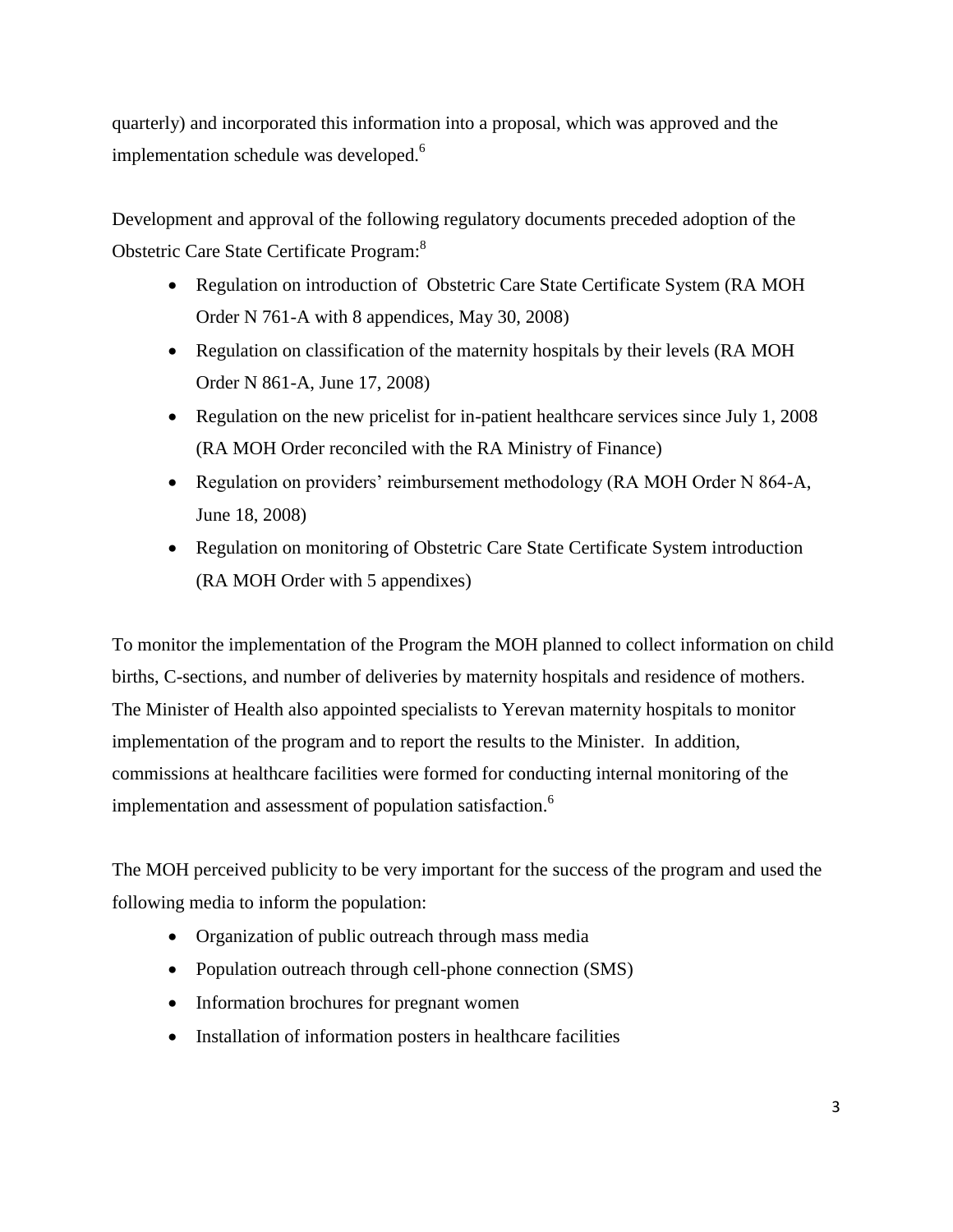• Provision of information and feedback with population through "Hot line" on 24-hour basis. 6

Starting from July  $1<sup>st</sup>$ , 2008 pregnant women in Armenia receive certificates guaranteeing full coverage of birthing services, deliveries (including C-sections when required) and the attendant drugs and tests.<sup>8</sup> The new policy offers certificates to all pregnant women when they are at the  $22<sup>nd</sup>$  week of pregnancy. To receive certificates pregnant women need to present an identification document and a proof of registration with a healthcare provider where they chose to receive maternity care. They use the certificate to pay the provider after delivery. Hospitals collect certificates and submit them to the government for reimbursement, which has been substantially increased to reflect current market prices.<sup>10</sup>

The form of the certificate was approved by the MOH and includes the following information. On the first page it states that the pregnancy and delivery related medical care is covered by the Armenian Government. The first page also includes some general information about the person (name, address, ID card number, date of registration for antenatal care) who received the certificate. The second page reminds that services that are free (paid for by the government) include:

- Antenatal care
- Treatment for complications during pregnancy
- Delivery and postnatal care
- C-sections

The text on the second page also informs that the coverage includes medicine and medical supplies, lab tests, consultations of specialists, medical procedures upon necessity, hospital wards, and payments to medical personnel. At the end of this document it is stated that the certificate should be handed in to the healthcare facility where a woman receives care and it serves as a certification for further reimbursement to the hospital by the government. The last line provides telephone numbers to contact the MOH for questions, suggestions or complaints.<sup>8</sup>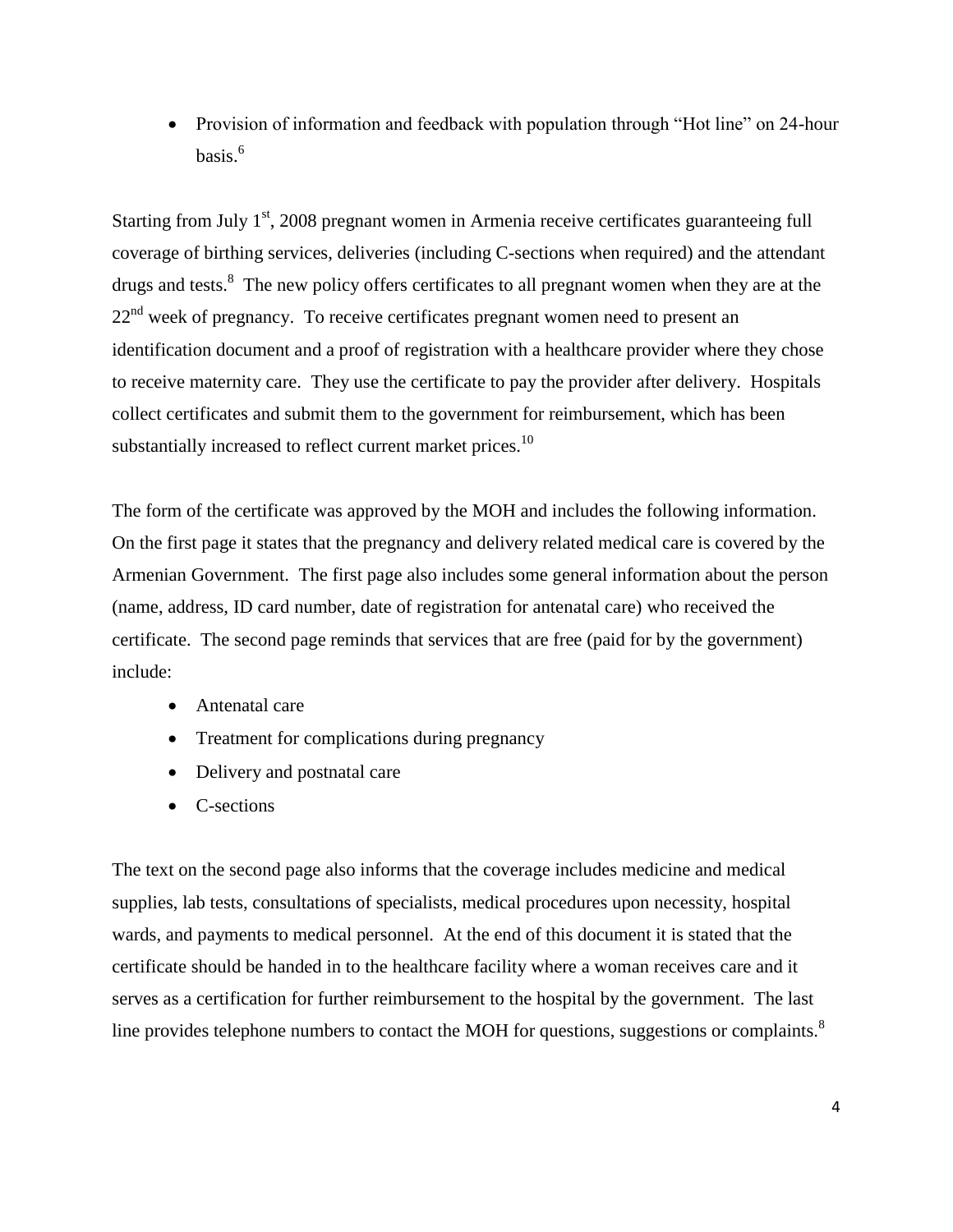#### Figure 1: Obstetric Care State Certificate

| ՅԱՅԱՍՏԱՆԻ ՅԱՆՐԱՊԵՏՈՒԹՅԱՆ ԱՌՌՂԶԱՊԱՅՈՒԹՅԱՆ ՆԱԽԱՐԱՐՈՒԹՅՈՒՆ                                                                                                                                                                             | Առողջապահության նախարարությունը հիշեցման կարգով տեղեկացնում է, որ պետական                                                                                                                                                                                                                                                                                                                                                    |
|-------------------------------------------------------------------------------------------------------------------------------------------------------------------------------------------------------------------------------------|------------------------------------------------------------------------------------------------------------------------------------------------------------------------------------------------------------------------------------------------------------------------------------------------------------------------------------------------------------------------------------------------------------------------------|
| ԾԵՆԴՕԳՆՈՒԹՅԱՆ                                                                                                                                                                                                                       | պատվերի շրջանակներում մատուցվող ծառայությունները ներառում են՝                                                                                                                                                                                                                                                                                                                                                                |
| MESUYUL 3UYUUSU9hn No                                                                                                                                                                                                               | Իղիության նախածննդյան հսկողությունը,<br>Իղիության ախտարանական ընթացքի բուժօգնությունը,<br>ծննդաբերությունը և հետծննդյան խնամքը,<br>ծննդալուծումը կեսարյան հատման ճանապարհով։                                                                                                                                                                                                                                                 |
| Սույն hավաստագիրը փաստում է, որ Դայաստանի Դանրապետությունում hղիության ընթացքի և<br>«Ծնդաբերության՝ hետ՝ կապված՝ բժշկական օգնությունը և սպասարկումն իրականացվում՝ են<br>անվճար` պետության կողմից երաշխավորված առողջապահական պետական | Պետության կողմից երաշխավորված անվճար հիվանդանոցային մանկաբարձական օգնությունն                                                                                                                                                                                                                                                                                                                                                |
|                                                                                                                                                                                                                                     | րնդգրկում է ծննդալուծման համար անհրաժեշտ միջոցառումների ամբողջ ծավալը՝                                                                                                                                                                                                                                                                                                                                                       |
|                                                                                                                                                                                                                                     | դեղերով և բժշկական պարագաներով ապահովումը,                                                                                                                                                                                                                                                                                                                                                                                   |
| <b>MuusabD</b>                                                                                                                                                                                                                      | , արդատող–գործիքային և ախտողությի անդրաժեշտ հետազոտությունները,<br>ներ մասնագետների խորհրդատվությունը,<br>- բուժական միջանտություններն՝ ըստ անդրաժեշտության,<br>- իրանուսաներակով ծննդաբերին ներկանին ապահովումը,<br>- կնոջ և նորածնի վար                                                                                                                                                                                    |
| 3. Цбор һшиտшилпп փшимшрпւпрр<br>.<br>- (անվանումը, սերիան, hամարը, ե՞րբ և ու՞մ կողմից է տրվել)<br>5. Ու՞մ կողմից է տրվել հավաստագիրը<br>(նախածնելյան Խսխորդյունը)<br>6. Snůwů wůuwehun<br>$20$ $p$ .                               | Սույն փաստաթուղթը ներկայացվում է այն բուժիսատատություն, որտեղ իրականացվում է<br>ծննդարերությունը։ Այն կնոջ համար պետության կողմից երաշխավորված անվճար<br>բուժօգնության իրավունքի հավաստագիր է և հանդիսանում է մատուցված բժշկական<br>ծառաչությունների դիմաց պետության կողմից տվյալ բուժիսաստատության ֆինանսական<br>փոխիստուցման իիմք:<br>33 ԱՌՈՂՋԱՊԱՅՈՒԹՅԱՆ ՆԱԽԱՐԱՐՈՒԹՅՈՒՆ, hbnuubmuuhuuumbunubm 52-88-72, 52-15-59, 52-06-72 |

Payment to hospitals and healthcare workers is regulated by the Minister's orders.<sup>8</sup> According to these regulations only 15% of calculated reimbursement funds can be directed for administrative and laboratory services. Moreover, if for some reason the funds are not sufficient to pay salaries to staff, administration and laboratory costs can be reduced. The total amount of salaries paid to staff cannot be less than 30% of the salary fund. Staff working in hospitals could be reimbursed either based on actual number of births during his/her shift (e.g. obstetrician on duty, anesthesiologist, operating doctor for C-sections) or based on total number of births in the department/hospital (head of the department, senior nurse). Staff also can receive bonuses in the amount ranging from  $1\%$  to  $49\%$ .<sup>8</sup>

The State Health Agency (SHA), which is a governmental entity that oversees governmental health expenditures, makes payments to hospitals based on registered cases of births but the amount paid per birth varies based on geographic differences, level of specialization of an institution, and use of C-section for delivery. MOH payments to hospitals range from 70,200 drams (for physiological births in marz (regional) hospitals) to 231,800 Drams (for C-sections in narrowly specialized maternity hospitals in.<sup>8</sup> The payment for a C-section is about two times higher than for a physiological birth both in Yerevan and in marz hospitals (although, as stated above, hospitals in marzes receive less for the same type of procedure). It is worth noting that the MOH has increased the rates for reimbursement during past two years: in 2008 the rates ranged from 39,000 to 130,000 drams. $8$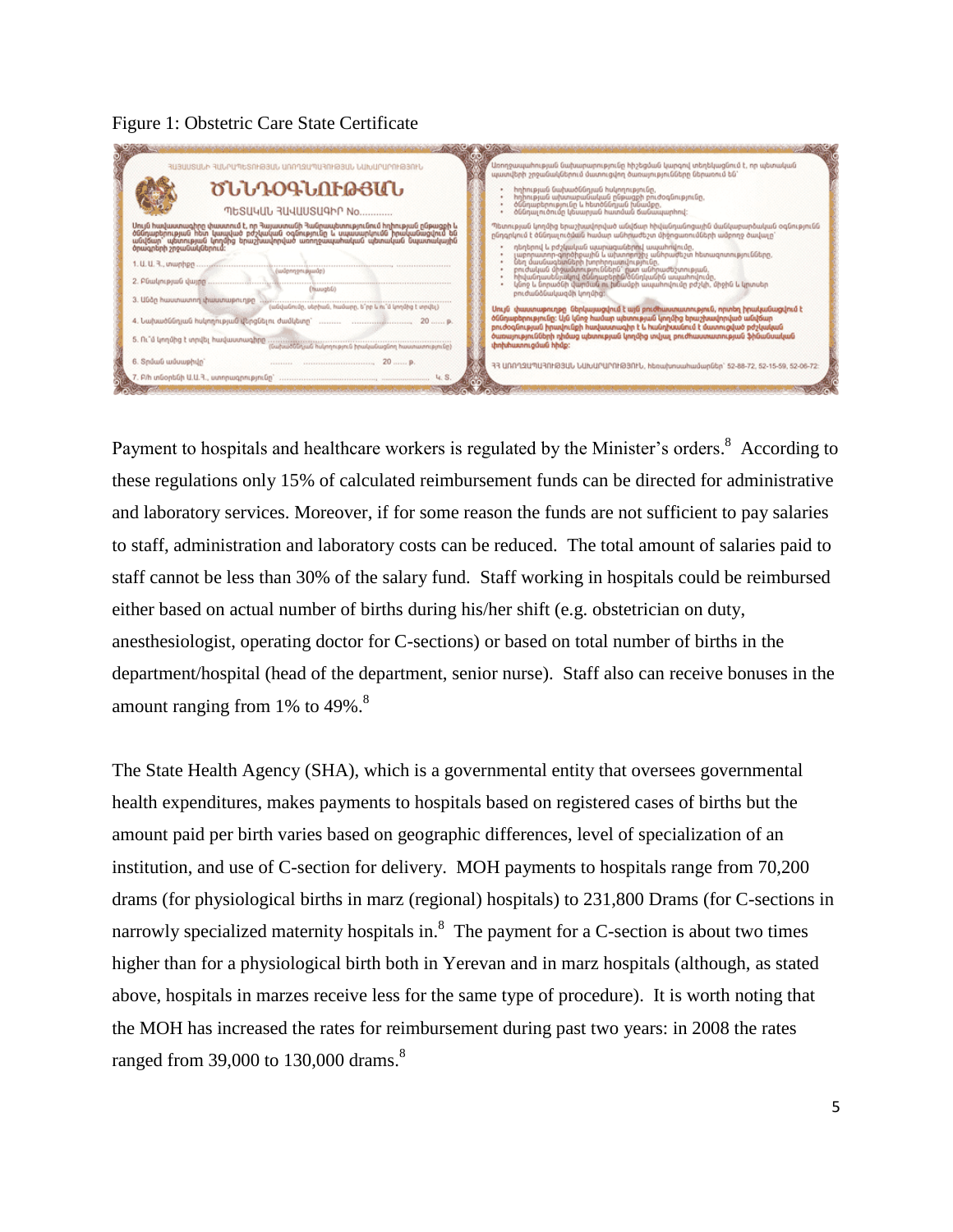This increase in reimbursement rates and mechanisms to reward for good performance should help in efforts to reduce informal payments. In addition to this, pregnant women now can go to any participating institution to obtain care in return for the certificate, so, the facilities compete in attracting patients, who can pay with certificates. $8^8$ 

Despite some opposition to the new system from obstetricians and hospital managers initially, data collected and analyzed by the MOH and different organizations suggest that the program is successful.<sup>6, 9, 12</sup> Although full-scale formal evaluation has not been done yet, out-of-pocket costs for deliveries are shown to be down substantially.<sup>6, 9, 12</sup>

In some regions of the country, government regulations and monitoring activities have been complemented by civil society monitoring. The USAID Mobilizing Action against Corruption (MAAC) activity sponsored a public forum in November 2008 on the implementation of the state-guaranteed free care program, and has provided grant funds to support community-based monitoring in Armavir marz.<sup>13</sup> The presence of civil society monitoring in some regions but not others provides a natural experiment in the effectiveness of citizen-led transparency efforts.

MAAC also conducted evaluation of the program in Armavir marz.<sup>13</sup> This evaluation found that:

- The level of early registration of pregnant women and pre-natal care is still unsatisfactory and can be improved.
- In the period after delivery (first 40 days) many women do not return for consultations.
- In many health facilities staffing exceeds the need, which negatively affects hospitals ability to properly reimburse healthcare workers.
- C-sections can be done with the consent from mother but without proper medical indications. 13

Except for this study conducted in only one Armenian marz (Armavir) there was no formal comprehensive evaluation of the maternity certificate program in terms of its effectiveness in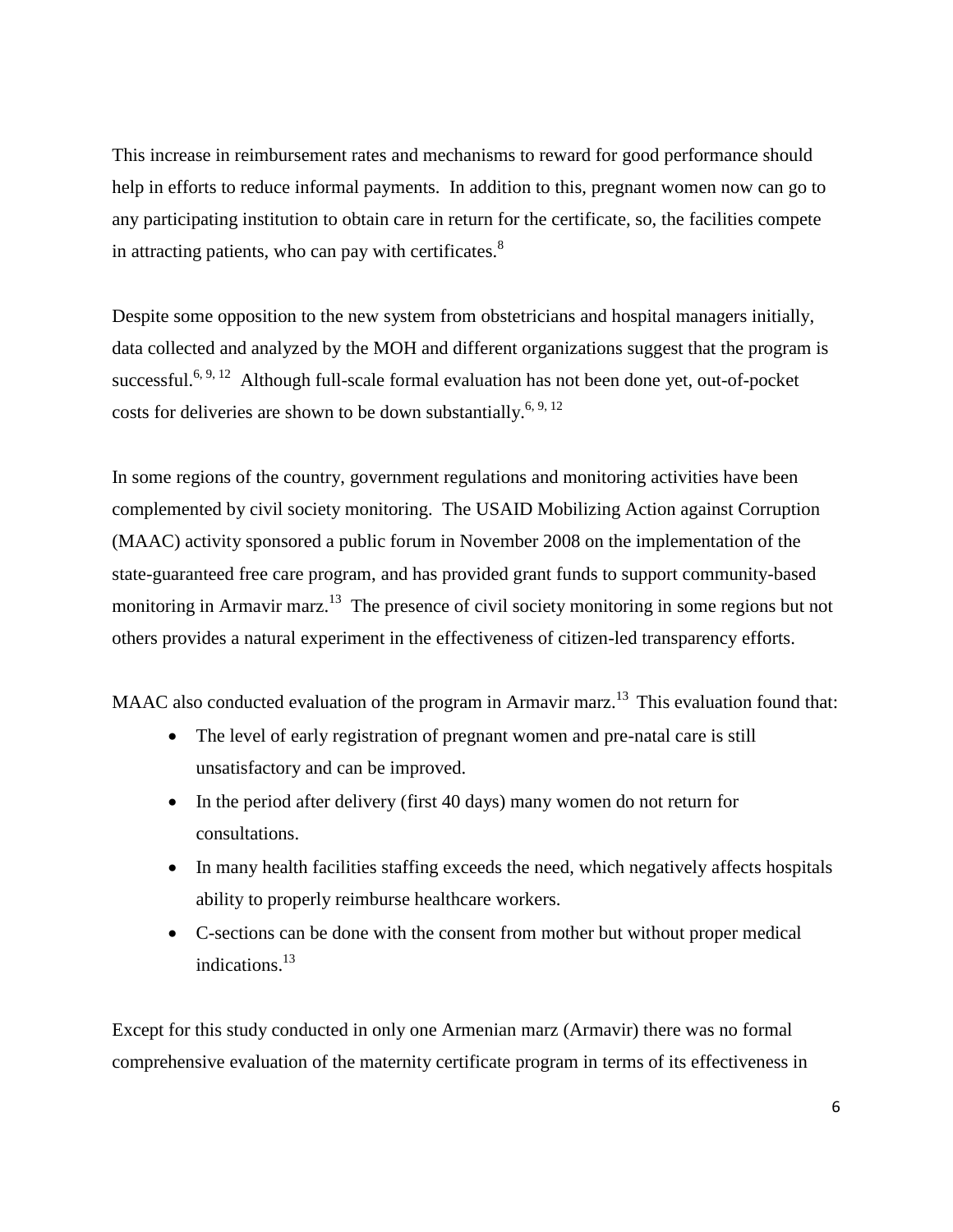reducing informal payments and the effects of the program on the quality of care. The State Health Agency only conducts monitoring of financial flows but again this does not include evaluation of effectiveness of the program.<sup>14</sup>

Recognizing the need for such an evaluation, the Center for Health Services Research and Development of the American University of Armenia (CHSR/AUA) received a small grant from the USAID Civic Advocacy Support Program in Armenia to conduct a qualitative assessment of the OCSC Program, which was additionally supported by CHSR/AUA resources.

#### <span id="page-11-0"></span>**Objectives of the Study**

The goal of the assessment was to identify the strong and weak aspects of the program and identify mechanisms for improvement. The more specific objectives of this assessment were: 1) analysis of the Maternity Care Certificate Program implementation, 2) assessment of the contribution of NGO activities to the effectiveness of the program, and 3) comparative analysis of the Program implementation in the capital city Yerevan and three marzes of interest.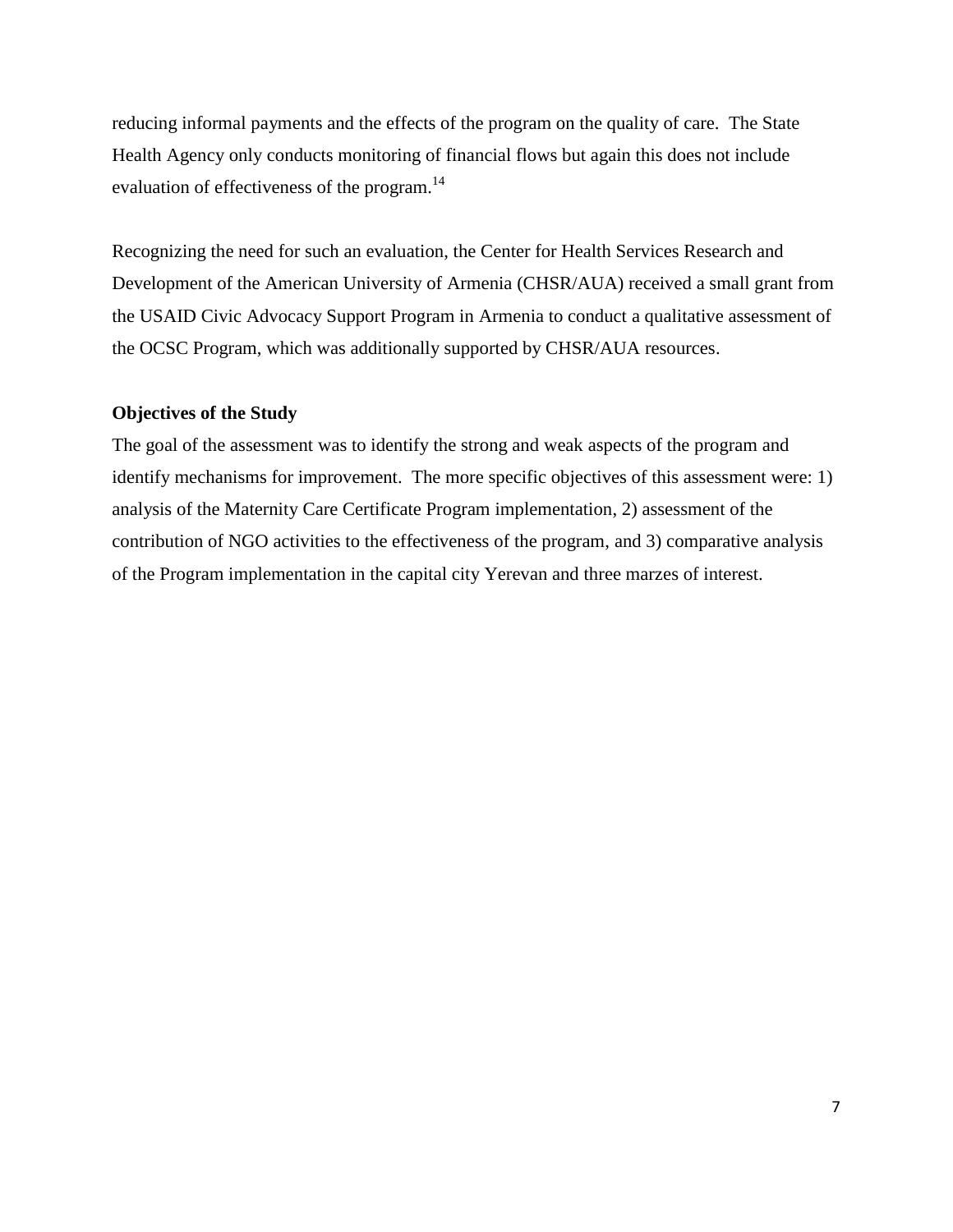# <span id="page-12-1"></span><span id="page-12-0"></span>**METHODS Study Design**

The CHSR/AUA developed and implemented a qualitative study (*focus groups and systematic semi-structured in-depth interviews*) to meet the objectives of this study. Comprehensive assessment methodologies were applied to different levels of responsibilities and divergent operations associated with the Obstetric Care State Certificate Program (see Appendix 1 for details on the study methods).<sup>15-19</sup>

#### <span id="page-12-2"></span>**Study Participants**

#### <span id="page-12-3"></span>*Selection of participants*

The CHSR/AUA identified key-informants to provide pertinent information for the assessment, based on their experience and expertise in maternal and child health care services and place of residence (urban or rural, Yerevan or marzes near to Yerevan or marzes located remotely from Yerevan). For comprehensive study coverage, three groups of participants were targeted for recruitment: mothers, health care providers (antenatal and intranatal obstetrician gynecologists), and administrators from Ararat, Armavir, Tavush marzes and Yerevan. Armavir was selected as a marz with NGOs involves in the monitoring of OCSC Program; Ararat was selected as a marz comparable to Armavir (e.g., both marzes are in close proximity to Yerevan) but without active NGO involvement. Tavush marz was selected as a marz remote from Yerevan to compare the possible problems between close and remote marzes in the scope of the OCSC Program.

Forty-four mothers participated in eight focus group discussions (FGD), averaging 5-6 participants per focus group discussion. The research team interviewed 15 key informants (providers, administrators, policy makers).

#### <span id="page-12-4"></span>**Research Instruments**

#### <span id="page-12-5"></span>*In-depth interviews*

Semi-structured in-depth interview guides were developed based on standardized qualitative research methods. The guides were designed to optimize and maximize the value of the data collected to meet the objectives of this study. The questions in each in-depth interview guide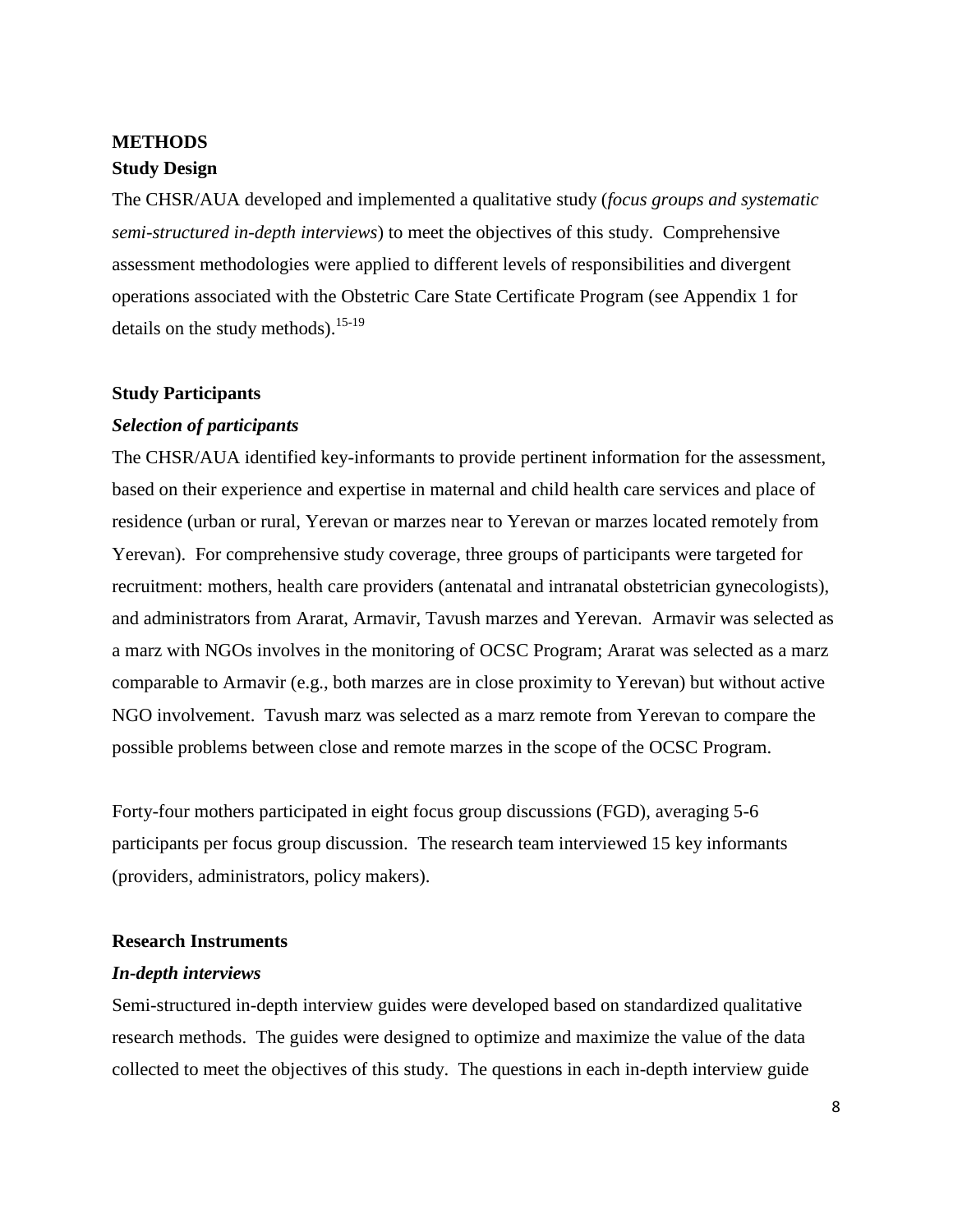were adapted considering each specific participant's roles, responsibilities and professional experience in the areas associated with the maternity and child health related services. In-depth interview guides were pre-tested.

#### <span id="page-13-0"></span>*Focus groups*

Similar to in-depth interview guides, the CHSR/AUA research team developed focus group discussion guides based on standardized qualitative research methods. These guides were also designed to optimize and maximize the value of the data collected to meet the objectives of this study through progressive adaptation of focus group discussion guides based on cumulative information gathered from previous focus group discussions. A demographic information form was developed to be completed by participants after the meetings.

All guides were first developed in English and then translated by the research team into Armenian. Examples of focus group discussion guides and in-depth interview guides are provided in Appendix 2.

#### <span id="page-13-1"></span>**Data Collection and Analysis**

The field work took place from February through March 2010. Overall, the research team recruited 59 participants, including 15 interviewees for in-depth interviews – six in Yerevan, three in Tavush marz (two intranatal obstetrician gynaecologists and one antenatal obstetrician gynaecologist), three in Ararat marz (two intranatal obstetrician gynaecologists and one antenatal obstetrician gynaecologist) and three in Armavir marz (two intranatal obstetrician gynaecologists and one antenatal obstetrician gynaecologist). From the 14 interviewed obstetrician/gynaecologists, seven had administrative responsibilities in addition to their medical responsibilities.

Eight focus group discussions, two in each of the study sites (Tavush, Ararat, Armavir marzes and Yerevan), were conducted for a total of 44 mothers. Eleven patients were from Yerevan and 33 from marzes with average age of 27 years. All mother-participants completed at least secondary school (40% secondary school, 23% had technical and 37% university education); 20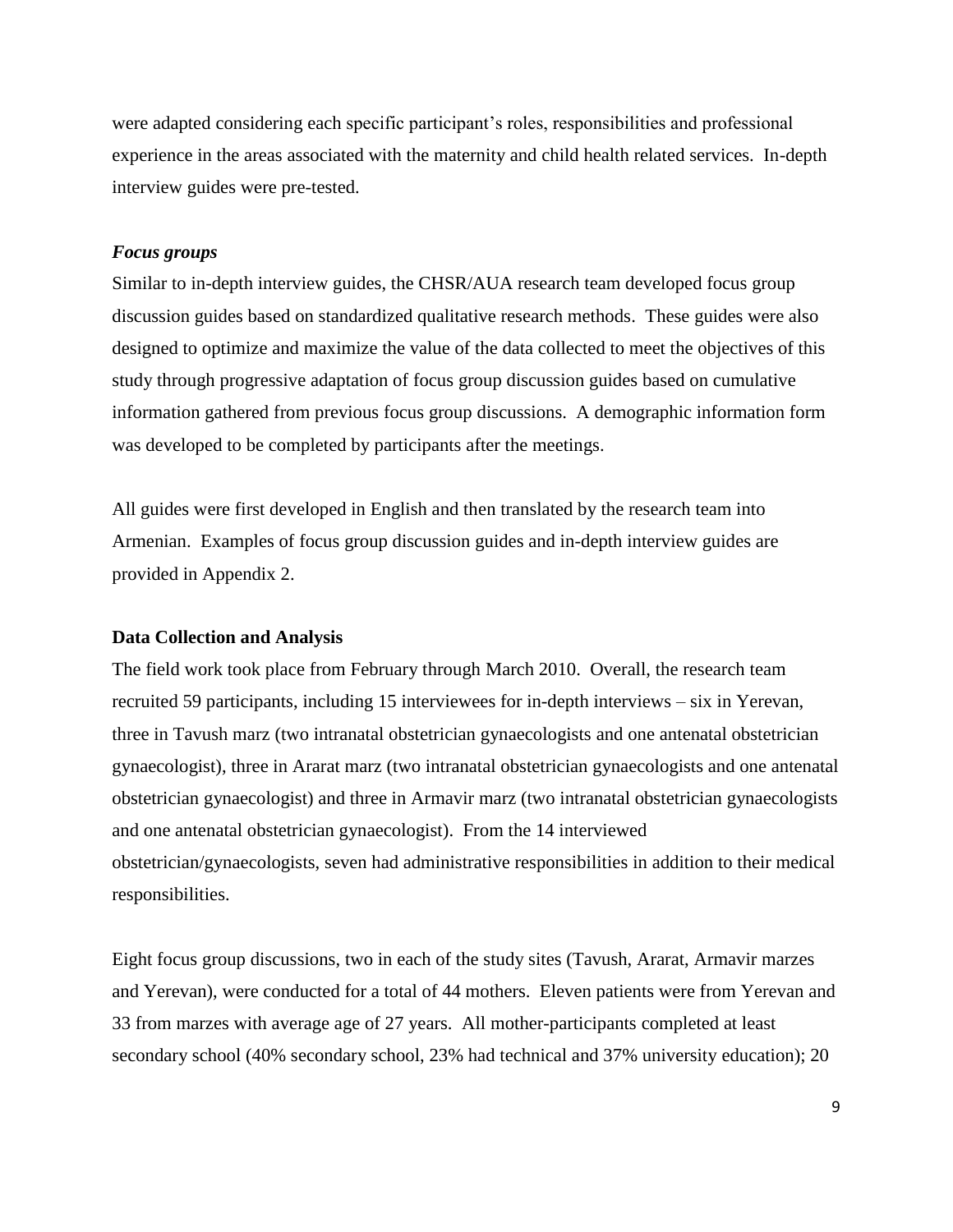out of 44 (45%) had two or more children and were able to compare birthing services before and after implementation of the Obstetric Care State Certificate Program.

The mean duration for in-depth interviews was 46 minutes and for focus group discussions 62 minutes. The professional CHSR/AUA research team conducted all in-depth interviews and focus group discussions. Each focus group had a professionally trained moderator and a notetaker. These roles were rotated among the CHSR/AUA research team members. All focus groups and in-depth interviews were conducted in Armenian and transcribed into English.

After data collection, the CHSR/AUA team analyzed the in-depth interview and focus group transcripts according to the pre-developed coding system, which included the following domains: 1) Analysis of the Obstetric Care State Certificate Program; 2) NGOs contribution to the Obstetric Care State Certificate Program; and 3) Comparative analysis between Yerevan and the marzes.

The first domain including sub-domains of a) Financing and purchasing, b) Provision of resources, c) Provision of services, d) Management and supervision, which are the Health System Functions defined by the WHO.<sup>20</sup> To emphasize the strengths, weaknesses, opportunities, and threats of the Obstetric Care State Certificate Program, the CHSR/AUA research team applied the SWOT scheme for the analysis of the domain *Analysis of the Obstetric Care State Certificate Program*. 21

Selection and analysis of quotes was based on convergences in agreement among study participants.

#### <span id="page-14-0"></span>**Categorization of Study Participants**

The analysis section of this study was based on the results from professional judgments derived from in-depth interviews and focus group discussions. The direct quotes provided in the boxes in this section are abstracted from both in-depth interviews and focus group discussions. Study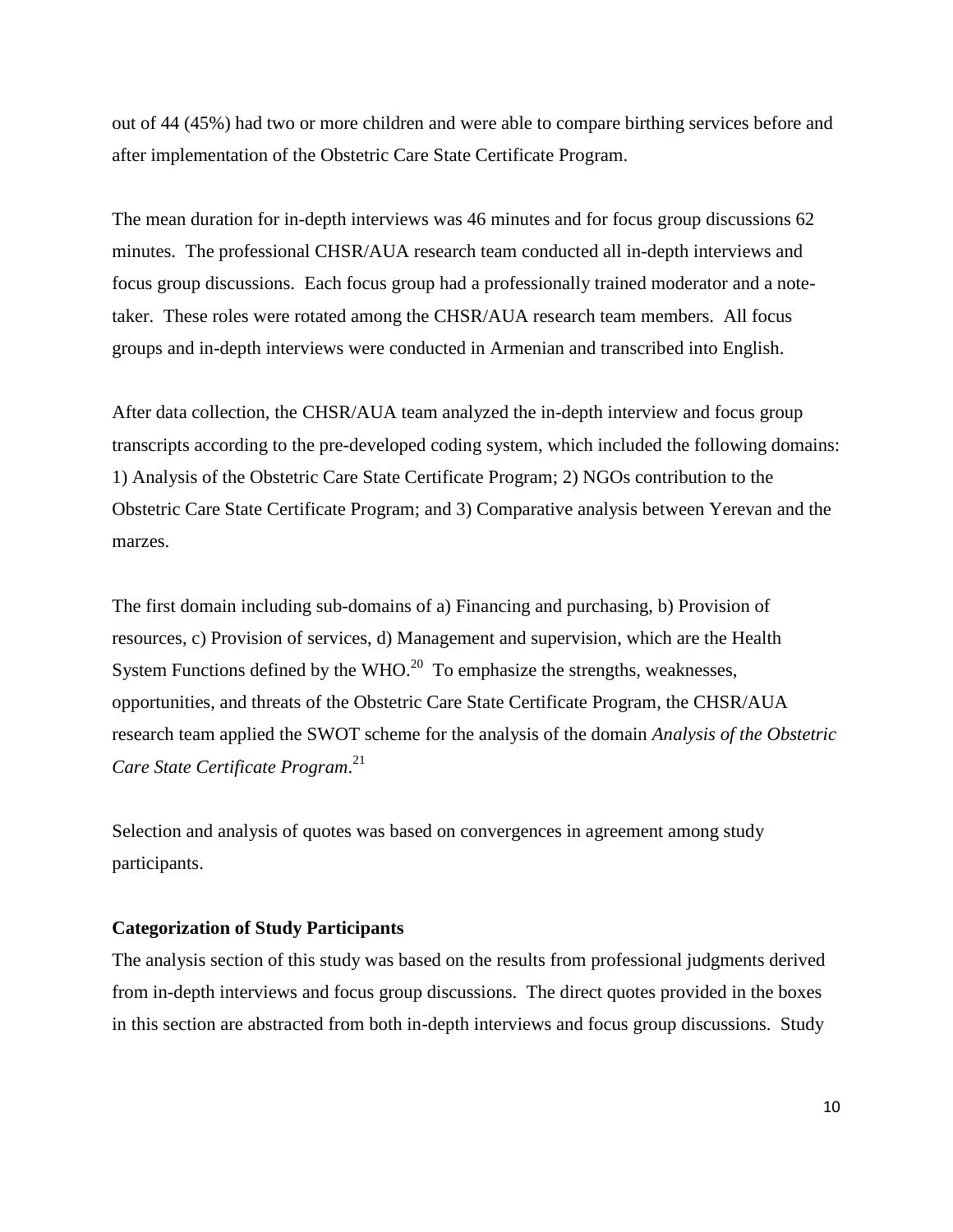participants were categorized into four groups: 1) experts, 2) ob/gyn intranatal, 3) ob/gyn antenatal and 4) mother.

*Experts* were administrators with the responsibilities of direct management and implementation of policies and services. *Ob/gyn intranatal* were obstetrician gynecologists from the maternity hospitals (either head of the department or a regular practitioner). *Ob/gyn antenatal* were obstetrician gynecologists from polyclinics (again either head of the maternity care department or a regular practitioner). *Mother* represented mothers who gave at least one birth after implementation of the maternity Certificate Program.

The individual informant identifier (e.g., Expert 1.A.1.) provided in the box is for the purpose of identifying a participant who provided more than one quote within a single box. A single informant who provided quotes in more than one box would have different identifiers for each box. After each identifier it is indicated whether an individual participated in a focus group discussion or in an in-depth interview.

#### <span id="page-15-0"></span>**Ethical Considerations**

The Institutional Review Board of the American University of Armenia approved the study for compliance with locally and internationally accepted ethical standards. All participants were informed about their rights (their participation was voluntary, they could stop at any time and refuse to answer any question they chose, and their anonymity and confidentiality were fully respected). After being informed of their rights, all those who chose to participate provided verbal informed consent. Audio-recording was possible only with permission of all participants; if a participant did not want to be audio-recorded, only written notes were taken. Transcripts and the final report do not contain names, positions or specific employers of the respondents or any other details that could identify the participants.<sup>17</sup>

#### <span id="page-15-1"></span>**Strengths and Weaknesses of the Method**

*Strengths.* This study applied standardized research methodologies to meet the study objectives. Though the research was diversified in both methods and sources, there were broad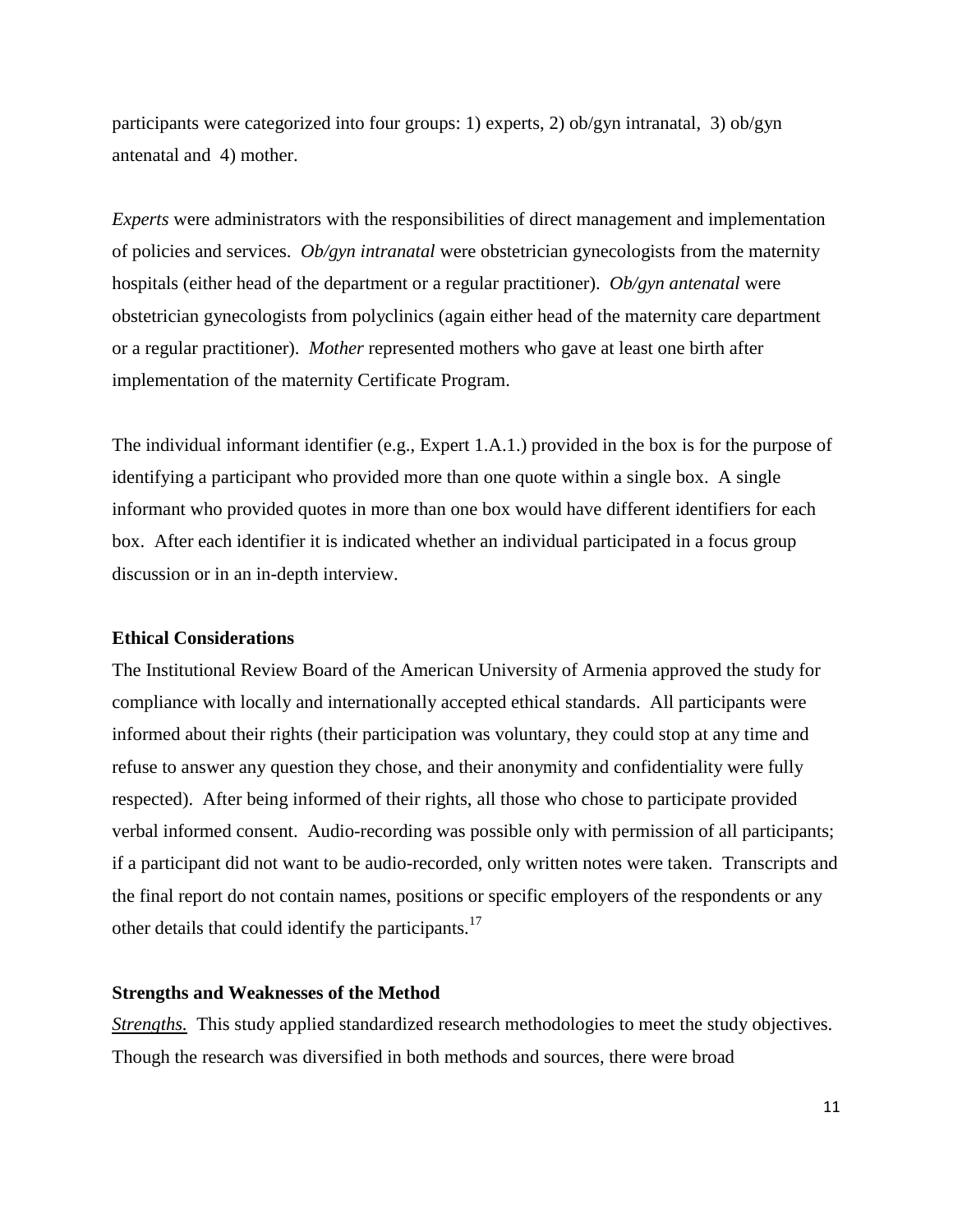convergences in agreement among reported findings. The diversity in methods included the systematic application of two different approaches, focus groups and semi-structured in-depth interviews, using trained professional interviewers and facilitators.

Moreover, all study instruments were specifically developed based on participant roles and responsibilities – focus group study instruments were progressively improved based on the information gathered from previous focus group discussions and in-depth interview instruments were pretested. The coverage of the study included four different stakeholder groups (mothers, health care providers, hospital administrative staff, and experts).

The following reported findings primarily included those results where there were convergences of consistent and common agreement across participants and methods; this approach provided valid and useful information to understand the situation related to maternal and child health services after implementation of the Obstetric Care State Certificate Program in Armenia.

*Weaknesses.*Due to restricted resources (including time) a more comprehensive analysis was not possible: not all marzes were included in this analysis and the number of participants from each marz was limited.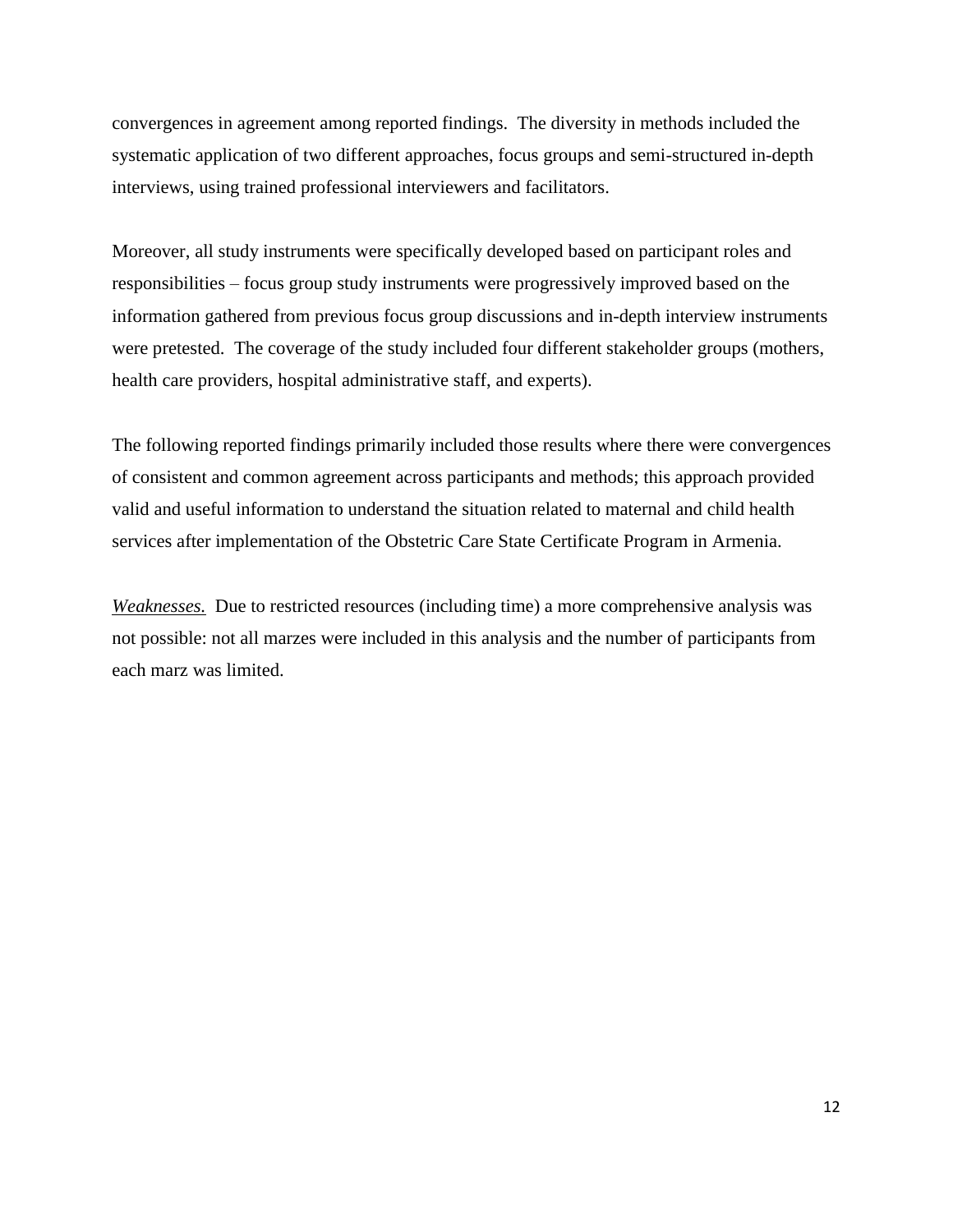# <span id="page-17-0"></span>**RESULTS AND DISCUSSION**

## <span id="page-17-1"></span>**1. Analysis of the Obstetric Care State Certificate Program**

## <span id="page-17-2"></span>**1.A. Financing and purchasing**

## **1.A.1. Strengths**

*The purpose* [of the Program] *was to make the services affordable and higher quality. A study conducted in five marzes showed that in Armenia in 90% of the cases payments were informal.*  [Before the implementation of the Program] *the market was self-regulating and prices for both natural childbirth and C-section were increasing. The services were excessively expensive for poor people… Additionally, one billion drams were invested in the Program during the second half of 2008. …* [Later] *the state also provided 300 million additional drams for quality improvements, particularly for infant intensive care.*

Expert 1.A.1.1 In-depth interview

*…The purpose of this Program was to eliminate out-of-pocket payments. As a result, the government gained official tax payments, because before that money was circulating between doctors and patients and no taxes were paid.* 

Expert1.A.1**.**2 In-depth interview

*When we* [Ministry of Health] *were developing payment mechanisms* [for the Program]*, we investigated prices for services in maternity hospitals that were set by the market and tried to match our prices with actual prices. The minister asked the heads of maternity hospitals to identify prices of services that would eliminate informal payments…These estimates were considered in setting prices for maternity services.*

> Expert1.A.1**.**1 In-depth interview

*It is an ideal Program - if you want to have a baby then the state covers everything.* Ob/gyn intrantal 1.A.1**.**1

In-depth interview

*I thought that if maternity services are free they would be of lower quality. But I was surprised everything was free and also of very good quality. Everybody was polite and nice.*

> Mother 1.A.1.1 Focus group discussion Marz facilities

*I didn't pay anything for delivery services; I didn't pay anything to the physicians, nurses or the cleaning staff… The head doctor told us not to pay anything to the nurses. There were 30-40 women with me who didn't pay anything.*

Mother 1.A.1**.**2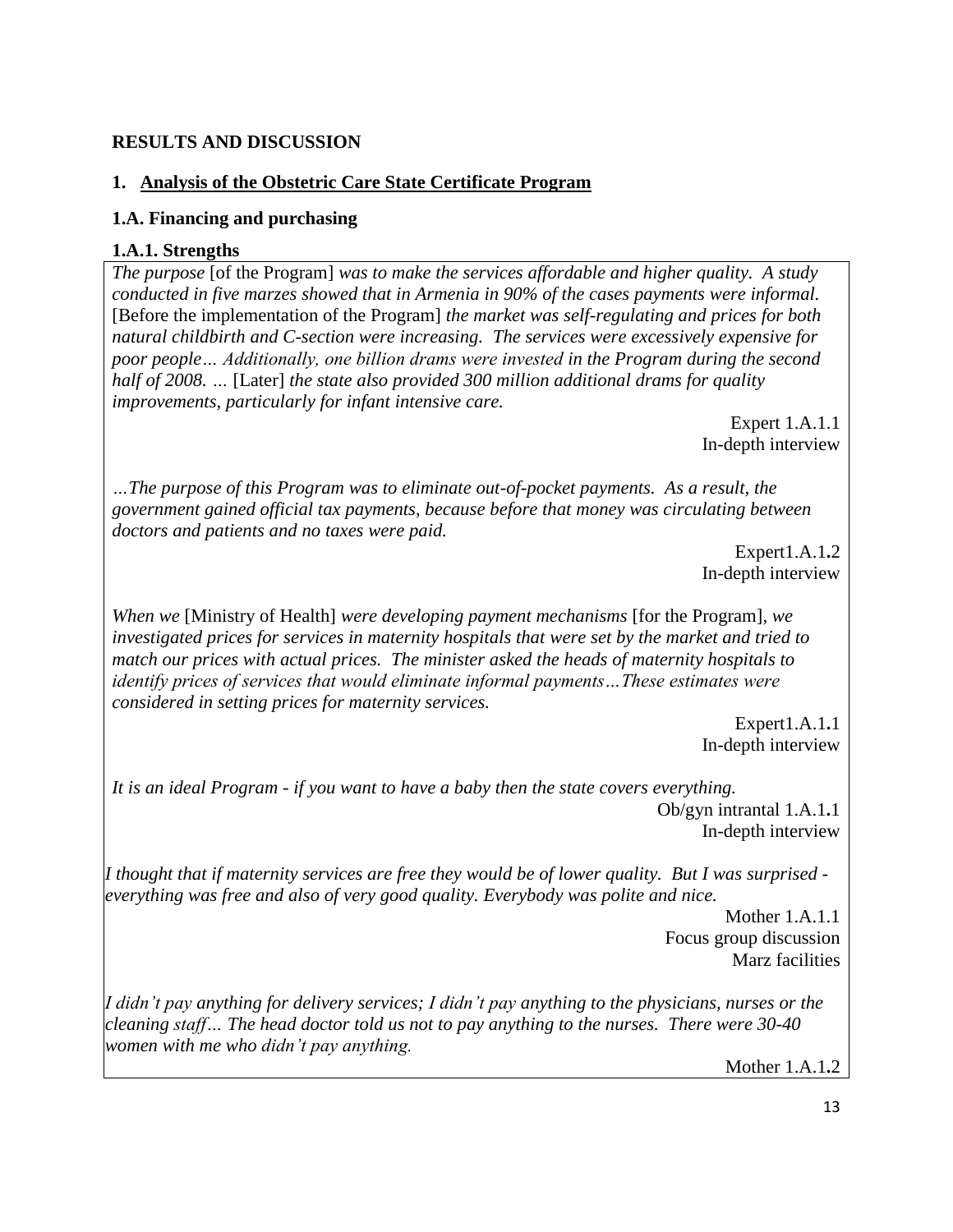Focus group discussion Marz facilities

*I knew that birthing services were free of charge, but I didn't expect that even laboratory tests would be free. We didn't pay anything and didn't see any change in the attitude of the health care providers. The physicians and nurses still did their best.*

Mother 1.A.1**.**3 Focus group discussion Yerevan facilities

*I did not pay for anything. They* [the doctors and nurses] *even did not take sweets… They were refusing to take gifts making us feel embarrassed to offer anything more.*

> Mother 1.A.1**.**4 Focus group discussion Marz facilities

*I did not pay for anything. Even though I had difficulties and complications during the pregnancy, I paid nothing* [for services] *during the pregnancy or after delivery.*

Mother 1.A.1**.**5 Focus group discussion Marz facilities

*I tried to give money, but they refused to take it.*

Mother 1.A.1**.**6 Focus group discussion Marz facilities

*For the first pregnancy I paid 30,000-40,000 drams for antenatal care in the hospital* [before the Certificate Program]*. For the second pregnancy* [after the Certificate Program*] antenatal services were free of charge.* 

> Mother 1.A.1**.**7 Focus group discussion Yerevan facilities

*During the first pregnancy I spent 100,000 drams* [for delivery]*; the second time, with the Certificate I spent nothing***.**

> Mother 1.A.1**.**8 Focus group discussion Yerevan facilities

*I think the antenatal consultation services benefited from this Program since their [antenatal care personnel] salaries have increased. Expectant mothers also benefited – they don't pay anything to anybody.*

> Ob/gyn intrantal 1.A.1**.**2 In-depth interview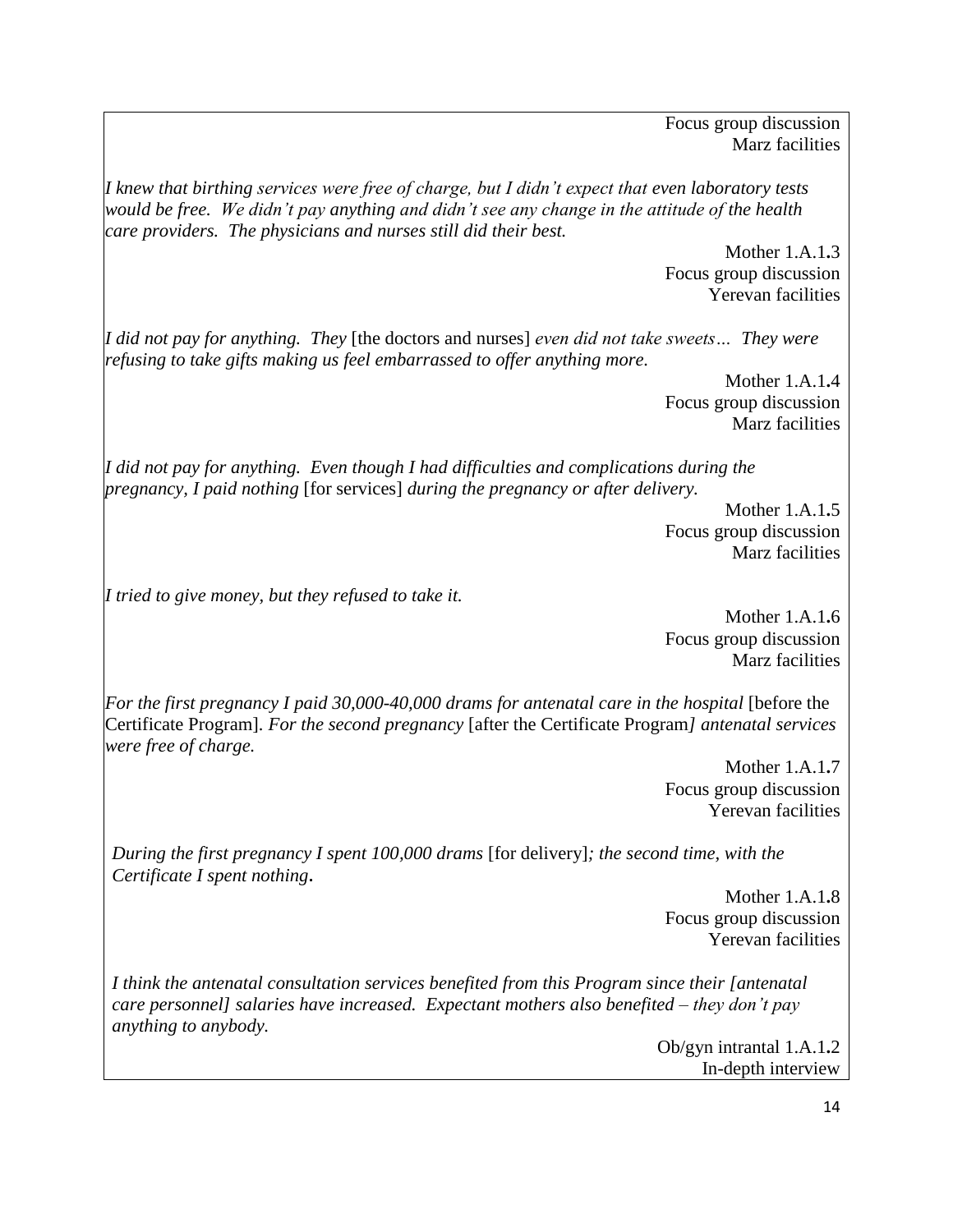*Women gained from the Program. Women's antenatal services also gained because they serve all the women from their own catchment area. Women attend the antenatal services because they want to get a Certificate. The antenatal services have no complaints. All the indicators for antenatal services have improved. The salaries are higher… The staff is very satisfied.*

Ob/gyn antenatal 1.A.1**.**1 In-depth interview

*We talked to the doctors and discovered that they are satisfied* [with the Program] *because they no longer have to ask for informal payments from the patient.*

> Expert 1.A.1**.**3 In-depth interview

*The program has a positive side. Now doctors do not have to ask money from the expectant mothers and/or their relatives and thus they are more relaxed and feel more professional.* Ob/gyn intrantal 1.A.1**.**3 In-depth interview

*The Program should be sustainable since the political commitment for this Program is very strong.*

> Expert 1.A.1**.**1 In-depth interview

According to study participants, the purpose of the Obstetric Care State Certificate Program is to eliminate informal payments, to assure equity and to improve the quality of services. The government allocated additional resources to fund the program. Participants indicate that funding for the Program was determined based on cost estimates by the service providers.

Many mothers who participated in the study report that under the OCSC Program they received free-of-charge medical services in antenatal and intranatal care including diagnostic and laboratory services without informal payments, including some reporting refusals of gifts to thank the physicians ("*magharich"*).

According to participants, the Program not only provides the patients with free services but also improves the patients' and providers' dignity. Participants indicated that with the Certificate as a state guarantee of free maternity services, women feel more relaxed and self-confident. Moreover, the providers receive their money only through official routes and do not have informal financial relationships with patients or their relatives.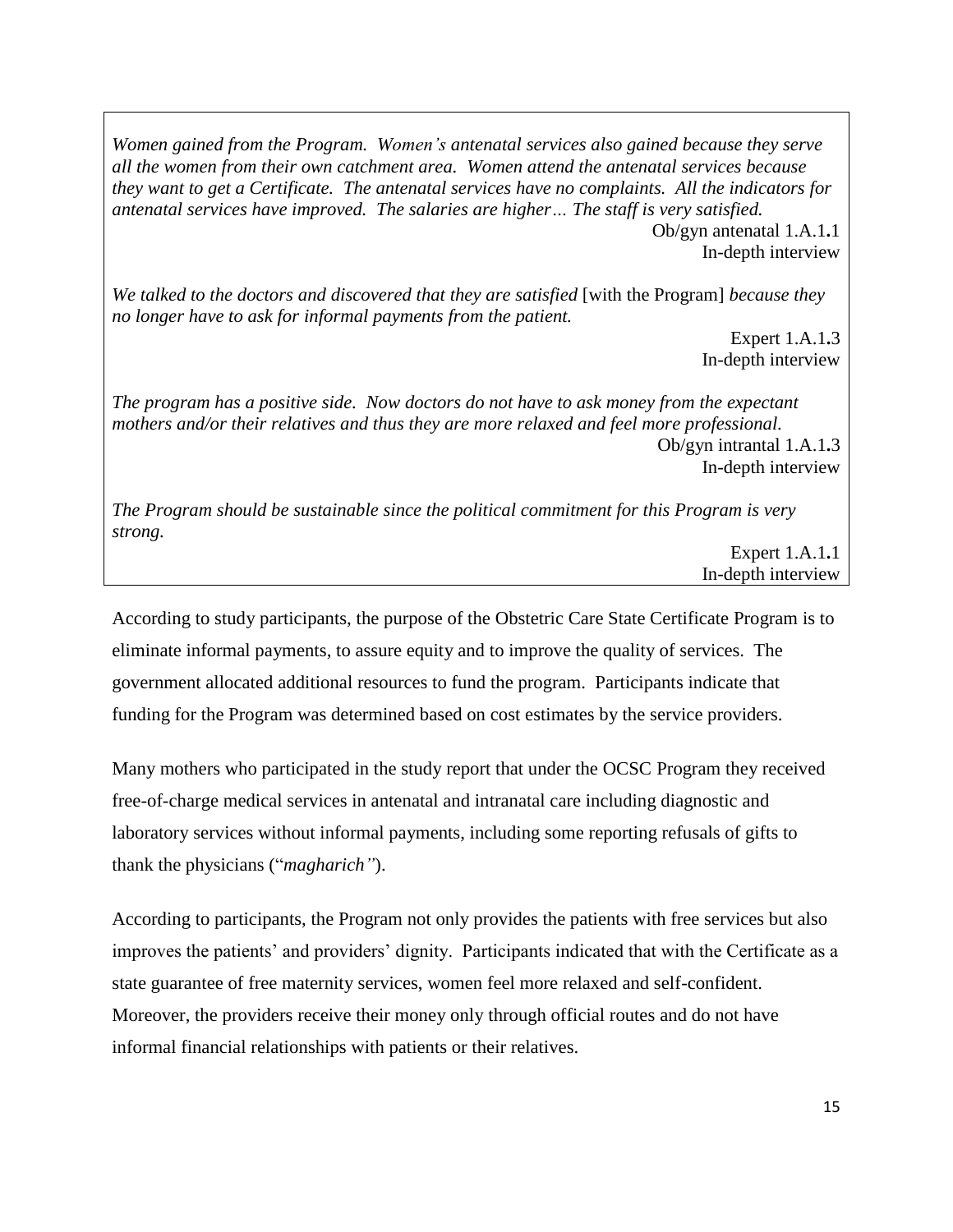The Program also assures that more expectant mothers utilize their antenatal centers in marzes because they receive their certificate for maternity services there; as a result, the salaries of antenatal care obstetrician/gynecologists increased. According to expert-participants there is a strong political commitment by the Government to the Obstetric Care State Certificate Program, assuring sustainability.

## **1.A.2. Weaknesses**

## *1.A.2.1. Expectant-mother flow, financial risks and decreases in salaries*

*This is very good program, but Artashat is very close to Yerevan so expecting mothers* [from Artashat] *go to Yerevan for delivery.*

Ob/gyn antenatal 1.A.2.1.1 In-depth interview

*The problem is that the total number of deliveries is very low, thus the bonus mechanism does not work* [for the marzes]. *At the beginning* [of the Program]*, for example, when women did not consider the possibility of delivering in Yerevan, all the expecting mothers came to our hospital and I was paid half-a-million drams for the first month. Now I am paid about 120,000 drams per month – nothing comparable.*

> Ob/gyn intrantal 1.A.2.1.2 In-depth interview

*It is a large burden for the government to cover such a large number of services for women who come from the marzes to Yerevan* [where services are more expensive] *for delivery.* 

> Ob/gyn intrantal 1.A.2.1.2 In-depth interview

*The government is suffering from the movement of pregnant women to Yerevan* [to deliver]*, because it has to pay higher service fees for delivery in Yerevan than in the marzes, which puts extra burden on the national budget.* 

> Ob/gyn antenatal 1.A.2.1.1 In-depth interview

*Doctors have lost income, because before this Program they were managing all money flows and had higher incomes.*

> Expert 1.A.2.1.1 In-depth interview

*The monthly salary now is about 140,000 drams* [for maternity service physicians]*. Before the Program we received 70,000 drams per month plus extra payments, totaling twice or even three times the salary we receive today...*

> Ob/gyn intrantal 1.A.2.1.3 In-depth interview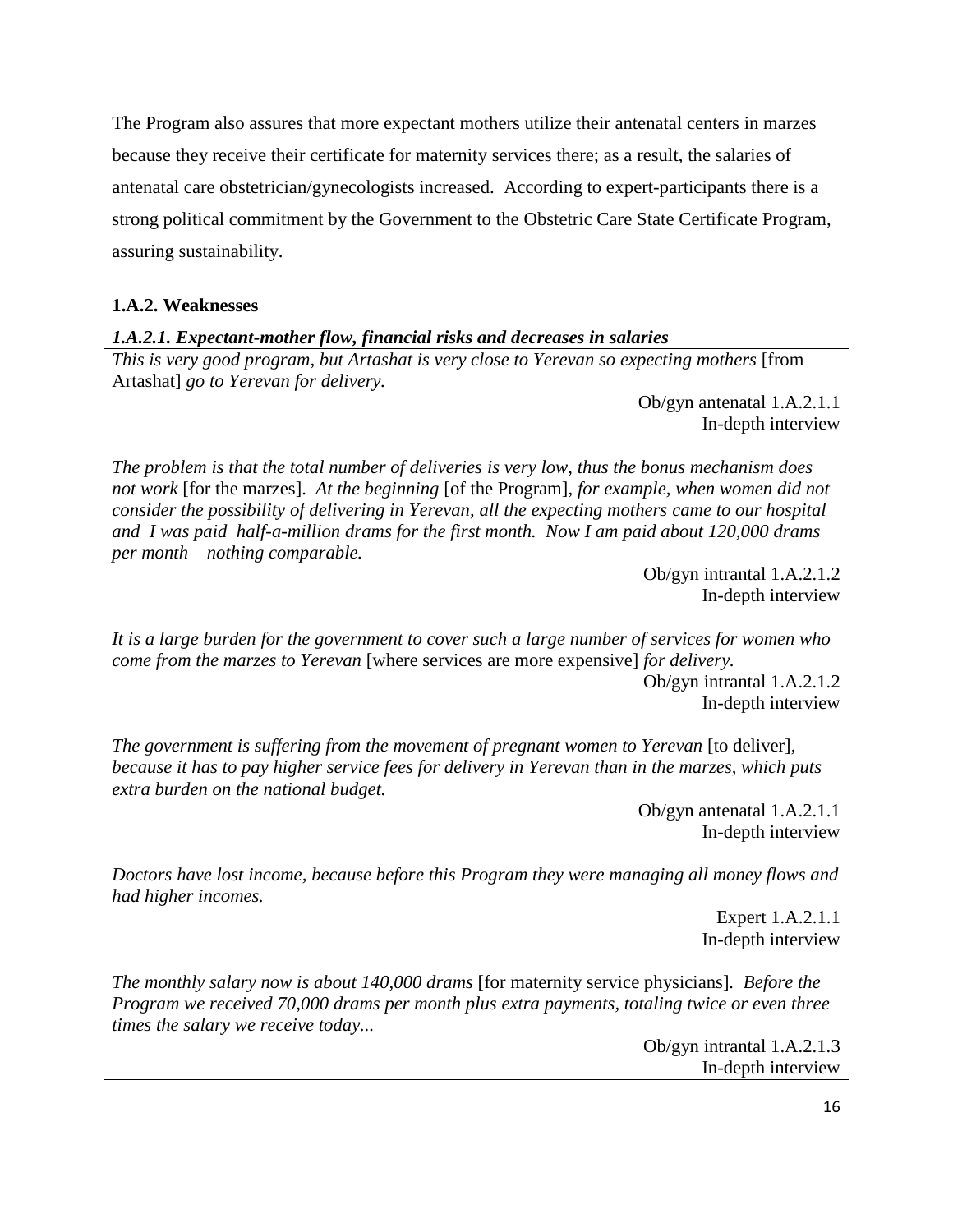*Since the services in Yerevan are more expensive, the patient flow from the marzes creates financial risks. For this reason, we need a larger budget to guarantee women free services.* Expert 1.A.2.1.2 In-depth interview

*The C-section is more expensive than natural childbirth. Since the start of the Program we have had a 1-2% overall increase in the percent of C-sections out of all births, with a 2-3% increase in Yerevan.*

Expert 1.A.2.1.2 In-depth interview

Though many expecting mothers in the marzes attend antenatal care in facilities located in the marzes, those women who live in marzes close to Yerevan often choose to deliver their children in Yerevan even if the delivery is normal. Considering that provision of birthing services is more expensive for the government in Yerevan than in the marzes, this flow of expectant mothers increases the costs to the government.

The flow of expectant mothers also reduced the salaries of obstetrician/gynecologists of marz maternity hospitals close to Yerevan. According to obstetrician/gynecologist participants from the marzes, their colleagues in the marzes have fewer patients because they cannot compete with the services in Yerevan. Moreover, the overall income of delivery care obstetrician/gynecologists in both Yerevan and marzes has decreased because informal payments have declined or been eliminated. Overall, all obstetrician/gynecologists of delivery services who participated in the study reported that they and their colleagues are not satisfied with their salaries.

The increased percent of C-section out of all births with the start of the Program has increased the financial burden of the government because the costs of C-section are higher than for natural childbirth.

# *1.A.2.2. Informal payments*

*The chief doctor of the facility is very disciplined and requires that the rules be followed by his staff. Everybody is afraid of him and do not take informal payments when he is around. But when he is elsewhere, many of them do.*

Mother 1.A.2.2.1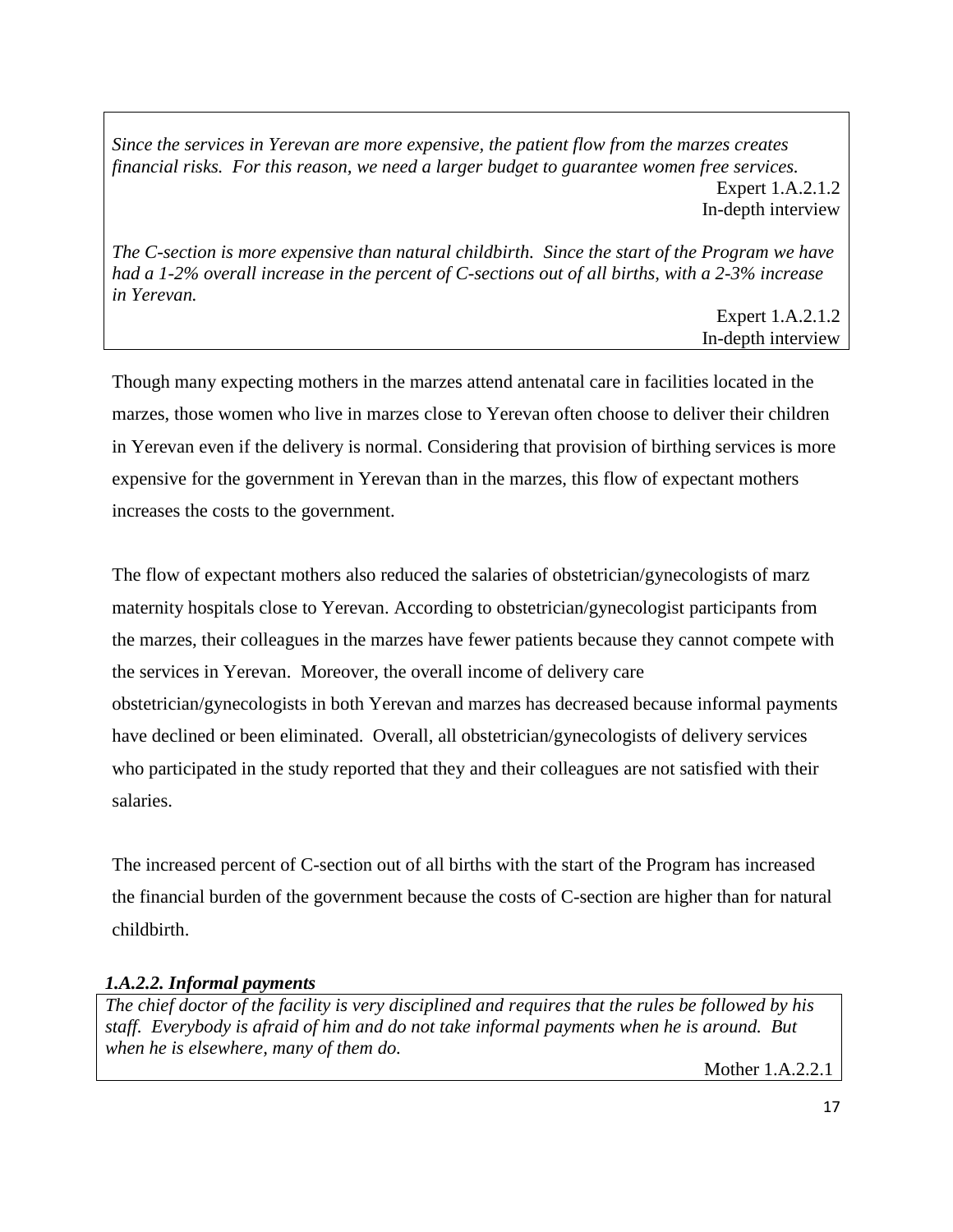Focus group discussion Marz facilities

*I did not pay anything. I wanted to give but they did not take. We only provided a financial gift for my child (magharich), but I do not know much since my husband paid it.*

> Mother 1.A.2.2.2 Focus group discussion Marz facilities

*My baby was born via C-section and doctors told me that I have to pay for the C-section… My mother paid for it.*

> Mother 1.A.2.2.3 Focus group discussion Marz facilities

*I went to the hospital for a C-section thinking that everything would be free of charge, but they charged me 60,000 drams. I also paid nurses an additional 60,000.*

> Mother 1.A.2.2.4 Focus group discussion Yerevan facilities

*Paying for services was not enough - I also had to pay for an improvement in attitude because the personnel are not kind if they are not paid. I delivered in a hospital in Yerevan and I was in the paid ward because they told me that there was no free space.*

> Mother 1.A.2.2.5 Focus group discussion Marz facilities

*When I told my doctor* [in a maternity hospital in Yerevan] *that I want him/her to manage my delivery she/he agreed - in this case you have to pay 60,000 drams ("non medical costs")for two nights in our hospital which includes room, mother and child utilities and food… I was supposed to have a room by myself, but because many women were giving birth, they asked me to share the other bed in my room with another woman… Before the monitoring committee came to check the services, they* [the maternity hospital] *asked me to tell the committee that I paid for non-medical services and not for choosing the doctor. Also they removed the other woman from the room and told me to tell the committee that I was alone in the room.* 

> Mother 1.A.2.2.6 Focus group discussion Yerevan facilities

*In a private room for-a-fee only one woman is allowed to stay, but we* [maternity hospital doctors] *place two - when anybody comes to monitor we explain that though the room has two beds, only one woman is staying there.*

> Ob/gyn intrantal 1.A.2.2.1 In-depth interview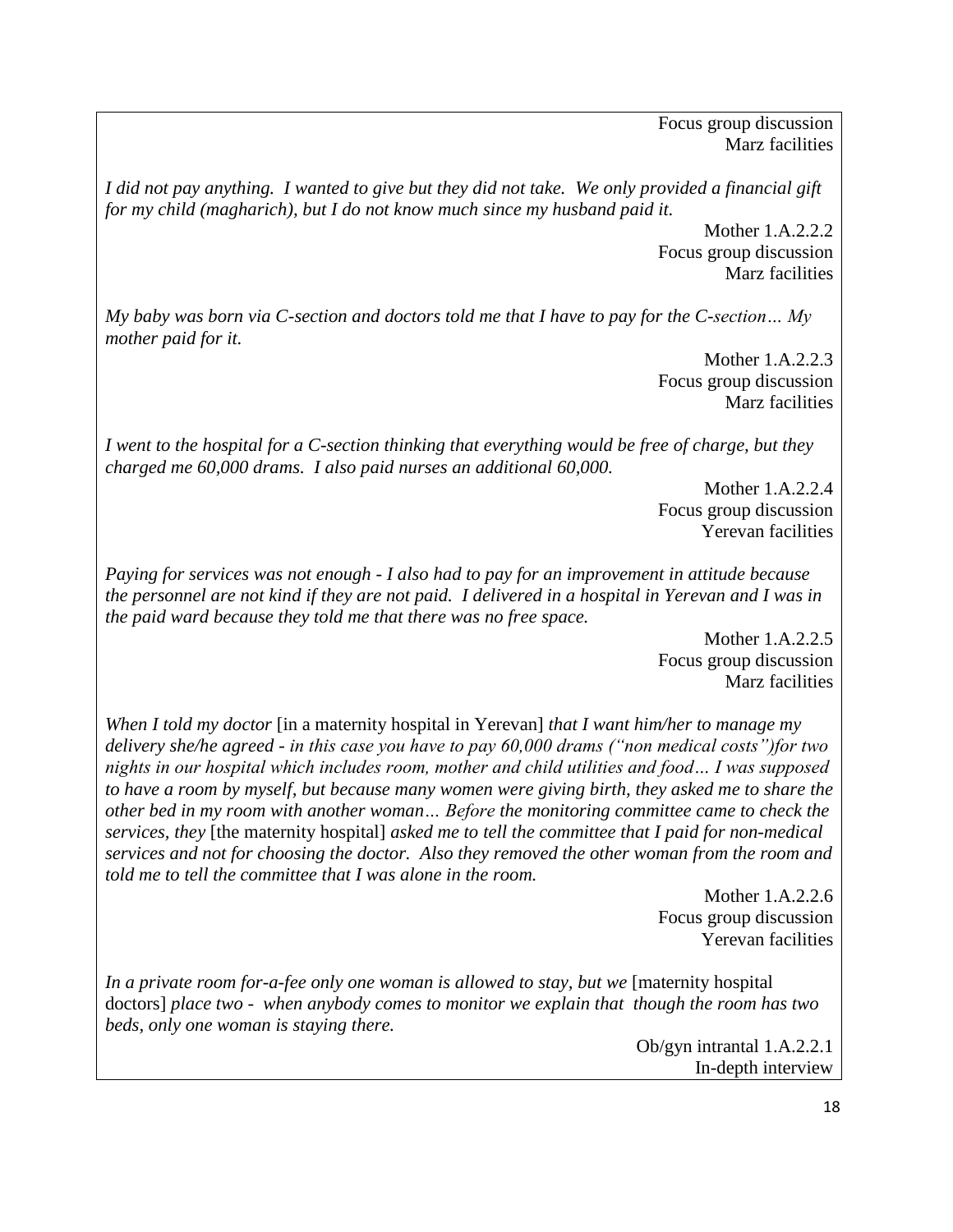*I paid 60,000 drams for intranatal care and 5,000 for a protein test in the same hospital. I chose my physician and they sent me to a private rooms for a fee. If you chose your physician you will have to take a private room for a fee.*

> Mother 1.A.2.2.7 Focus group discussion Yerevan facilities

*During my first pregnancy* [before the Certificate Program] *we spent 150,000 drams; for my second pregnancy* [with the Certificate] *we spent 80,000 drams.* 

> Mother 1.A.2.2.8 Focus group discussion Yerevan facilities

*There are still out-of-pocket payments in maternity services for about 19-20% of the mothers who deliver… This is a common practice for other countries as well, even in developed countries. It is impossible to eliminate out-of-pocket payments completely and the existing numbers are not very high.*

> Expert 1.A.2.2.1 In-depth interview

*In the beginning of the Certificate Program there were no informal payments. Now there are informal payments. Physicians now know who will pay and who will not.* 

> Ob/gyn intrantal 1.A.2.2.2 In-depth interview

*A pregnant woman's family understands that if they wake the doctor from his/her bed during the night to deliver, they have to pay for it. All doctors depend on these informal paymentsotherwise, it is impossible to survive.* 

> Ob/gyn intrantal 1.A.2.2.1 In-depth interview

Though study participants reported that under the Certificate Program informal payments have reduced and in some cases disappeared, they still happen occasionally. Providers sometimes request informal payments for C-section, mothers and/or their family members gave financial gifts for services rendered ("*magharich"*), facilities charge for *"non medical costs"* if women request a specific doctor to attend the birthing, some facilities place two women in private single rooms for a fee, some facilities ask to pay for laboratory testing and other services.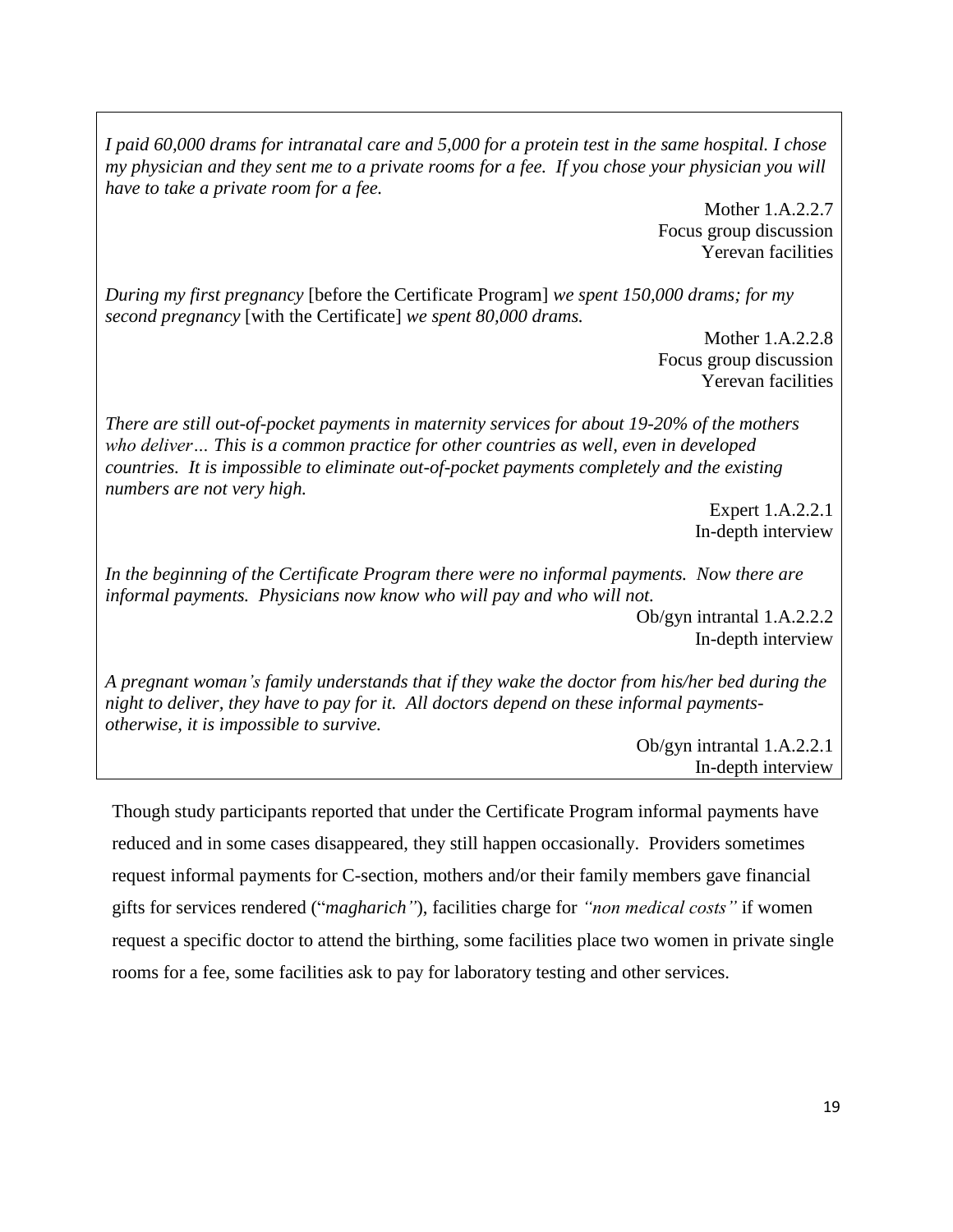# *1.A.2.3. Maternity hospital administrations*

*Just after the beginning of the Certificate Program, physicians earned very high salaries. Now the salaries have declined by a third though the patient-load is still the same because processes were put in place* [by the hospital administration] *to "regulate" the salaries of physicians.* Ob/gyn intrantal 1.A.2.3.1 In-depth interview

*Suppose I* [a maternity hospital physician] *delivered 10 births but perhaps I was given credit for only three deliveries; I still pay "tax" for 10 deliveries to the head of the hospital. I receive my money from the bank, and then I pay cash directly to the head of the hospital for the "taxes".* [What will happen if you refuse to pay?] *That is a good question - what will happen if an elephant is crossbred with a raccoon? The answer is – The raccoon will no longer be.* 

Ob/gyn intrantal 1.A.2.3.1 In-depth interview

*There are mechanisms to take money from the patients especially from the marzes. When they register at the hospital they are offered a private room for a fee immediately, though there are free-of-charge rooms available as well. So they don't lie but they don't provide the whole truth… The hospital should give full information to the patients regarding free-of-charge and private rooms for a fee. But they do not provide full information and this only benefits*  [financially] *the head of the hospital.*

> Ob/gyn intrantal 1.A.2.3.1 In-depth interview

*The hospital administration receives more money, because the money transferred from the government is much more than the hospital can spend. Of course there are some complicated cases when the hospital needs to use specialty equipment or drugs* [which are more expensive]*, but in 95% of the cases we have regular deliveries which are much less expensive* [than complicated cases]*. The administration definitely is satisfied with the Program.*

> Ob/gyn intrantal 1.A.2.3.2 In-depth interview

*I always want to know but it is impossible to find out* [how salaries are determined]*. I have used the formula from the MOH web site to calculate my monthly salary… The mystery of a salary calculation seems to be "a national secret"… Only the chief of the hospital and the accounting office know the secret formula for calculating salaries.*

> Ob/gyn intrantal 1.A.2.3.3 In-depth interview

*Before Program implementation, the amount of money needed for doctors' payments was calculated based on the minimum salary requirements for doctors to provide quality services. Now we receive a fifth of that salary. I am sure that money is transferred from the government, but some of it disappears somewhere. The payment mechanism of the Program overall is very good. The problem is that doctors do not see all the money transferred from the government.*  Ob/gyn intrantal 1.A.2.3.2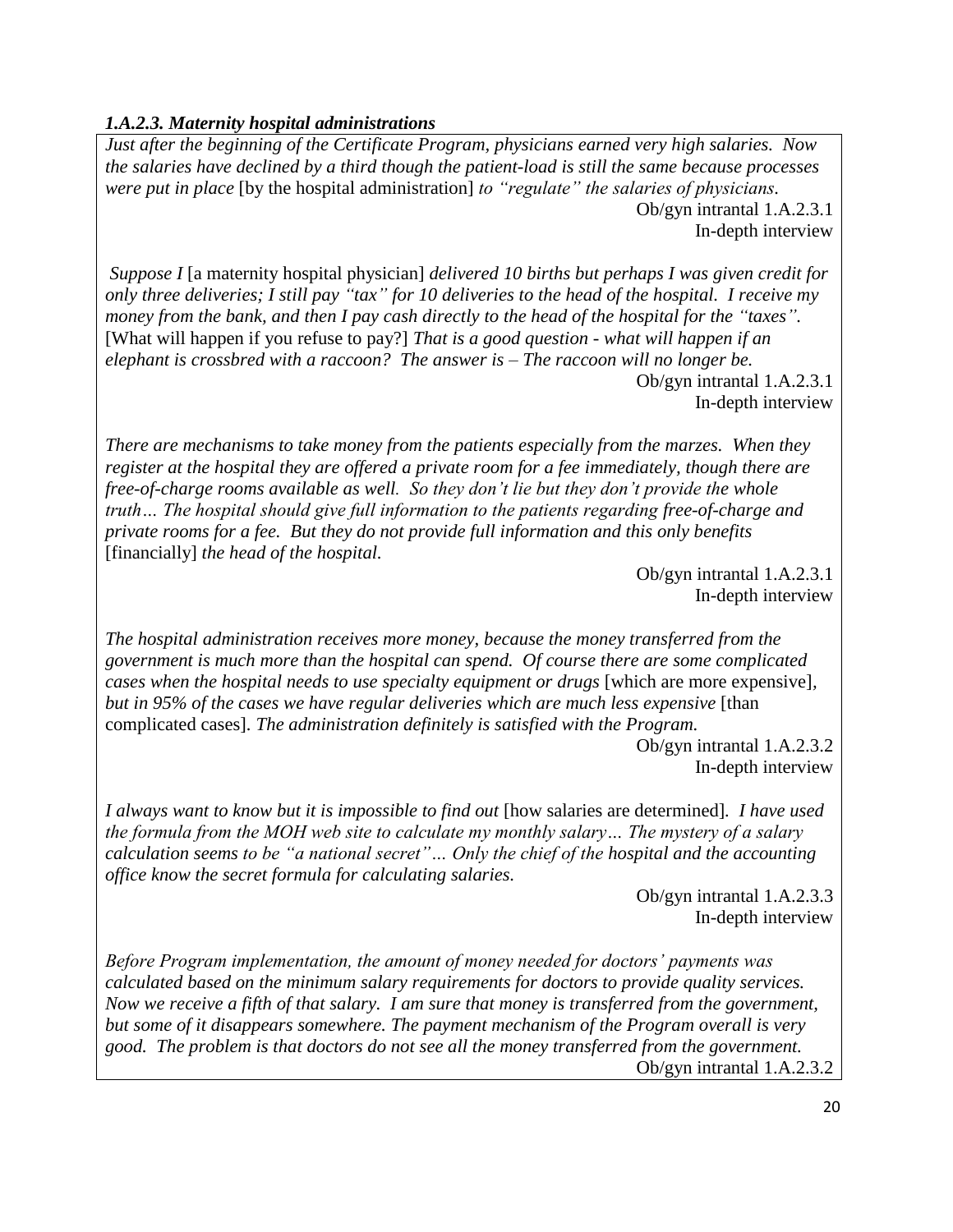In-depth interview

*I received 56,000 drams for my salary in December. I tried to find out how this amount was calculated, but could not. The accounting office does not want to explain and is not interested in providing such information.* 

> Ob/gyn intrantal 1.A.2.3.4 In-depth interview

*We do not understand the payments and the activities in the accounting office. They manipulate the numbers as they wish. I am tired of repeatedly asking for an explanation on how my salary was determined and still not getting an answer.* 

> Ob/gyn intrantal 1.A.2.3.5 In-depth interview

Study participants who were physicians indicated that the reported number of deliveries by a particular physician may be manipulated by the heads of maternity hospitals for a financial benefit. Physicians also believed that much of the state allocated designated salary funds from the Program do not reach the providers. Physicians from both marzes and Yerevan indicated that they cannot get information on how their salaries are calculated and that the calculations at facility level lack transparency.

# *1.A.2.4. Financial restrictions on budget increases*

*Money that the government provides for the Program was enough to increase salaries but not to adequately support logistics. The Minister promised to have a 15-30% budget increase for the next year that would also improve the spending on logistics. But the economic crisis reduced the planned increase and we only had a 7% increase in the budget …the current finances are not enough to assure the planned improvements to the Program.*

> Expert 1.A.2.4.1 In-depth interview

*Overall I would assess this Program a 95% success. The only issue was that the government could not include an adjustment for inflation in the salaries as was planned, because of the economic crisis. We failed to raise the annual budget for maternal and infant services as was planned. Now we cannot implement this increase earlier than 2011.* 

Expert 1.A.2.4.2 In-depth interview

The participating experts reported that the planned increase in the annual budget was not fully funded because of the world economic crisis.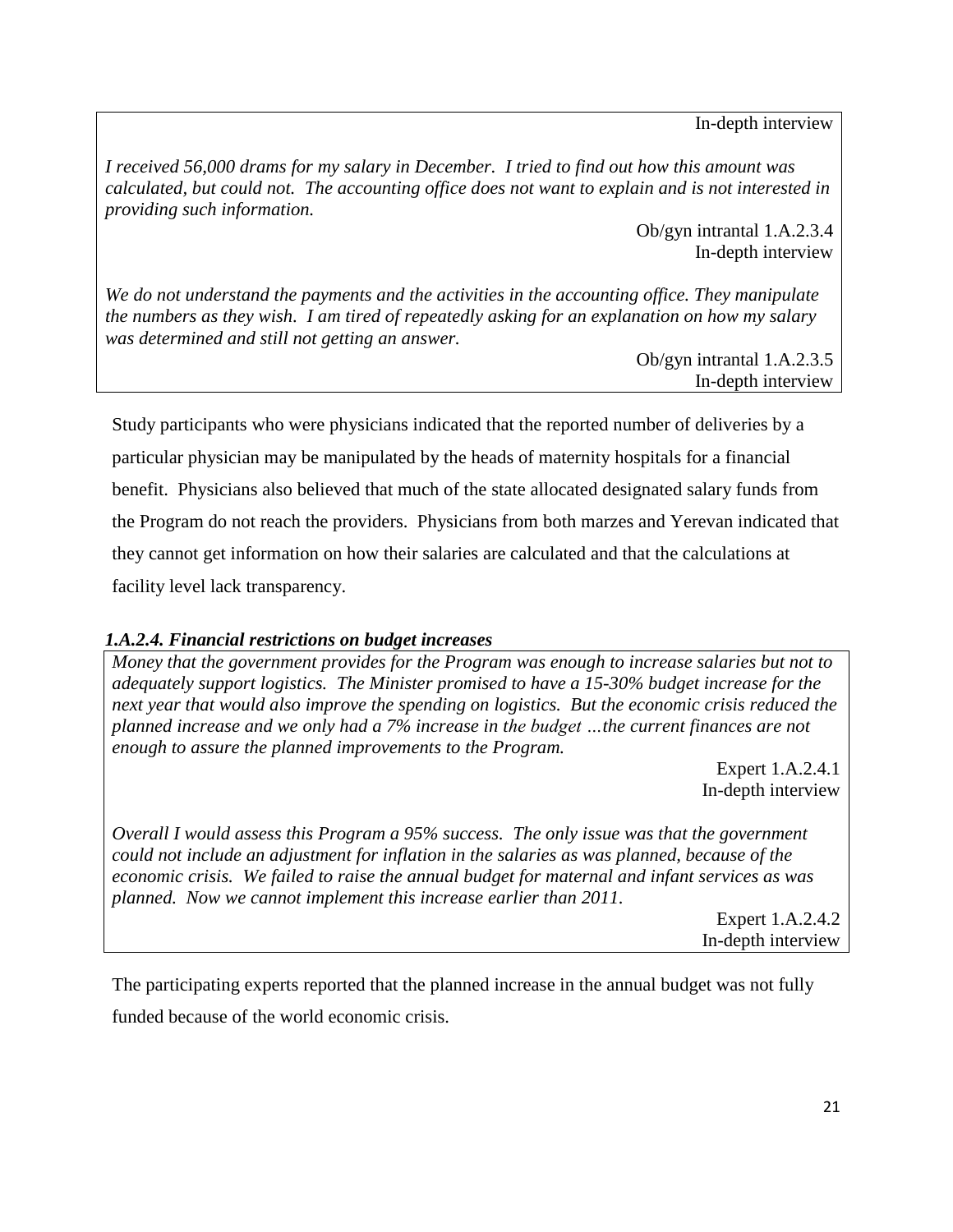# **1.A.3. Opportunities**

*People are creative- they find ways to overcome the rules. The salary payment mechanisms should be regulated. The government should increase the salary of a provider for better job performance, not the facility.*

> Mother 1.A.3.1 Focus group discussion Yerevan facility

*It is necessary to assure proper implementation of the Program and monitoring of activities. To assure the sustainability of the Program, they* [the government] *have to keep health providers satisfied with their jobs.*

Ob/gyn intrantal 1.A.3.2 In-depth interview

*Each expectant mother should utilize the free-of-charge services in their regional facility. In the case of complications, the doctor from the regional facility could refer her for more specialized care.* 

> Ob/gyn antenatal 1.A.3.1 In-depth interview

*The expectant mother has the right to choose her provider for birthing services. If the woman has complications then she will be referred to Yerevan. …* [the Ministry of Health] *discussed using co-payments for women coming from the marzes to Yerevan, but this idea was not approved because… it is very difficult to have a clear division between complicated and normal pregnancies, which could lead to manipulations. The copayment mechanism is also against the ideology of the program – to have affordable services for women. The mechanism of referrals has also been discussed and very soon an order* [on referrals] *will be approved. If the woman has complications she will be referred to a maternity hospital in Yerevan and get free-of-charge services. We already have the draft order.* 

Expert 1.A.3.1 In-depth interview

*We also need to continuously increase the budget of the program to make it more effective.* Expert 1.A.3.1 In-depth interview

The primary suggestion of participating providers in Yerevan is to further regulate and monitor the money flow in the maternity hospitals. They indicate that such regulation and monitoring could increase the income of providers, not the facilities. Some participants suggested increasing the pricing for different services.

To control the problem of the flow of expectant mothers from marzes close to Yerevan to Yerevan for normal birthing services, provider participants suggest introducing co-payments for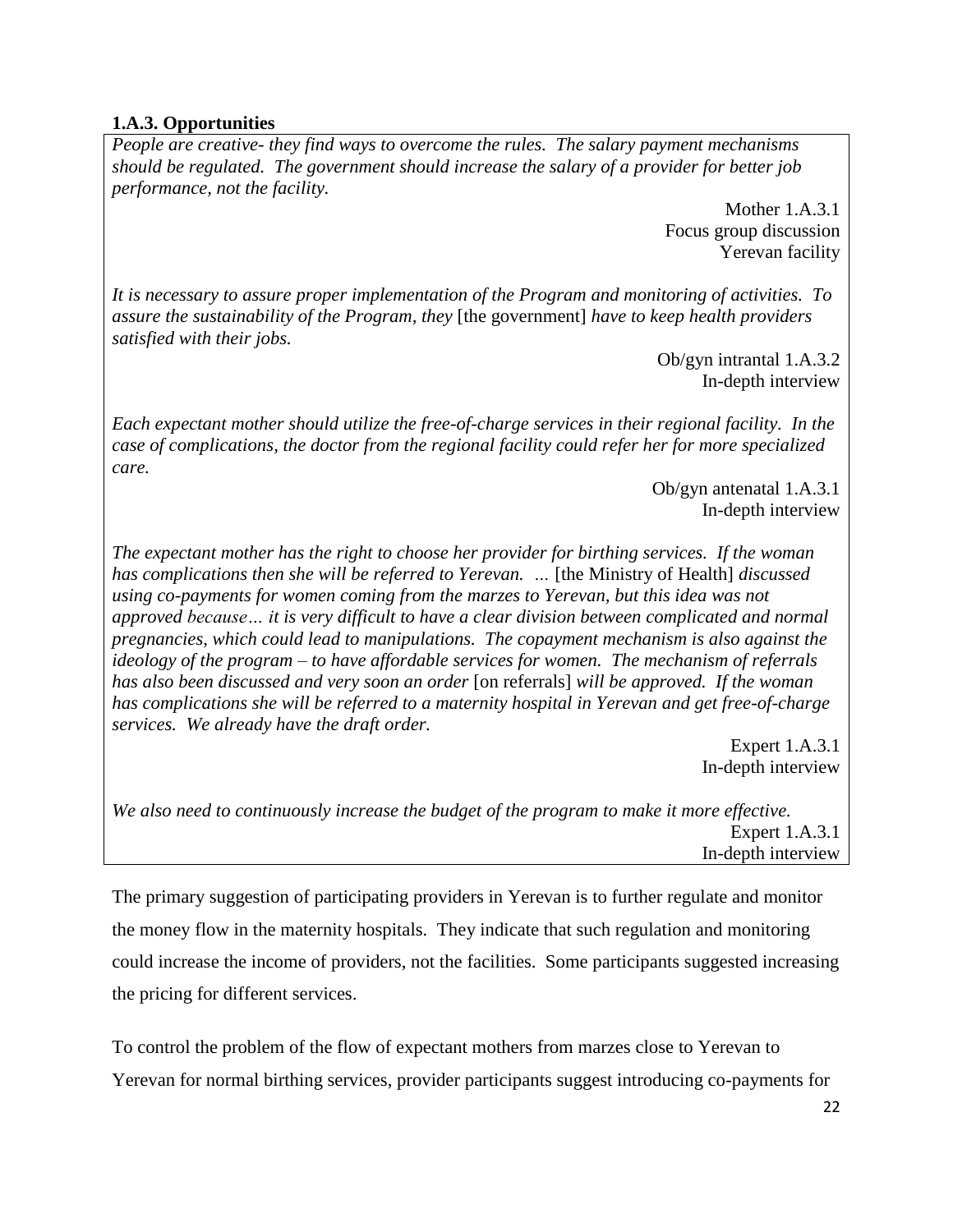referrals in case of a normal birth. The expert participants indicated that policy-makers decided to restrict the flow of expectant mothers from marzes to Yerevan for birthing services without a referral from their obstetrician/gynecologist in their marz - a draft order for this mechanism has been prepared but not approved yet. Participants also indicated about a need to increase the budget of the Program to improve its effectiveness and sustainability.

# **1.A.4. Threats**

*We are dissatisfied, which can lead to informal payments. Doctors are currently afraid to take informal payments but as soon as the control weakens they will take these payments because salaries are inadequate.* 

> Ob/gyn intrantal 1.A.4.1 In-depth interview

*If the current situation continues, informal payments will start again. Now doctors are afraid of being penalized for taking bribes but it is impossible to live with these salaries*.

> Ob/gyn intrantal 1.A.4.2 In-depth interview

*Since I delivered my baby at the beginning of the Certificate Program, everything was strict and they* [doctors] *were afraid to take money. For the future I don't know what will happen.*

Mother 1.A.4.1 Focus group discussion Marz facility

*The Program is starting to become less transparent.*

Ob/gyn intrantal 1.A.4.3 In-depth interview

*If this situation continues and doctors are not satisfied with their salaries, soon or late they will not perform well.* 

> Ob/gyn intrantal 1.A.4.4 In-depth interview

*Another patient flow will happen soon because those expectant mothers from the marzes who give birth in Yerevan are counseled by physicians located in these facilities to receive antenatal care in Yerevan for the next pregnancy. So in few years, if the flow of expectant mothers for antenatal care is not controlled, these expectant mothers care will not use antenatal care in the marzes*.

Ob/gyn antenatal 1.A.4.1 In-depth interview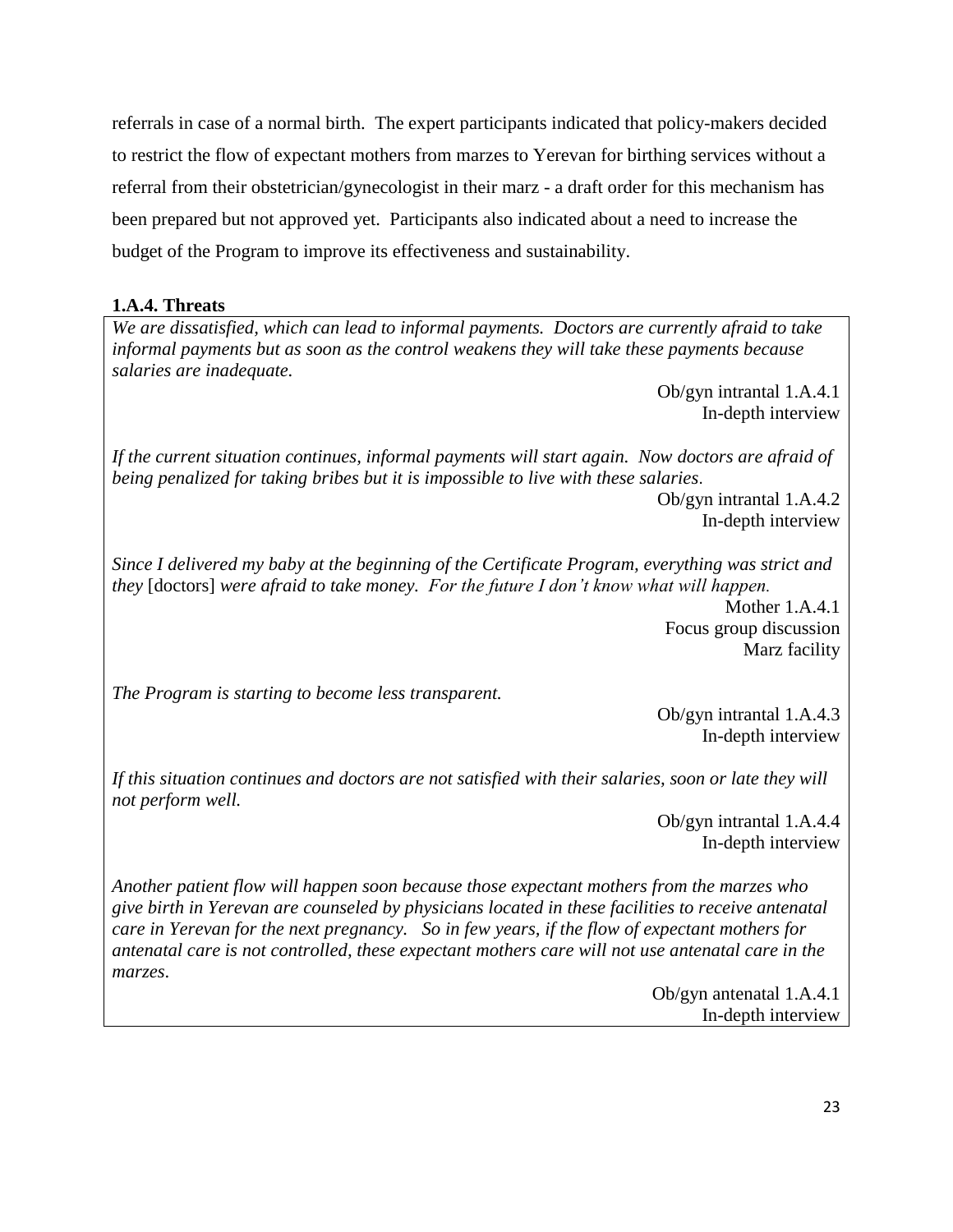The providers and participants holding administrative positions emphasized that the biggest threat to the Program is the reestablishment of informal payments because physicians in the Program are dissatisfied with their salaries. A concern was raised that this dissatisfaction may also eventually reduce the quality of services. Some providers also indicated a concern about declining financial transparency in the Program.

Another concern raised by providers in the marzes was their potential loss of income due to expectant mothers who travel to Yerevan to give birth and are advised in Yerevan to have their next antenatal care for future pregnancies provided in Yerevan.

# <span id="page-28-0"></span>**1.B. Provision of services**

### **1.B.1. Strengths**

*I was very happy and proud that the government gave me an opportunity to have a free birth.* Mother 1.B.1.1 Focus group discussion Marz facility

*The purpose of this program was to provide the population access to high quality services without considering their social status. Women receive many benefits from this Program: they can give birth to many children without worrying about the costs; they can come to Yerevan for delivery and stay in the best hospitals receiving the highest quality services for free, that before they could only dream about.* 

> Expert 1.B.1.1 In-depth interview

*The Program impacted expectant mothers positively - now they are more self-confident and selfassuredly showing their Certificate in the hospital that protects their rights.*

> Ob/gyn intranatal 1.B.1.1 In-depth interview

*There were 3000 more registered women in January 1st of 2009 than in January 1st of 2008, even though the Program was only implemented in the middle of 2008. This indicates that services now are affordable…The early registration rate has increased by 10-15%.*

> Expert 1.B.1.2 In-depth interview

*In the beginning of the Program, the number of early-registered women increased because they wanted their Certificates. Before the Program, I had never seen a woman 7-8 weeks pregnant visiting antenatal consultation services* [immediately after the Program started, many women 7-8 weeks pregnant were seen]*. Now the number has dropped because women are certain that they*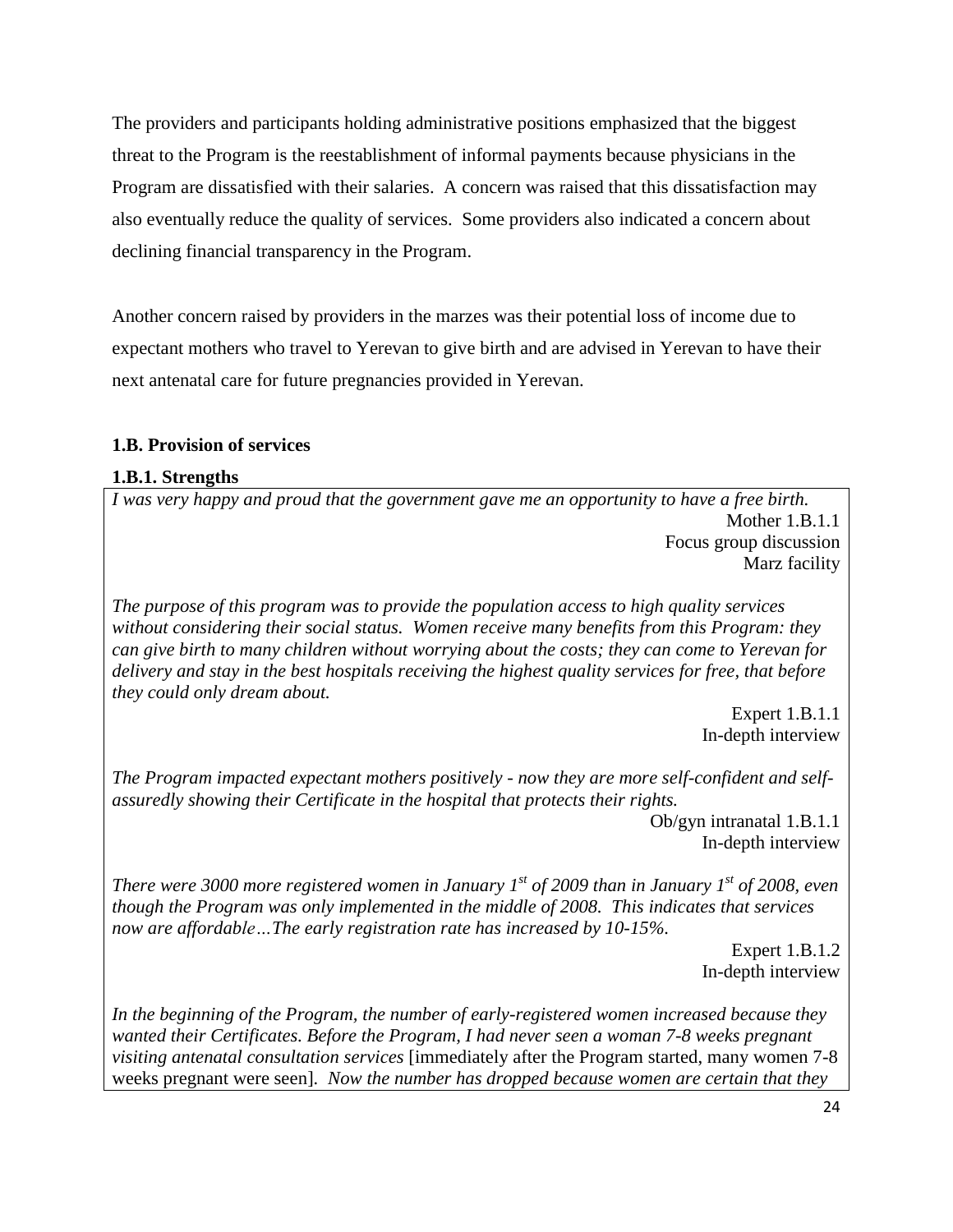*will receive a certificate whether they come late or early in their pregnancy.* Ob/gyn intranatal 1.B.1.2 In-depth interview

*Now women come to antenatal consultation services because they want to receive the Certificate. Women come more often and earlier.*

> Ob/gyn antenatal 1.B.1.1 In-depth interview

*During the first pregnancy I didn't apply for antenatal care. For the second pregnancy I applied in the 3 rd month of pregnancy.*

> Mother 1.B.1.2 Focus group discussion Marz facility

*I do not see anything bad in the flow of pregnant women from the marzes to Yerevan. All women in Armenia have equal rights to receive high quality services. Who can say that a woman from Sisian can not have a delivery in a renovated, clean hospital just as a woman from Yerevan can? Did you ever see their faces? They are proud of being in Yerevan and we gave them this opportunity to get care in the best hospitals.*

> Expert 1.B.1.1 In-depth interview

*We don't have any outflow of pregnant women* [from a marz more remote from Yerevan]*. Our patients visit us and they like us. If there is a special need we send the patient to Yerevan to receive care there. There are also more arrogant people who do not appreciate our work and go to Yerevan for services, but they are a few.* 

> Ob/gyn intranatal 1.B.1.2 In-depth interview

*We do not have any outflow of expectant mothers* [from a marz more remote from Yerevan]*. Sometimes we refer complicated cases to Yerevan. Sometimes women come from one facility to another facility* [both facilities in the same marz]*, because the quality of services is better. People are satisfied.*

> Ob/gyn antenatal 1.B.1.2 In-depth interview

*It was my right to go wherever I wanted, but I knew that the services nearby* [in a marz more remote from Yerevan] *are good, thus I decided to have my delivery there. I am satisfied with the local services and never went to Yerevan.*

> Mother 1.B.1.3 Focus group discussion Marz facility

*The attitude of the maternity care providers is still ok, despite the changes with the Certificate*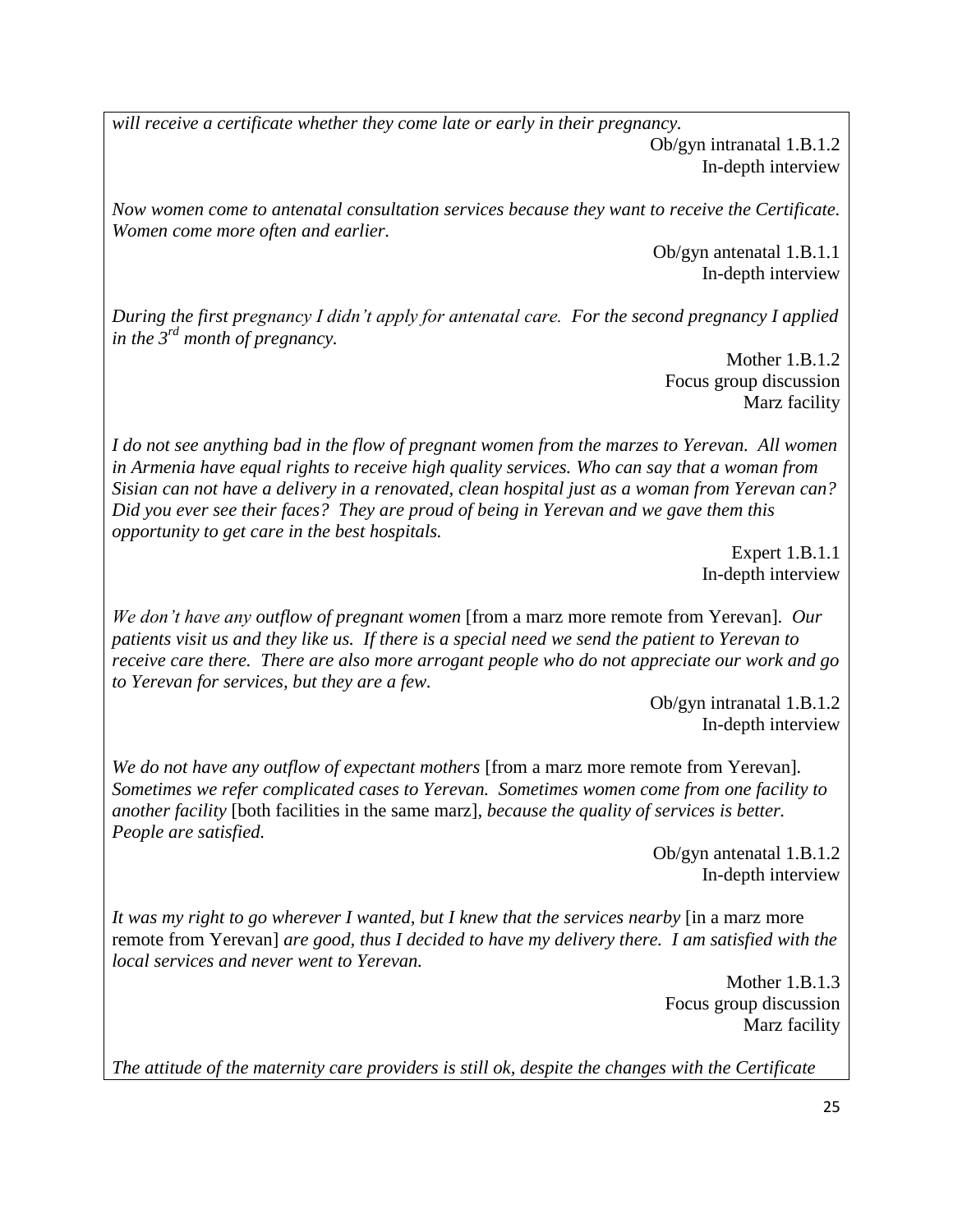*and free-of-charge services.*

Mother 1.B.1.4 Focus group discussion Marz facility

[After the Certificate Program] *everybody was very attentive and nice to me. I even didn't expect that they would be so nice.*

> Mother 1.B.1.5 Focus group discussion Marz facility

*We* [health care providers] *must treat and serve women nicely. Even if we are dissatisfied with the Program, it does not affect our attitude towards our patients.* 

> Ob/gyn intranatal 1.B.1.2 In-depth interview

*There was information on the Certificate about the free-of-charge services. My physician told me that everything, including tests and sonography, is free of charge.*

> Mother 1.B.1.6 Focus group discussion Marz facility

*On the walls of the health care facilit, there was a poster about the free-of-charge services.* Mother 1.B.1.7 Focus group discussion Marz facility

All study participants indicated that the Obstetric Care State Certificate Program provided equal opportunity to use free quality services without consideration of their social status, some pointing to this as progress in women's rights. The Program also stimulated increase in early antenatal care registration (more prominent at the beginning of the Program) and the number of antenatal care visits.

According to study participants, the problem of the expectant-mother flow from marzes to Yerevan appears to be a concern only for marzes close to Yerevan and *not* for remote marzes. The larger distances to Yerevan and the indicated satisfaction with the quality of local services curtailed travel to Yerevan for birthing by most expectant mothers living in these more remote marzes. The majority of mother participants who gave birth in the marzes, both remote and close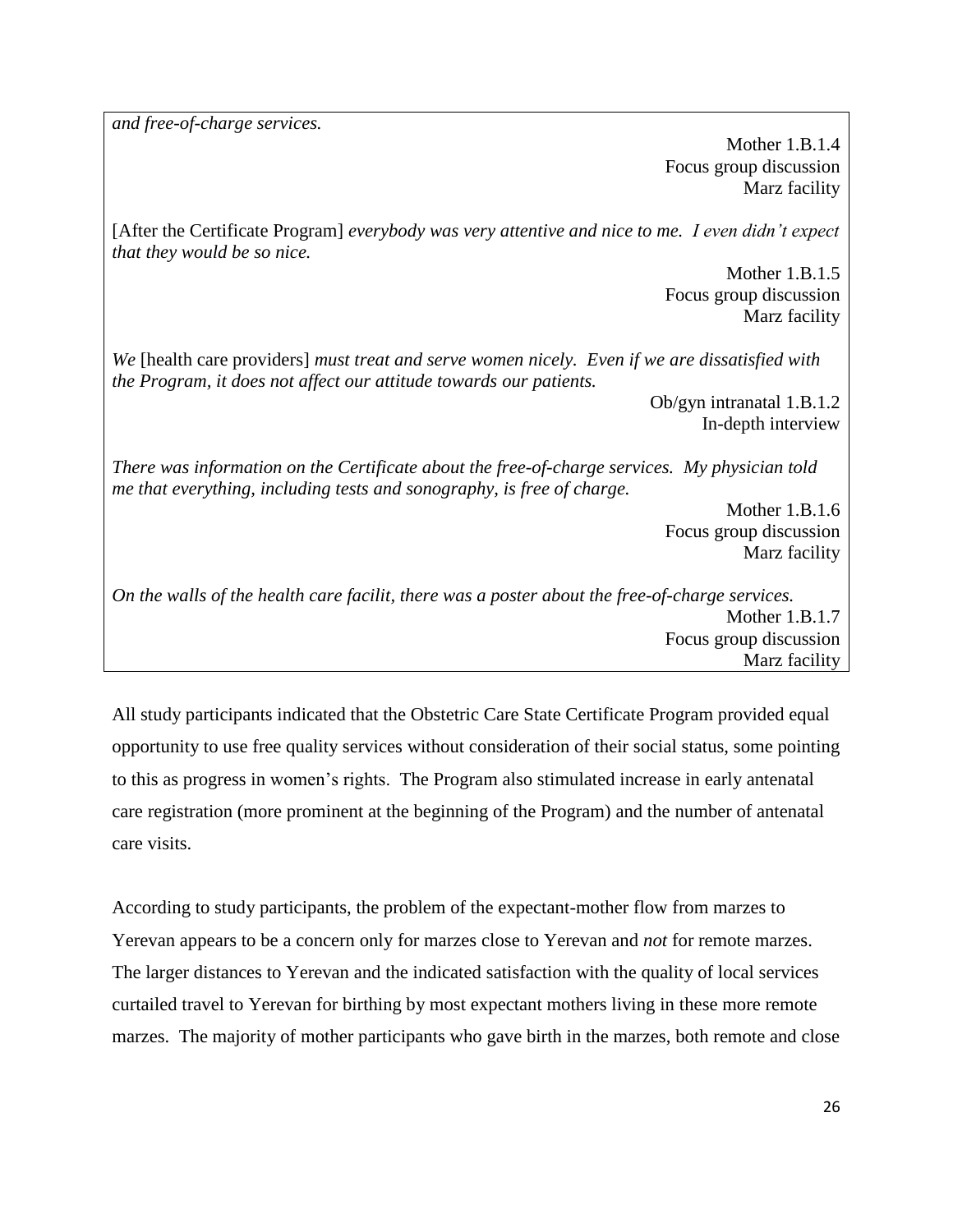to Yerevan, were satisfied with the quality of services received and the attitude of the medical personnel.

A few study participants indicated that they were well informed about free maternal and child services during their pregnancy by their health care providers and other written materials.

# **1.B.2. Weaknesses**

*It would have been a great Program if we didn't have this excessive flow of expectant mothers to Yerevan for services.*

> Ob/gyn antenatal 1.B.2.1 In-depth interview

*Intranatal care in marz facilities now suffers more because Yerevan is very close and transportation is inexpensive, but higher-quality hospitals in Yerevan are providing the same free services as marz hospitals - so why shouldn't women go to Yerevan? I understand that, but our hospital services* [in the marzes] *are suffering; thus something should be done to regulate that.* 

> Ob/gyn antenatal 1.B.2.2 In-depth interview

*I didn't get any list of free services during my pregnancy.* 

Mother 1.B.2.1 Focus group discussion Marz facility

*I personally explored all the available materials* [on the free services] *and knew what is free.*  Mother 1.B.2.2 Focus group discussion Yerevan facility

*They* [health care providers] *asked me to tell the monitoring committee from the Ministry of Health that I am satisfied with the care, the services and everything. I did so for the sake of my doctor since I respect my doctor very much.*

> Mother 1.B.2.3 Focus group discussion Yerevan facility

*The attitude of providers was bad. I delivered my second baby in a marz facility. When I learned that I was pregnant for the third time, I preferred having my birth at home.*

> Mother 1.B.2.4 Focus group discussion Marz facility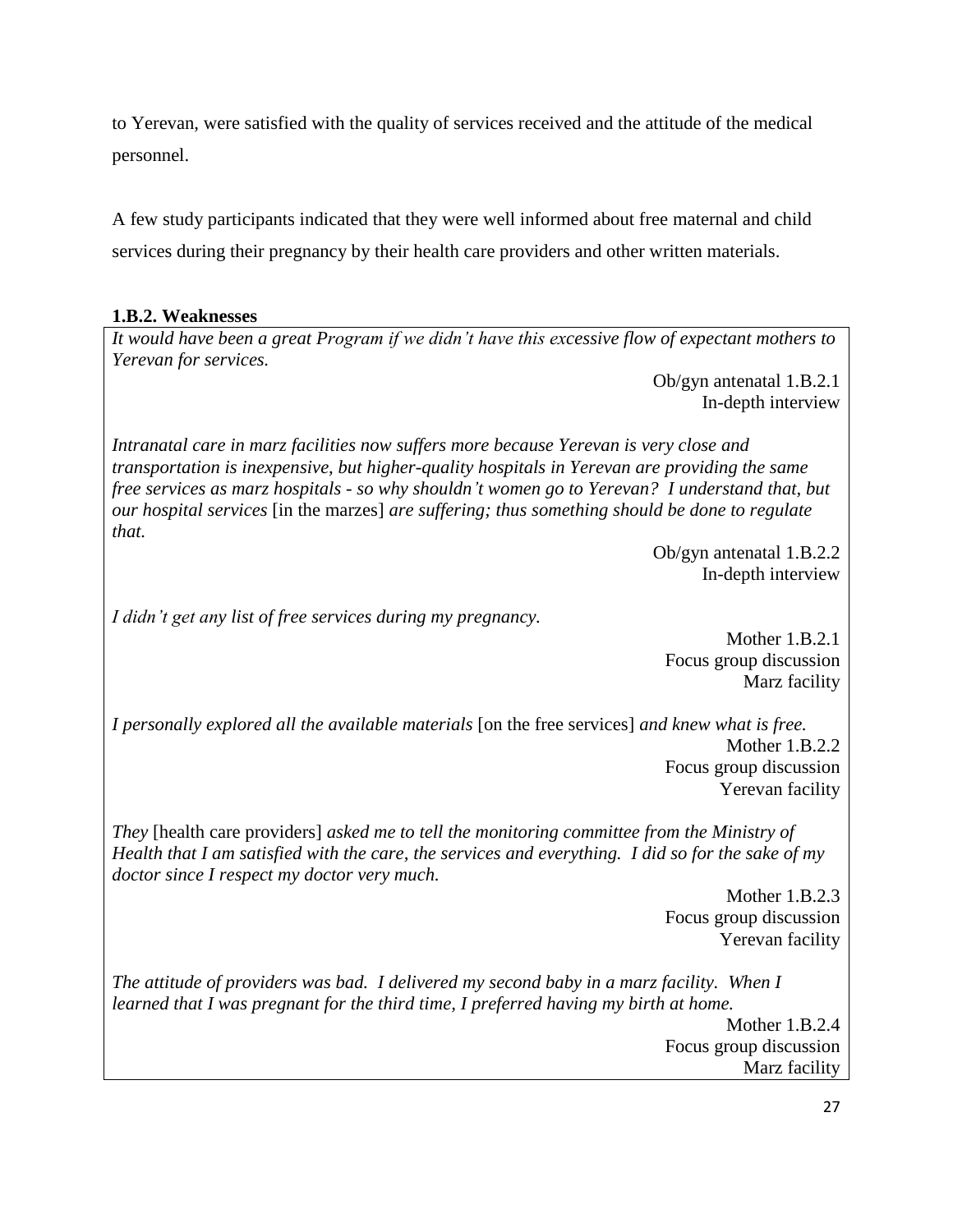*What made me feel very bad was the way nurses neglected the women and showed no respect for them. They are not careful and are impolite; they even made fun of me. If you don't pay, they are not nice to you.*

> Mother 1.B.2.5 Focus group discussion Yerevan facility

*In a Yerevan hospital, without informing me they did everything to my baby - for example, they immunized, gave an enema to and wrapped my baby. … They were also getting out the gases using the same equipment for all the babies. In the end they gave me paper to sign that I was informed about what they did to my child.*

> Mother 1.B.2.2 Focus group discussion Yerevan facility

*I delivered my first child in a marz hospital… The hospital was not very clean. They were cleaning the floor only once a day. They didn't usually clean the sink. Once they cleaned the sink because a physician was coming from Yerevan to visit the hospital… It was disgusting to touch anything. I didn't eat for three days because it was so disgusting.*

> Mother 1.B.2.4 Focus group discussion Marz facility

*During my stay in a maternity hospital in Yerevan, people from Sanepi* [SHAI] *came to the hospital for a checkup visit. So, the hospital personnel were cleaning up the procedure room for the whole day before the visit and let no one enter this room to keep it clean. Only after the Sanepi visit they allowed us to use that room for our needs.*

> Mother 1.B.2.3 Focus group discussion Yerevan facility

*I would suggest improving infection control. Four to five women stay in the same room and the whole family of one woman may decide to visit the baby in the room. They just pay and come in. For example, I was trying to feed my baby when my roommate's husband and friends visited our room…*

> Mother 1.B.2.6 Focus group discussion Yerevan facility

*The room for antenatal care was very crowded; many pregnant women accompanied by someone entered the room. It is not only inconvenient because it is so crowded, but also embarrassing to have checkups in the room even behind the screen.*

Mother 1.B.2.3 Focus group discussion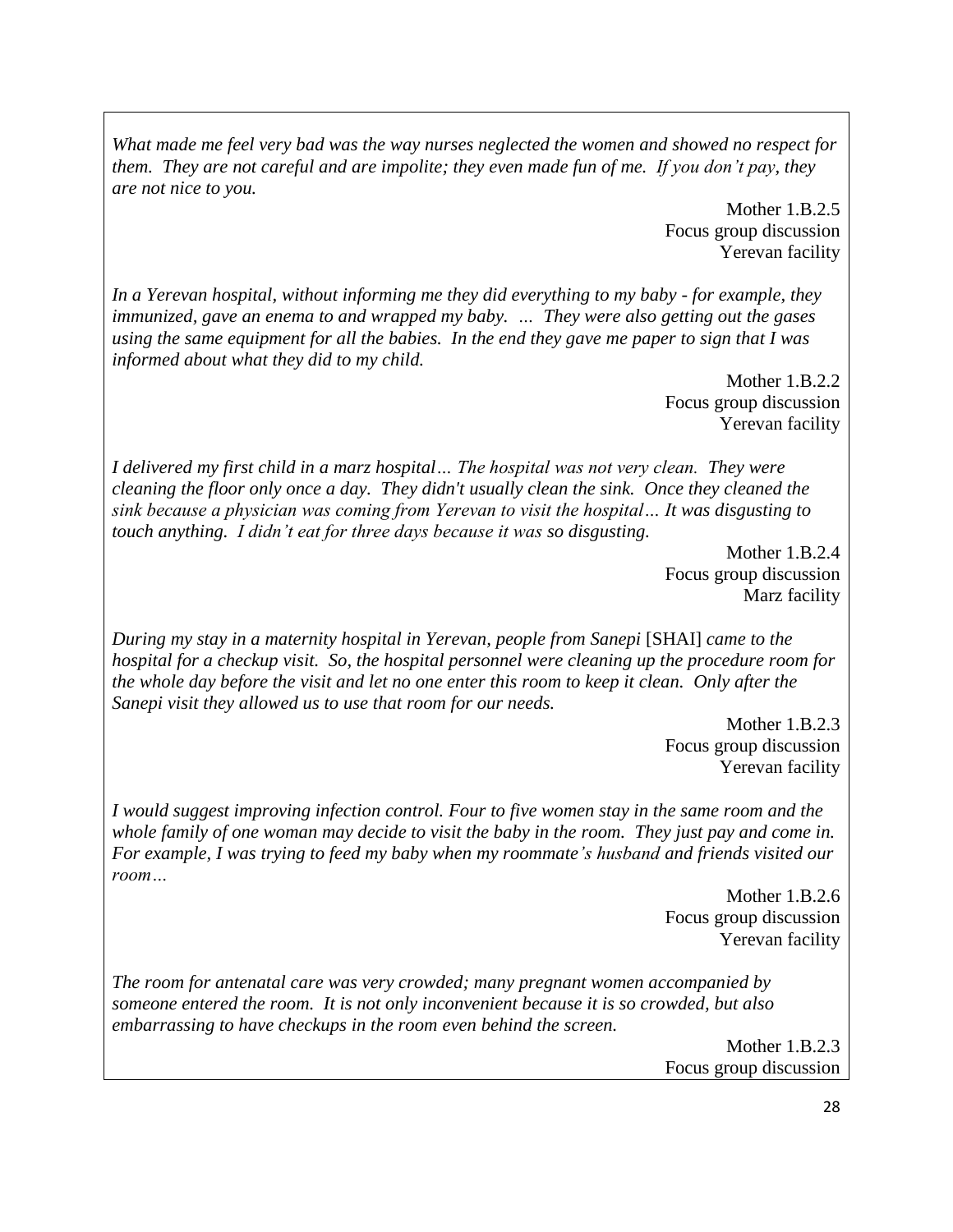Yerevan facility

*The trends show the C-section rate has increased on the second level facility where now there are fewer births. So it is possible that physicians conduct more C-sections to increase their income from the government. The increased rate of C-sections is reasonable if it is related to the decreased rate of peri-natal and maternal mortality rates. According to the data these indicators have decreased. However, we need more time to study the situation to draw conclusion.* 

> Expert 1.B.2.1 In-depth interview

*There is an increased number of C-sections, but I do not think that this is due to the implementation of the Certificate Program. It is mostly due to the increased number of complicated cases of pregnant women, plus there are many young women who now want to have a C-section because they do not want to go through such a painful process* [as natural childbirth]*.* 

> Ob/gyn antenatal 1.B.2.2 In-depth interview

The primary service-related complaint of physicians in the marzes with close proximity to Yerevan is the high flow of expectant mothers from these marzes to Yerevan for normal birthing services. These physicians felt that this high flow was a result of the short distances to Yerevan, the provision of free higher quality services with additional services for complications that exist only in Yerevan.

Some of the expectant mothers, who went to Yerevan for birthing services, reportedly were offered only private rooms for a fee, leaving out the free room option for them to choose. Moreover, women are reportedly not always provided with the complete list of available free services.

Participants mentioned that personnel of hospitals asked women to express their satisfaction with the services provided to the Ministry of Health monitoring team.

Participants indicated that infection control in some hospitals and polyclinics is very poor and conducted special cleaning before checkup visits from the State Hygiene and Anti-epidemic Inspectorate. Many mother participants also complained about the rooms crowded with relatives and friends of roommates, which created discomfort for others.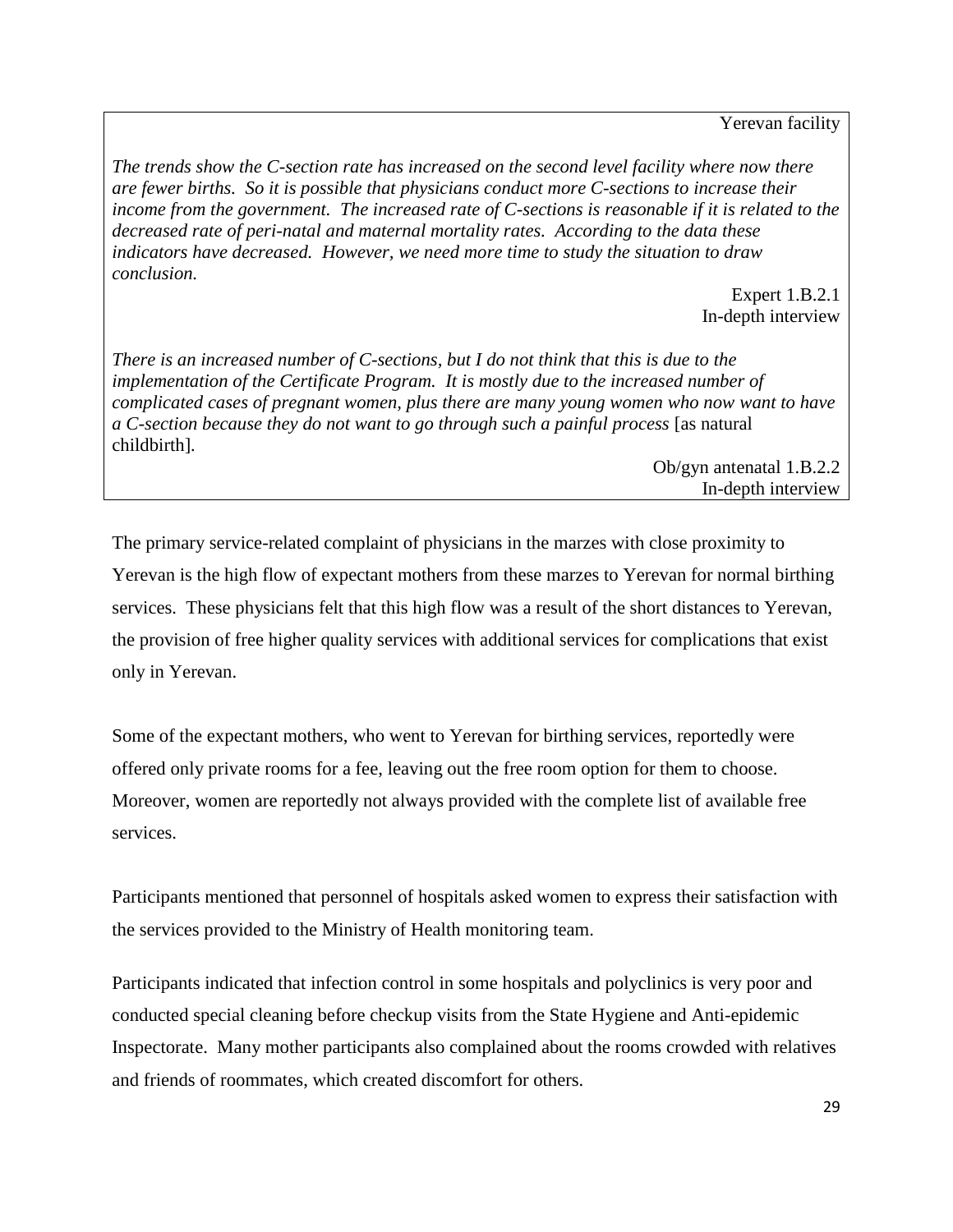Expert participants indicated concern about the increased rates of C-sections (comparing the official data of the Ministry of health for ten months of 2008 with the same period of 2009 the rate of C-section increased from 14.8% to 17.0%<sup>8</sup>). One expert participant suggested that higher reimbursement for C-sections under the Obstetric Care State Certificate Program incentivized physicians to conduct this operation more frequently than needed. However almost all obstetrician-gynecologists who participated in the study suggested this increase was due to a positive attitude change towards C-sections in the population, an attraction to giving birth without pain, and improved technologies for conducting C-section. Given the current information available, there were neither clear understanding nor consensus on whether Csection was excessive or within expected, whether this recent increase in percent of C-sections was due to the Obstetric Care State Certificate Program or a historical trend – a closer investigation is required to better understand the issue.

## **1.B.3. Opportunities**

*We are satisfied in terms of financial support. It would be good to increase the salaries of the cleaning workers to motivate them to be more attentive, responsible and more pleasant. I would suggest training health personnel for improving their attitude towards clients.*

Mother 1.B.3.1 Focus group discussion Yerevan facility

*Poor attitudes should be eliminated ("qit mruty" petq a veracnel). The young specialists are pleasant. Old specialists are very rude.*

> Mother 1.B.3.2 Focus group discussion Yerevan facility

*The number of visitors to the rooms for birthing mothers should be limited - only a few people should come in at one time to avoid spreading infections.*

> Mother 1.B.3.3 Focus group discussion Marz facility

*I would suggest improving the conditions of the rooms for birthing mothers. There are mosquitoes and moths in the rooms.*

> Mother 1.B.3.4 Focus group discussion Marz facility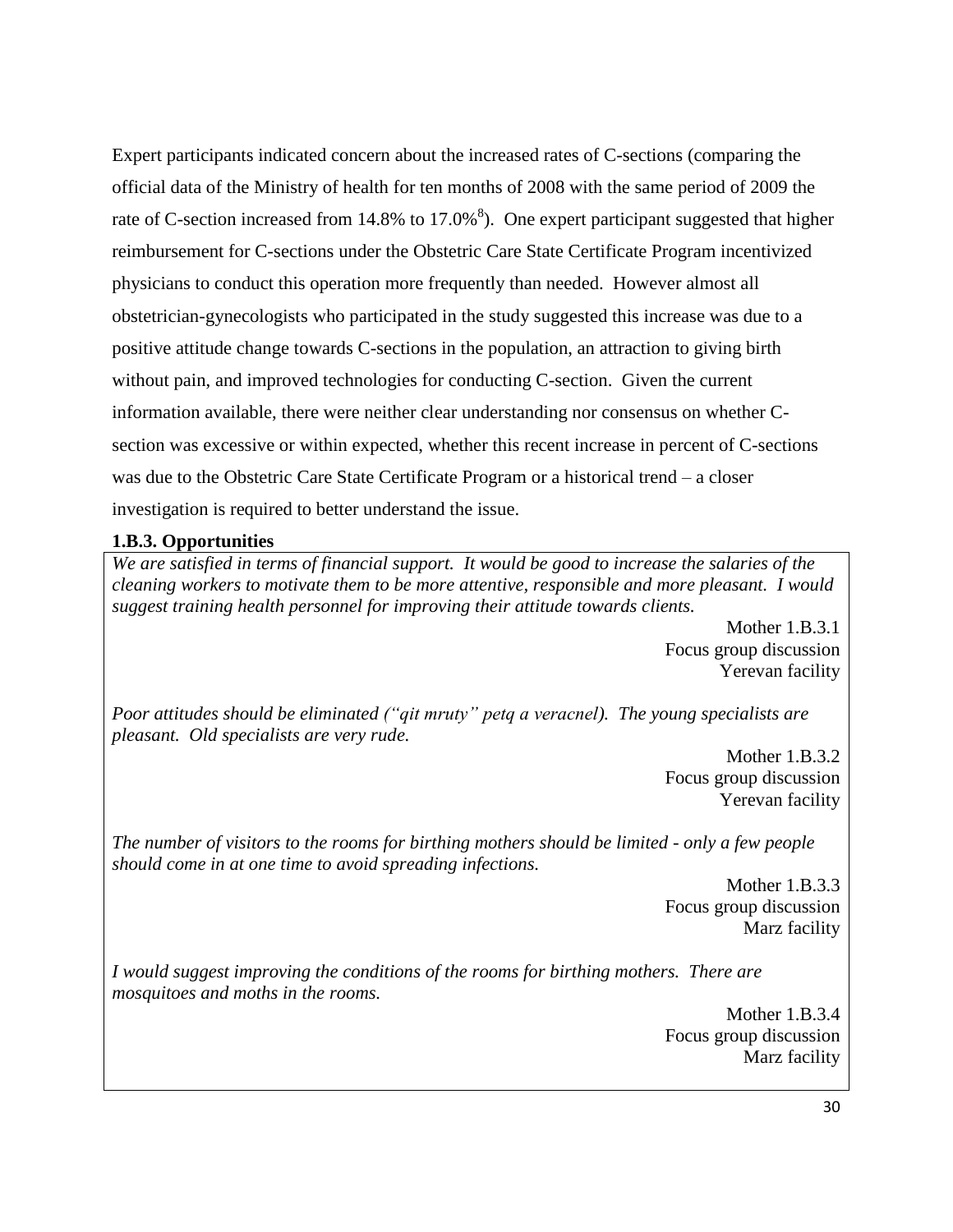*I would also suggest having reasonable restrictions on the number of birthing mothers assigned to one room.*

> Mother 1.B.3.5 Focus group discussion Yerevan facility

*I think that women should be required to give birth in the hospital from where they got the Certificate to provide fair patient-loads for all doctors. Each woman could use free-of-charge services for birthing in her regional facility. In case of complications the doctor from the regional facility could refer her for more specialized care.*

Ob/gyn antenatal 1.B.3.1 In-depth interview

*The government should do something to keep our pregnant women within their marz* [for birthing] *so that the government does not pay more for deliveries in Yerevan.* Ob/gyn intranatal 1.B.3.1

In-depth interview

*It would be useful if the Ministry of Health could provide us with educational materials* [on birthing and reproductive health] *for our pregnant women, because there is a demand for information.*

> Ob/gyn antenatal 1.B.3.2 In-depth interview

Even though mother participants overall are satisfied with the Obstetric Care State Certificate Program, these women felt that it is necessary to increase the salaries of birthing providers (as do the birthing providers themselves) and to provide further training for nurses and other birthing staff, especially the older generation, to improve their interpersonal relationships with the birthing mothers. The mother participants also suggested limiting the number of visitors to the rooms, to reduce the number of new mothers assigned to a room, and to eliminate insects in the rooms.

Study experts suggested controlling expectant-mother flow for birthing from the marzes to Yerevan to balance out physician workload and pay, allowing free birthing services in Yerevan for marz women only by referral for complicated pregnancies.

# **1.B.4. Threats**

*You can compare numbers of pregnant women going to Yerevan* [from our marz] *for delivery before and after implementation of the Program - 15 expectant mothers went to Yerevan for*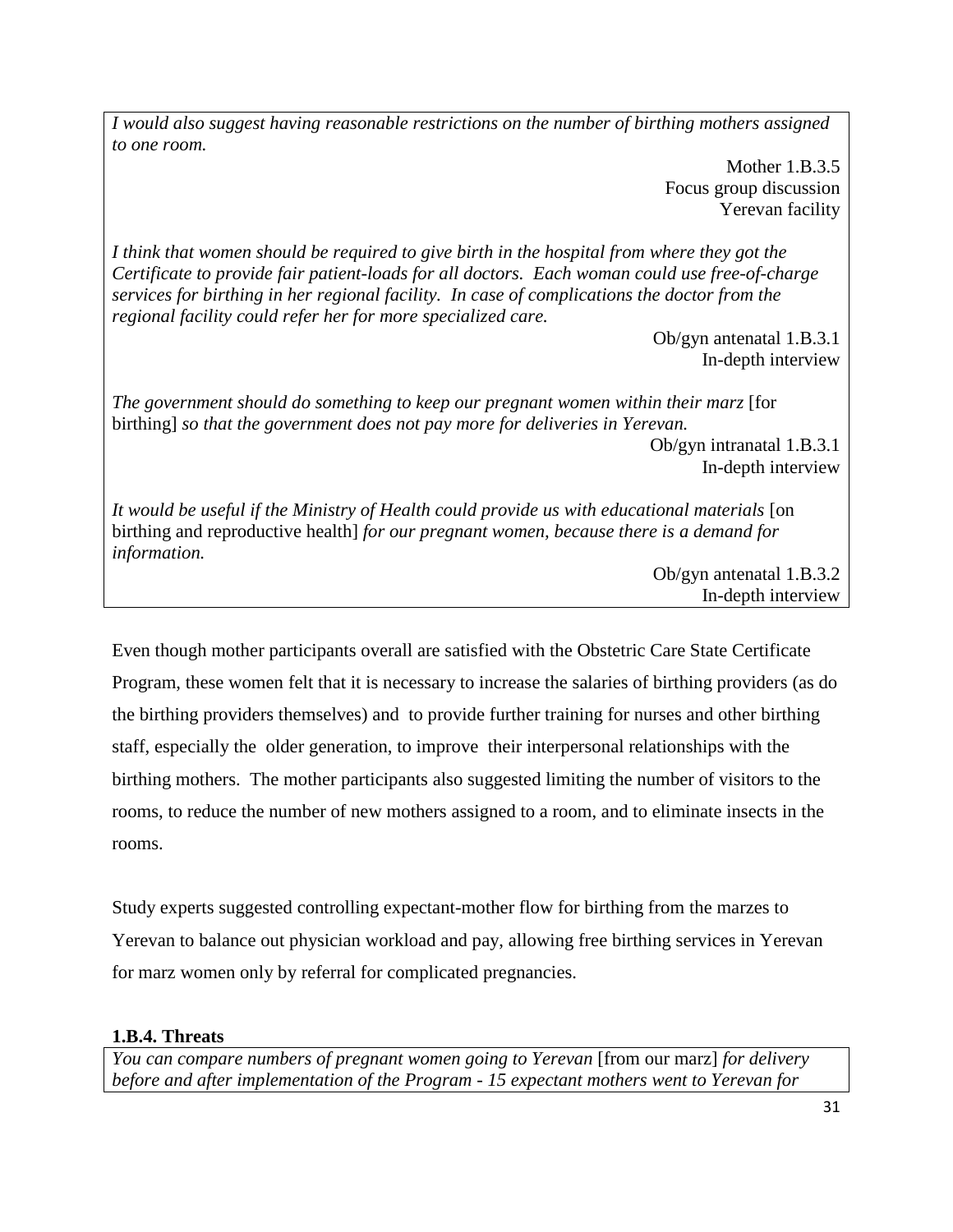*birthing out of 45* [33%] *in June before the Certificate Program, and 28 out of 51* [55%] *in August after the Certificate Program. A second flow of expectant mothers from the marzes to Yerevan for antenatal care will soon follow because those women from the marzes who are giving birth in Yerevan are counseled by their physicians there to come to Yerevan for antenatal care for the next pregnancy.*

> Ob/gyn antenatal 1.B.4.1 In-depth interview

*Doctors are not satisfied with their income* [under the Program] *but the services have not suffered yet. If this situation continues, eventually the quality of their work will decline and informal payments could appear again.*

Ob/gyn intranatal 1.B.4.1 In-depth interview

Study experts from the marzes in close proximity to Yerevan indicated a concern that they are losing expectant mothers for birthing services to Yerevan and then, on advice from the birthing doctors in Yerevan, the mothers may return to Yerevan for antenatal services for their next child – thus losing these marz women for both birthing services and future antenatal services for the marzes.

Participants, both mothers and providers, indicated a concern that inadequate salaries for birthing service providers would eventually worsen the quality of services and reinstate informal payments.

# <span id="page-36-0"></span>**1.C. Provision of resources**

# **1.C.1. Strengths**

*To improve the situation* [reducing patient flow from the marzes to Yerevan] *the marz facilities are working on improving their quality to become more competitive. Many marz facilities are now much improved - some facilities have invested additional monies for these improvements.* Expert 1.C.1.1 In-depth interview

*The expectant-mother flow from the marzes has declined maybe because the physicians from marzes started working on improving their quality of services to keep their patients.* Ob/gyn intranatal 1.C.1.1 In-depth interview

*We are trying to become competitive with Yerevan facilities. Our hospital is currently being renovated. We hope that in two months we will move into our new hospital.*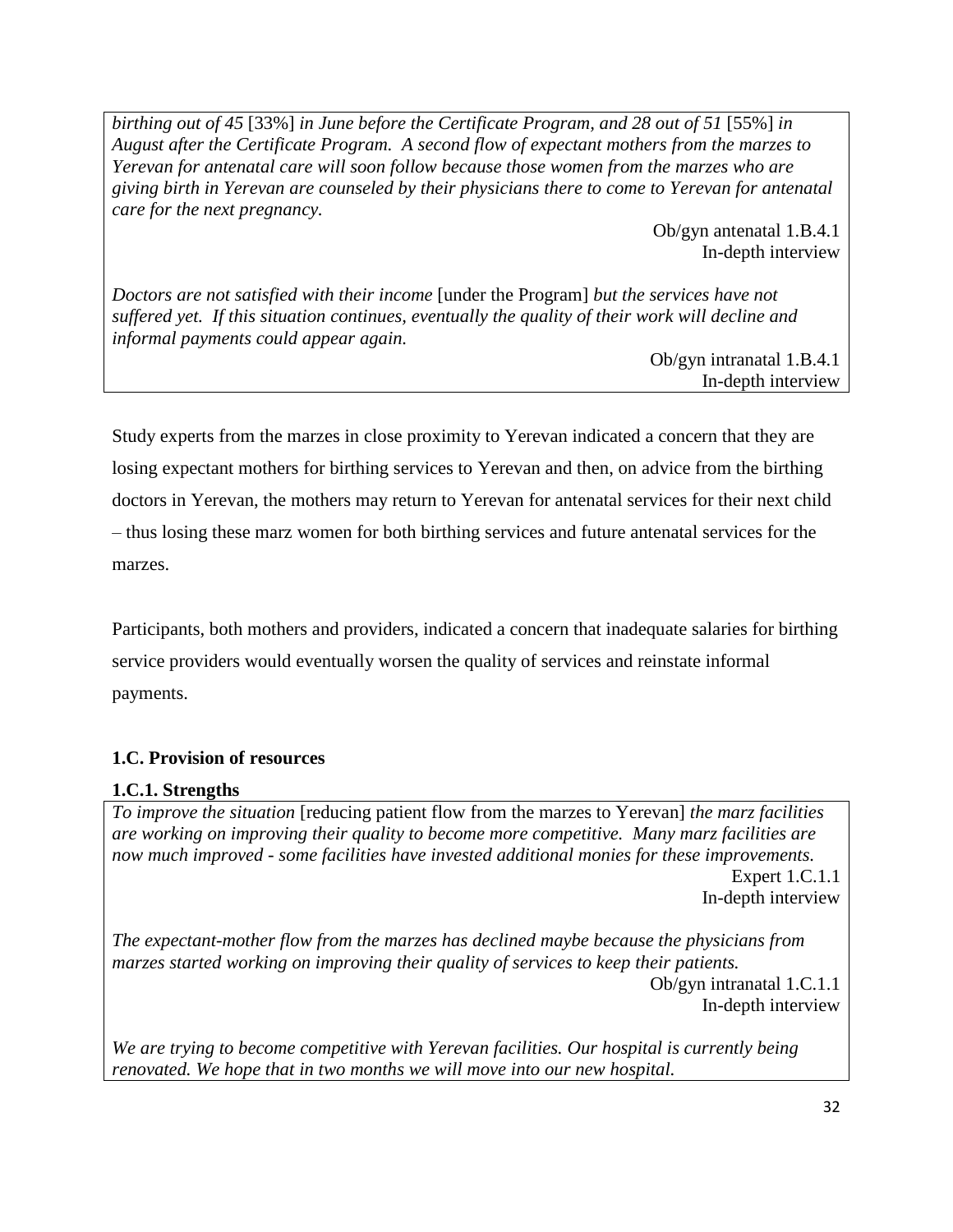Ob/gyn antenatal 1.C.1.1 In-depth interview

The number of [obstetrician/gynecologist] specialists is adequate.

Ob/gyn antenatal 1.C.1.2 In-depth interview

There was consensus among experts, providers, and administrators from both antenatal and intranatal care services in Yerevan and the marzes that hospital administration and physicians in the marzes are improving their facilities and services to become more competitive with Yerevan, thus controlling the expectant-mother flow from the marzes to Yerevan. Participants from the marzes indicated that they felt that the number of specialists in maternity hospitals and antenatal care facilities was adequate in the marzes participating in this study.

# **1.C.2. Weaknesses**

*Patients are coming* [from the marzes to Yerevan] *because it is a great temptation for patients to give birth in Yerevan - the conditions of rooms and equipment in the marzes are poor and the quality is lower.*

> Ob/gyn intranatal 1.C.2.1 In-depth interview

[In a marz facility] *the conditions of the birth chair in the birth room were awful. I even hurt my back. In the room the bed was very uncomfortable. Both the beds and the birth chair were very uncomfortable.*

> Mother 1.C.2.1 Focus group discussion Marz facility

*Free-of-charge rooms are in such poor conditions that women want to run away from the hospital as soon as possible.*

Mother 1.C.2.2 Focus group discussion Yerevan facility

*I delivered in one of the Yerevan hospitals where I would never go again, because they do not have appropriate equipment and are not ready to adequately provide care. The doctor was looking for nurses during the delivery for 30 minutes, could you imagine? Perhaps they simply can not manage the large number of deliveries. When I was delivering, the hospital was fullwomen coming to Yerevan from the marzes for the prestige and the hospital turns no one away because it means more money for them.*

Mother 1.C.2.3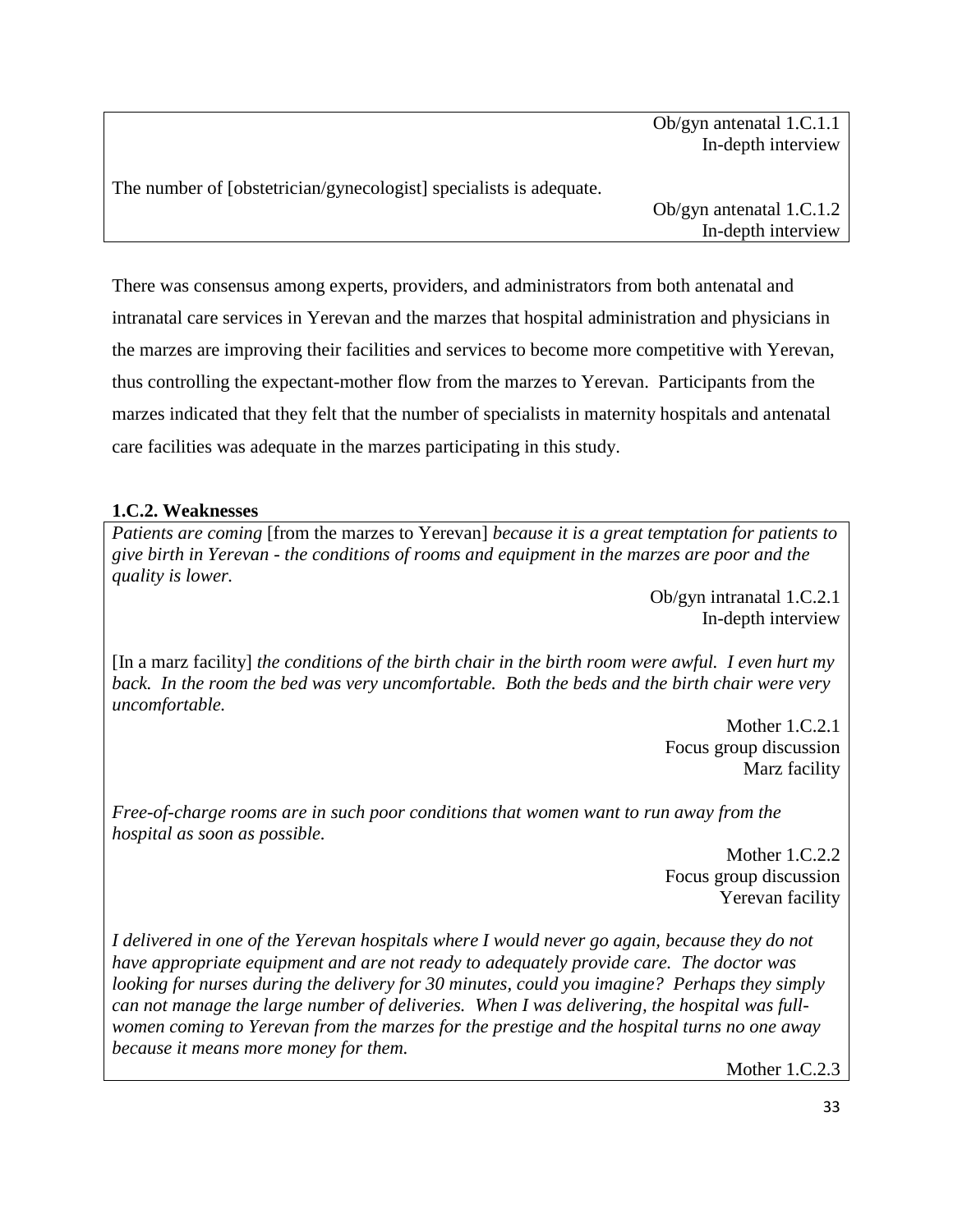Focus group discussion Yerevan facility

*It is important to improve the professional quality of nurses. The old generation of nurses is hard to teach - they do not want to learn new methods of work.*

> Mother 1.C.2.4 Focus group discussion Yerevan facility

*Our hospital* [in Yerevan] *is over-staffed. People want to work in our hospital. The more personnel you have, more patients are coming to the hospital because each provider brings new patients. Because of the great number of physicians, she/he may have only one overnight duty in a month.*

> Ob/gyn intranatal 1.C.1.2 In-depth interview

*In the hospital, we have 3-4 specialists registered for one work position. The administration is interested in hiring more specialists because more specialists bring in more money. They receive substantial money for each specialist placement and then provide a very small salary for that position because it is usually a quarter- time position – so, the administration gets more money, the specialists have a job and everyone is happy!* 

> Ob/gyn intranatal 1.C.1.3 In-depth interview

*We have more doctors than we need; we are over-staffed with doctors and nurses. In the marzes, I think we have a shortage of specialists.*

> Ob/gyn antenatal 1.C.1.1 In-depth interview

*I know that in remote marzes, there is a lack of providers.*

Ob/gyn intranatal 1.C.1.1 In-depth interview

All study participants, experts, providers and expectant mothers, indicated that the primary reason for expectant-mothers flow from the marzes to Yerevan is the poor conditions of the marz hospitals, including rooms, equipment and service.

Expectant mothers in Yerevan were dissatisfied with the condition of free-of-charge rooms in Yerevan hospitals. Study participants were also concerned about the difficulty in retraining the older generation of nurses and sanitary workers in newer methods and improving their attitudes and professional service in both marzes and Yerevan.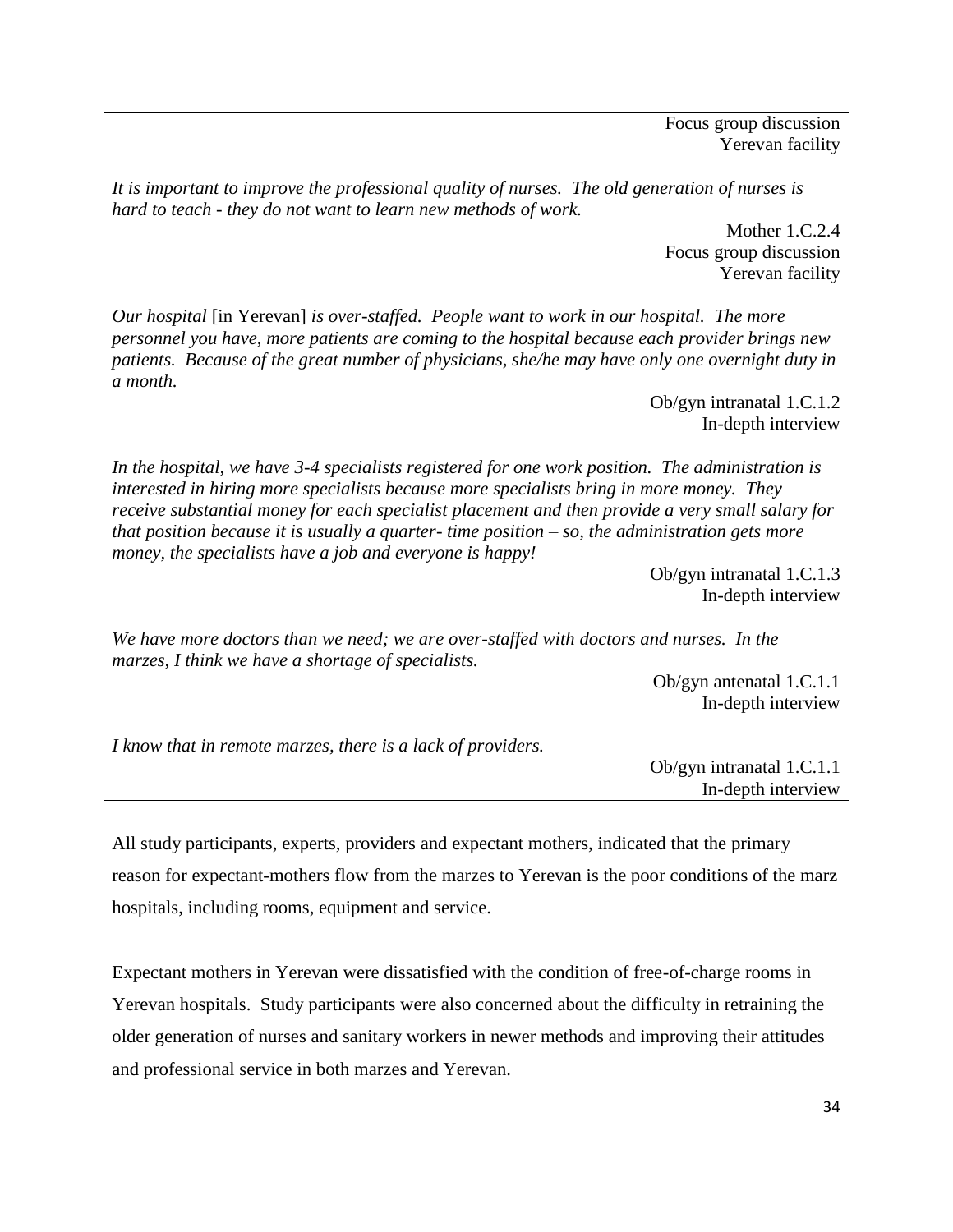All study participants identified overstaffing of maternity hospitals and antenatal care facilities in Yerevan as a problem. Experts stressed that registering up to four specialists for one work position is a common practice for Yerevan hospitals and polyclinics, which leads to reduction in the number of patients serviced by a physician and smaller salaries. On the other hand, some study experts from Yerevan, indicated that there is a shortage of maternity specialists in marzes, especially remote marzes.

# **1.C.3. Opportunities**

*The condition of hospitals and rooms should be better.*

Mother 1.C.3.1 Focus group discussion Marz facility

*There is always a place for improvement. I want my City* [in a marz] *to have more high technology equipment for the hospitals, along with better hygiene and improved quality of personnel.*

> Mother 1.C.3.2 Focus group discussion Marz facility

*We have marzes where we are constructing new hospitals with high quality buildings and equipment which are much better than some of the Yerevan hospitals. So, why would women not stay in their marzes for delivery?... Other marzes should wait until the government finds the resources.*

> Expert 1.C.1.1 In-depth interview

Study participants emphasized the need for improving condition of hospitals and hospital rooms, equipment and the quality of personnel, particularly in the marzes.

# **1.C.4. Threats**

The participants of this study did not emphasize any threats related to provision of resources.

# <span id="page-39-0"></span>**1.D. Management and supervision**

### **1.D.1. Strengths**

*The reporting demands* [on the maternity hospitals due to implementation of the Program] *did*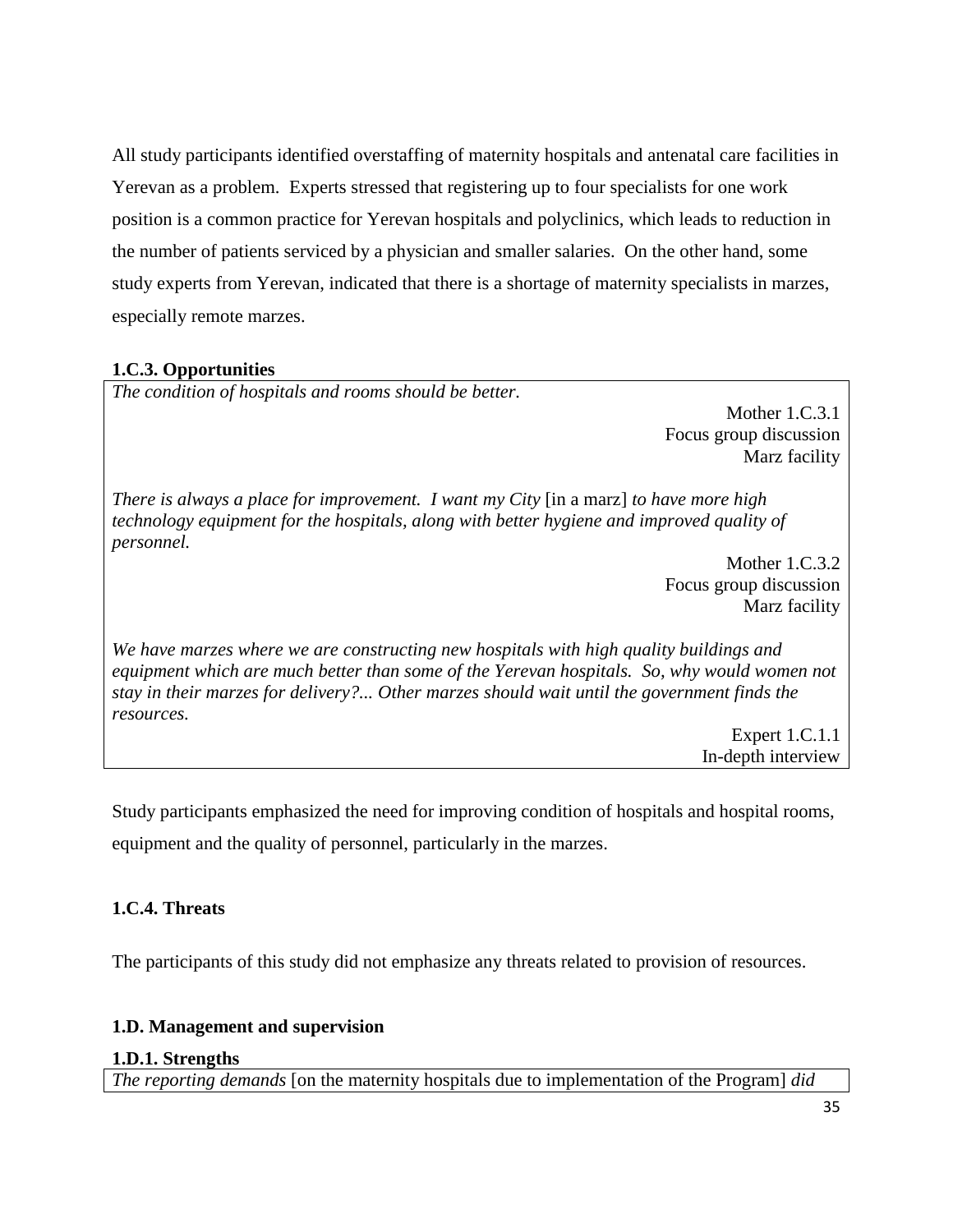*not increase much. I can say it essentially has not changed. Only one question has been added*  [for the Program] *in the State Health Agency reporting form.*

> Ob/gyn intranatal 1.D.1.1 In-depth interview

*For the managers* [of the maternal and child care facilities] *who do nothing to restrict unofficial payments we have strict monitoring mechanisms, including visits, a hot line and penalties for violations.*

> Expert 1.D.1.1 In-depth interview

*The Ministry of Health is regularly checking if* [birthing] *doctors have taken informal payments. They* [the Ministry of Health] *randomly call mothers and … ask how much they paid in informal payments. Until now, no case of informal payments for our hospital has been registered* [since the Program]*, because if they find out that a doctor took an informal payment he/she will be fired.*

> Ob/gyn intranatal 1.D.1.2 In-depth interview

*At the beginning of the Program our monitoring found that informal payments were minimal. I am sure that providers were not asking for payments.*

> Expert 1.D.1.1 In-depth interview

*Our maternity hospital conducted an internal assessment at the beginning of the Program. By my* [a department head] *initiative, all women were asked to complete a questionnaire developed by the Ministry of Health. After reviewing the results, I saw that all the women* [reportedly] *were satisfied - however nobody from the Ministry of Health asked for those questionnaires.* 

Ob/gyn intranatal 1.D.1.1 In-depth interview

*There was a person from the Ministry of Health in a maternity hospital in Yerevan asking about services and our opinion.*

> Mother 1.D.1.1 Focus group discussion Yerevan facility

*In a maternity hospital in Yerevan I participated in a survey. I completed the questionnaire, which was developed by the hospital or the Ministry of Health. I don't know which one.*

> Mother 1.D.1.2 Focus group discussion Yerevan facility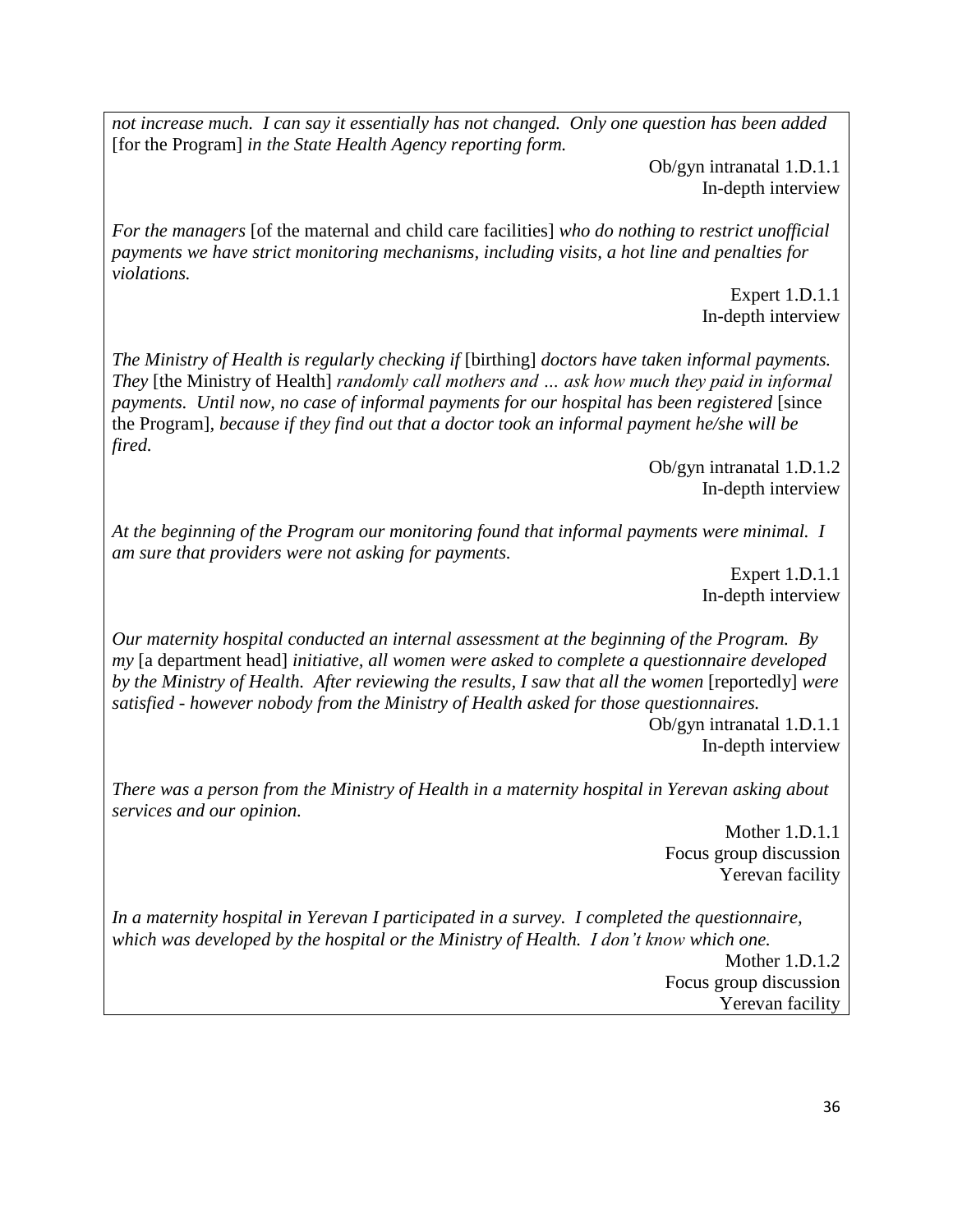All study experts and providers stressed that the increased burden of reporting for the Program is minimal and does not interfere with the work.

According to all groups of study participants, oversight of the Obstetric Care State Certificate Program is conducted through regular visits by officers from the Ministry of Health to maternity hospitals, in-person and telephone surveys on patient satisfaction and a hot line, reinforced by penalties for physicians who violate the terms of the Program such as taking informal payments that can be as serious as being terminated from their jobs. Results of surveys showed that women are reportedly satisfied with the Program.

### **1.D.2. Weaknesses**

*The Program has a large budget but this money does not reach the physicians; as a result, the physicians are not satisfied.*

Ob/gyn intranatal 1.D.2.1 In-depth interview

*I have a feeling that this Program was created to work against obstetrician/gynecologists working in maternity hospitals.* 

> Ob/gyn intranatal 1.D.2.2 In-depth interview

*If the Program is implemented as it is designed, both the physicians and the patients will be satisfied. But now only the heads of the maternity hospitals benefit from this Program.* Ob/gyn intranatal 1.D.2.1 In-depth interview

*Our* [maternity hospital] *physicians know that they do not receive full pay for the work they do but they don't know how much less they are actually paid. Two physicians can deliver the same number of babies, receive different salaries and we don't know why.*

> Ob/gyn intranatal 1.D.2.1 In-depth interview

*The major problem is internal* [financial] *management. This is the most important issue that we need to address. I am not an idealist… If the patient offers money and wants to thank a doctor we cannot monitor this and do anything about it.*

> Expert 1.D.2.1 In-depth interview

*They* [the Ministry of Health] *call women to see if they* [women] *paid informal payments or not*  [for birthing services]*. But there are ways to control the reporting of the women. We* [maternity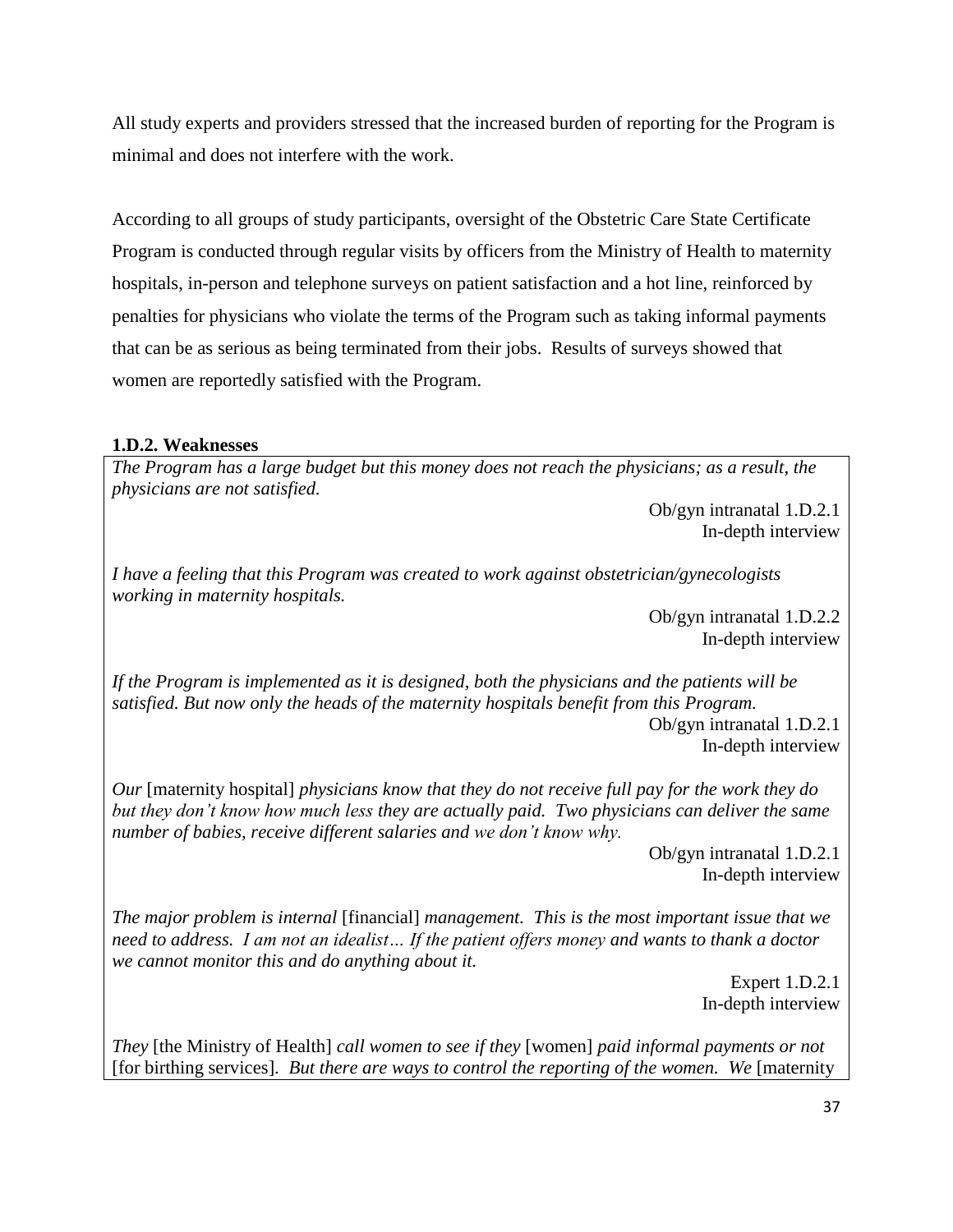hospital doctors] *even call our patients and tell them what to report.*

Most study participants felt that inadequacy in the financial monitoring system elevates the risk of money manipulation by maternity hospital administrations and increases negative attitudes of doctors toward the Program.

All study experts indicated that there is a major problem of internal management in the maternity hospitals. Some providers described how informal payments could be hidden from the current Program monitoring systems.

# **1.D.3. Opportunities**

*The government should not only disseminate the funds but also monitor the spending through facility spot checks. To keep the Program functioning, they have to keep birthing health providers* [in the maternity hospitals] *satisfied with their job.*

> Ob/gyn intranatal 1.D.3.1 In-depth interview

*…The role of the head of the facility is very important... They should create an atmosphere where there is no place for informal payments.*

> Expert 1.D.3.1 In-depth interview

*We* [the government] *need an assessment and more serious monitoring mechanisms. In the beginning of the Program we signed a statement with the heads of the facilities to minimize the risk of corruption. This year we have a new approach. We signed an agreement only for three months. Then we will update it based on their indicators and the results of monitoring. If the facility does not address government requirements, the Minister* [of Health] *can cancel the next agreement. But for this we need a valid and objective assessment of the Program. The Minister is attempting to find money from the budget to assign an NGO to conduct an assessment.*

Expert 1.D.3.1 In-depth interview

*There should be mechanisms in the Program to monitor the money trail to the physicians. The Ministry of Health should conduct sessions for physicians on the payment mechanism so that each physician has an understanding of how their salaries are calculated. Some mechanisms should be developed so that each physician can report individually and directly to the Ministry of Health.*

Ob/gyn intranatal 1.D.3.2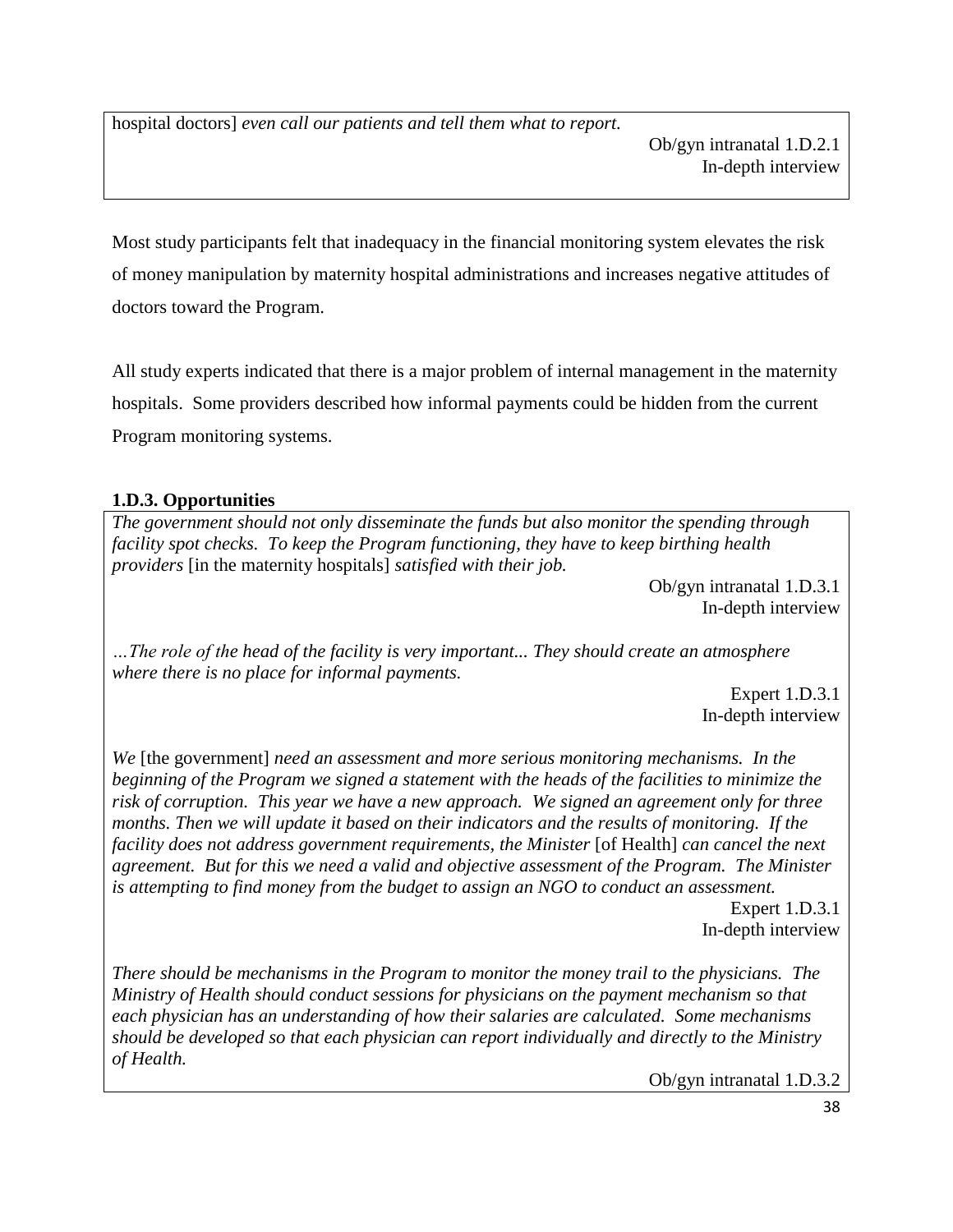In-depth interview

*A mechanism should be developed to provide an opportunity to those patients who want to pay, so that patients will have a chance to pay officially.*

Ob/gyn intranatal 1.D.3.2 In-depth interview

Maternity hospital physician participants suggested providing maternity hospital physicians with information on their salary computations, establishing strong monitoring mechanisms for the control of financial flows within the hospitals, to assure sustainability, transparency, accountability and prevent corruption.

# **1.D.4. Threats**

*It is very difficult to argue with the hospital owner. He is the boss and the host. He says if you are not satisfied with the policies of my hospital, you can leave any time you want and go somewhere else. But where do you go if the situation is the same everywhere.*

> Ob/gyn intranatal 1.D.4.1 In-depth interview

*Antenatal services are not facing any real problems, but the maternity hospitals* [in the marzes] *have serious problem because of the lack of control of expectant-mother flow from maternity hospitals in the marzes which are near Yerevan to maternity hospitals in Yerevan for birthing services.*

> Ob/gyn antenatal 1.D.4.1 In-depth interview

Many participants, particularly providers, suggested that the private status of maternity hospitals

creates an additional obstacle for improving the system.

# <span id="page-43-0"></span>**2. NGOs contributions to the Obstetric Care State Certificate Program**

*An NGO was collaborating with us* [a marz maternity hospital] *and conducted a survey here. I think that the role of NGOs is very important. They can do monitoring and be the "eyes of the nation", presenting their findings to higher officials.*

> Ob/gyn antenatal 2.1 In-depth interview

*Some NGO came to our maternity hospital* [in Yerevan] *for monitoring... they asked women how satisfied they were with the services…*

> Ob/gyn intranatal 2.1 In-depth interview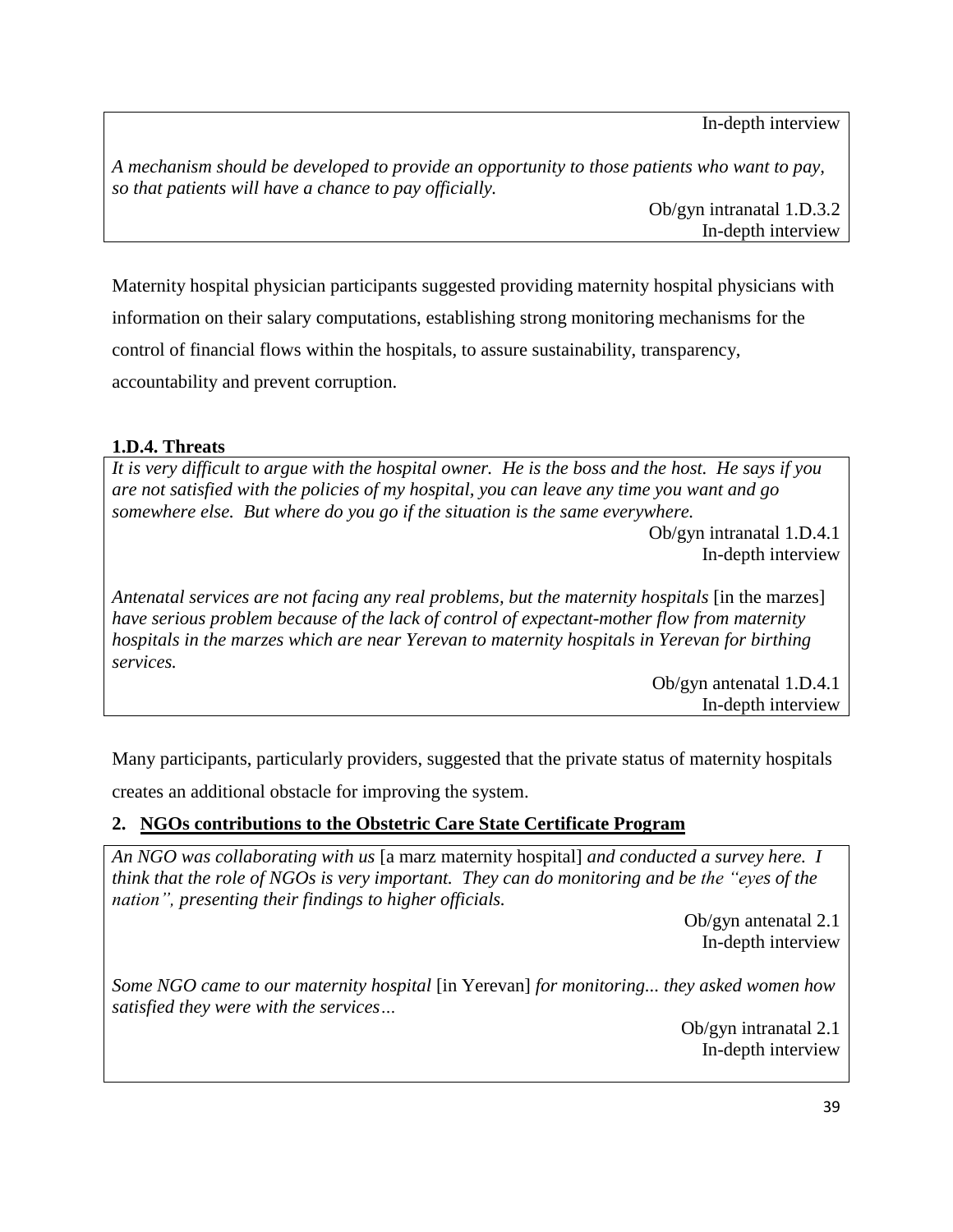*Program checks and assessments should be conducted by independent institutions and organizations rather than the Ministry of Health to avoid conflict of interests.*

Study participants indicated that NGOs were involved in monitoring and evaluation of the Obstetric Care State Certificate Program in two study areas, Yerevan and Armavir marz. Study participants who had experience working with NGOs saw a potential collaborative role of these organizations in providing independent monitoring and evaluation services and assessment of the Certificate Program that could be valuable in strengthening the Program, while avoiding conflict of interests.

# <span id="page-44-0"></span>**3. Comparative analysis between Yerevan and the marzes**

# *Salaries*

# **Marzes**

*The maternity hospitals* [in the marzes near Yerevan] *are suffering* [financially] *from the Program. The gynecologists of the maternity hospitals in Yerevan gained from the program. But those working in marzes close to Yerevan like Ararat, Artashat, Ejmiatsin definitely lose. Women from these marzes go to Yerevan for birthing services because the conditions of Yerevan maternity hospitals are better. They are not comparable with our maternity hospitals. We don't have normal toilets and even have a shortage of blankets.*

> Ob/gyn antenatal 3.1 In-depth interview

*We* [a marz located far from Yerevan] *don't have any flow of expectant-mothers to Yerevan… Our* [maternity hospital doctors] *situation has worsened. We had much higher salaries at the beginning of the Program than now.* 

Ob/gyn intranatal 3.1 In-depth interview

# **Yerevan**

*I am not satisfied with the amount that I receive. I know that no one among my colleagues is satisfied, because I talked to them.*

Ob/gyn intranatal 3.2 In-depth interview

---------------------------------------------------------------------------------------------------------------------

*Impact of the Certificate Program on antenatal services*  **Marzes**

*After implementation of the Program pregnant women started coming to the polyclinics* [in the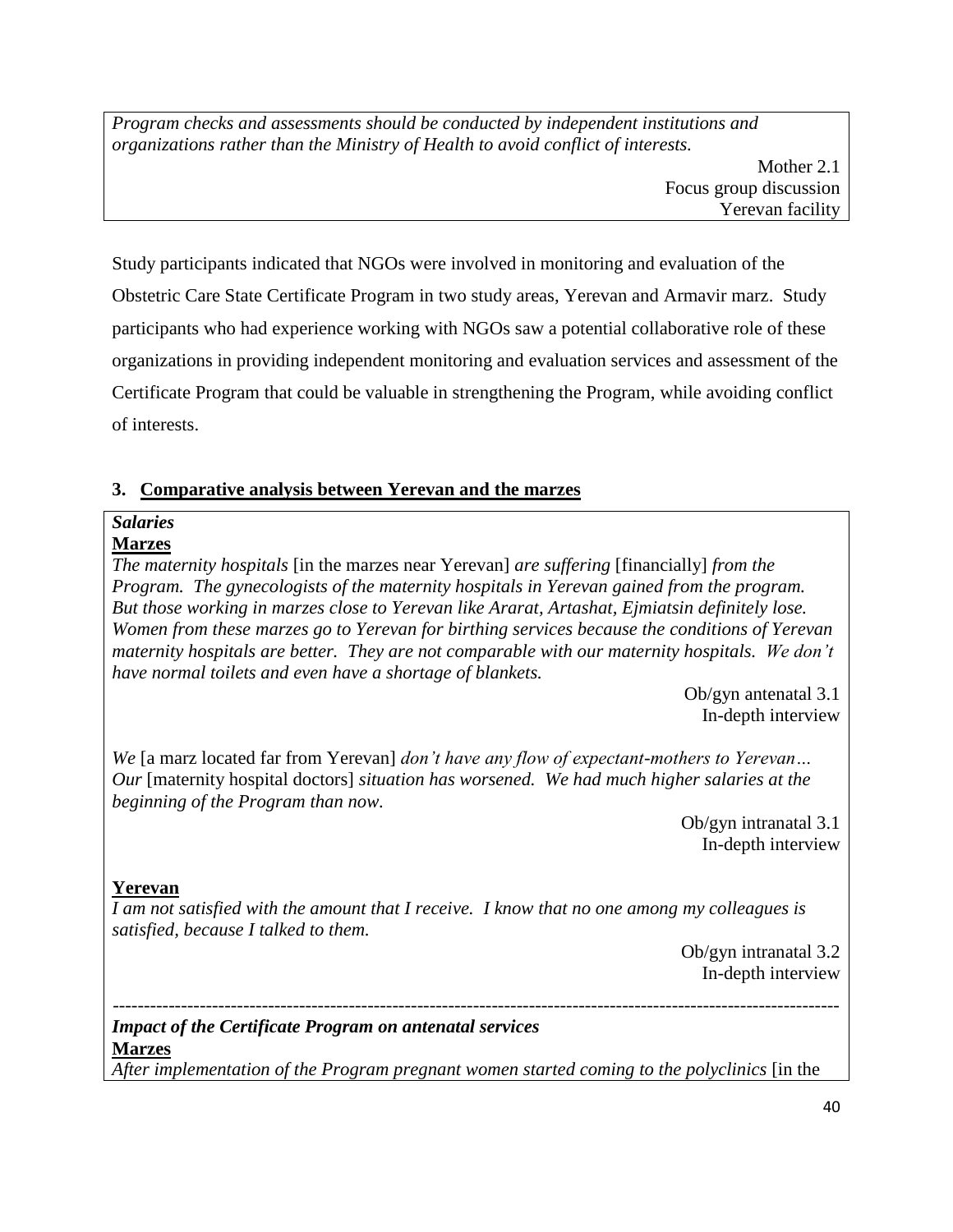marzes] *at earlier stages of the pregnancy and as a result the total number of visits increased. We had the greatest number of registrations* [for antenatal care] *at the beginning of the Program and the numbers still remain high.*

> Ob/gyn antenatal 3.2 In-depth interview

*Early registration increased* [in the marzes] *after the Certificate Program was implemented. Also the number of visits increased. Instead of three average antenatal visits for pregnant women* [before the Certificate Program]*, we now have 12 visits on the average.*

> Ob/gyn antenatal 3.3 In-depth interview

## **Yerevan**

*The implementation of the Program neither increased the early registration rate nor the number of registered cases* [for antenatal services]*, because before the Program women were coming to the polyclinic to register as well. The only difference now is that those women who prefer to go for antenatal care in late pregnancy to other gynecologists (in private practice or for those whom they have a personal relationship with) now come to us to register to receive the Certificate.* 

> Ob/gyn antenatal 3.4 In-depth interview

*Antenatal care providers did not benefit from the implementation of the Program - we even lost money, because the patient recruitment process started to change after the implementation of the Certificate Program. Those maternity hospitals that have antenatal care services began recruiting women who came to their facilities for delivery to register with their antenatal care services and it was successful. Thus, now we have fewer pregnant women who come to the polyclinic for antenatal services since the Program began.* 

---------------------------------------------------------------------------------------------------------------------

Ob/gyn antenatal 3.4 In-depth interview

### *Informal payments* **Yerevan**

*I was ready to pay a lot of money since I had a complicated pregnancy. The situation was very hard, but doctors saved my baby and me. They asked for 60,000 drams and we were ready to pay even more. In the Infant Department, the physician told me to pay the nurses so they would be more attentive. I paid 1,000 drams to the nurses for every visit. My room was free-of-charge.* Mother 3.1

Focus group discussion

### **Marzes**

*I didn't pay anything for birthing services - I didn't pay anything to the physicians, to the nurses, nor the cleaning workers.* 

> Mother 3.2 Focus group discussion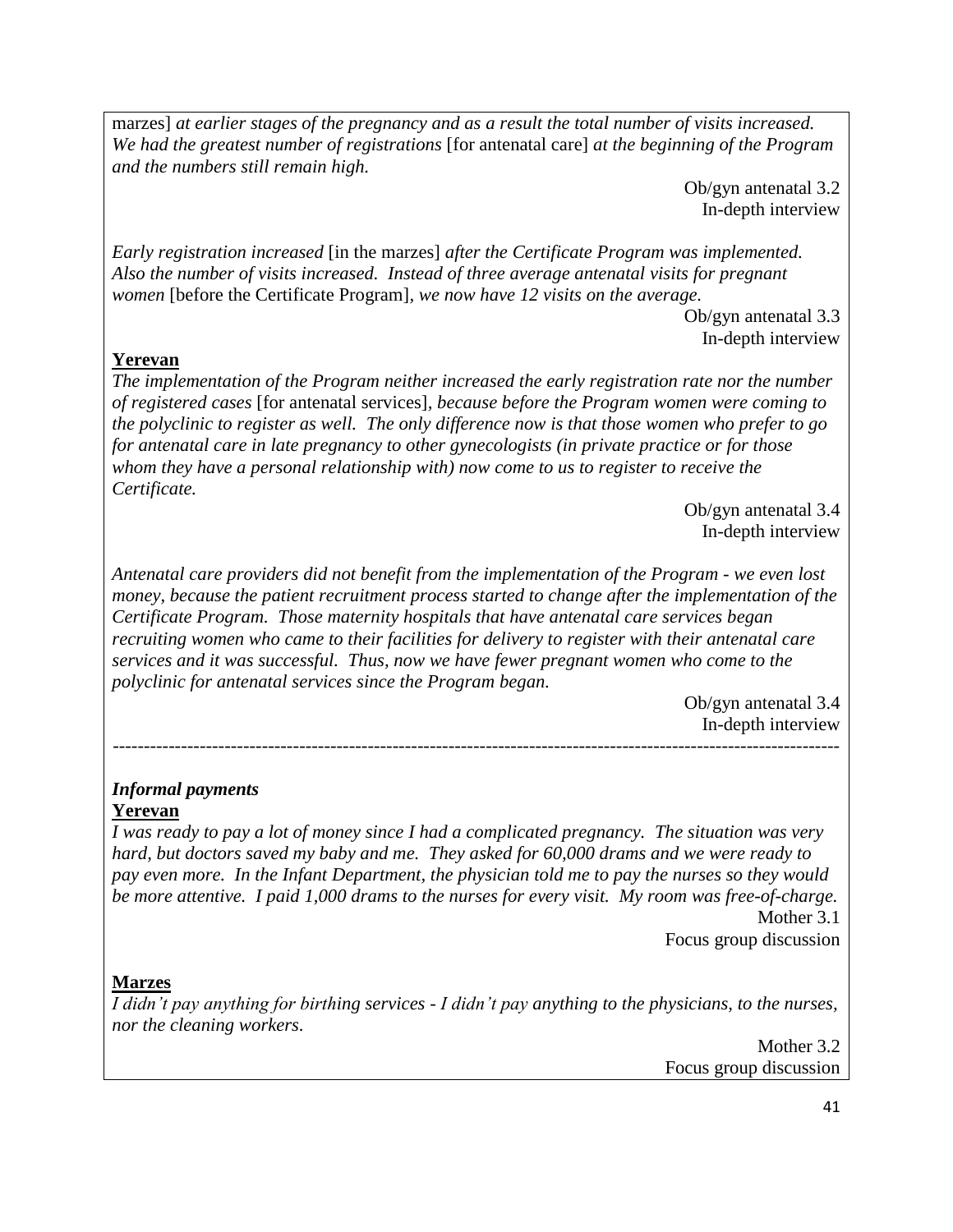## --------------------------------------------------------------------------------------------------------------------- *Birthing service provision*

**Marzes**

*I am very satisfied with the* [birthing] *services* [in the marz]*.*

Mother 3.3 Focus group discussion

*The hospital conditions are definitely much better* [tertiary level hospitals] *in the capital than in any of the marzes.*

> Ob/gyn intranatal 3.3 In-depth interview

# **Yerevan**

*…I delivered in one of the Yerevan* [tertiary level] *hospitals and I would never go there again because they* [hospital] *are not ready to provide adequate birthing services.*

Mother 3.4 Focus group discussion ---------------------------------------------------------------------------------------------------------------------

# *Staffing*

# **Yerevan**

*The number of doctors exceeds the number of job positions in the maternity hospital* [in Yerevan]*, so in one job position we have two or more doctors. Compared to the marzes, of course Yerevan is overstaffed. People prefer to live and work in the capital city.*

Ob/gyn intranatal 3.2 In-depth interview

# **Marzes**

*We have a reasonable number of specialists* [in maternity hospitals in marzes near Yerevan]*. It is neither more nor less.*

Ob/gyn intranatal 3.4 In-depth interview

*I know that in remote marzes like Syunik, there is a lack of providers in maternity hospitals.* Ob/gyn intranatal 3.5 In-depth interview

# *Salaries*

Because of the expectant-mother flow for birthing services from the marzes in proximity with Yerevan, the obstetrician/gynecologist participants reported an immediate increase and then a decline in personal income in the longer term, leading to dissatisfaction among these physicians. Though obstetrician/gynecologist participants from nearby Ararat and Armavir marzes indicated dissatisfaction with salary levels and assumed that their low salaries are due to the patient flow to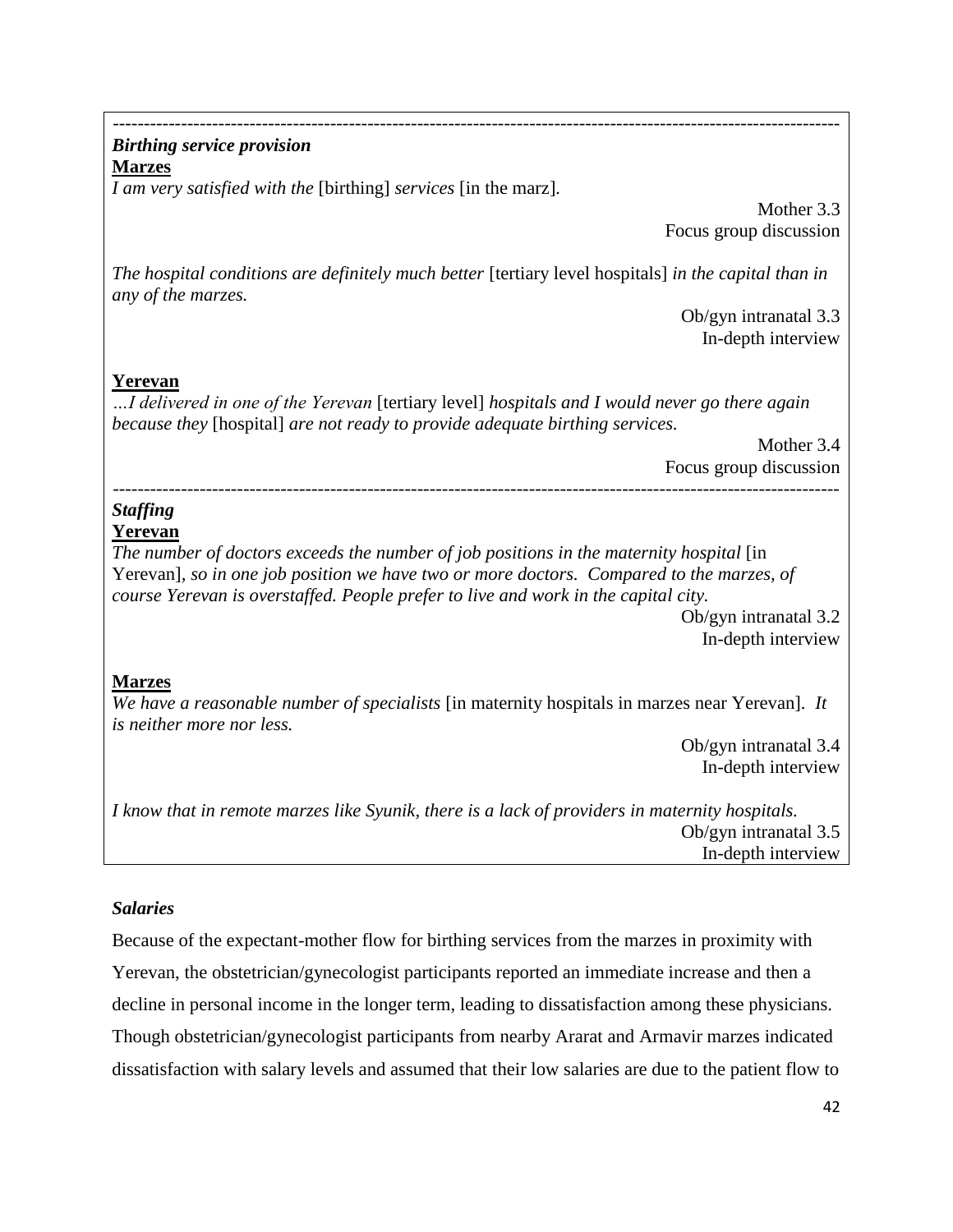Yerevan. However, the providers from Tavush marz (which does not face the issue of patient flow because of its remoteness from Yerevan) and Yerevan were also unhappy about their salaries.

#### *Impact of the Certificate Program on antenatal services*

The Obstetric Care State Certificate Program covers only birthing services, however, the implementation of this Program also impacted antenatal services. Participants indicated that antenatal care services in the marzes gained financially with the implementation of the Program, but delivery services in the marzes especially close to Yerevan lost substantial numbers of patients and income to delivery services in Yerevan. The marz antenatal services reportedly experienced increases in both early registration and overall numbers of registrants due to the implementation of the Program. There was little change in the number of registered pregnant women in Yerevan antenatal services.

#### *Informal payments*

Although informal payments and payments to thank physicians reportedly sometimes take place in Yerevan and marzes, the frequency and the amount of payments are comparably higher in Yerevan than in marzes.

#### *Birthing service provision*

Participant mothers from marzes complained less and indicated more satisfaction for birthing services than mothers in Yerevan, despite the fact that the services and facilities were of better quality in Yerevan.

#### *Staffing*

Obstetrician/ gynecologists participants indicated that they and their colleges preferred to live and work in Yerevan. This result in overstaffing of physicians in the maternity hospitals in Yerevan (with two or more physicians often sharing one job position), reportedly balanced staffing in most maternity hospitals located in the marzes with understaffing in maternity hospitals in most remote marzes (e.g., Syunik).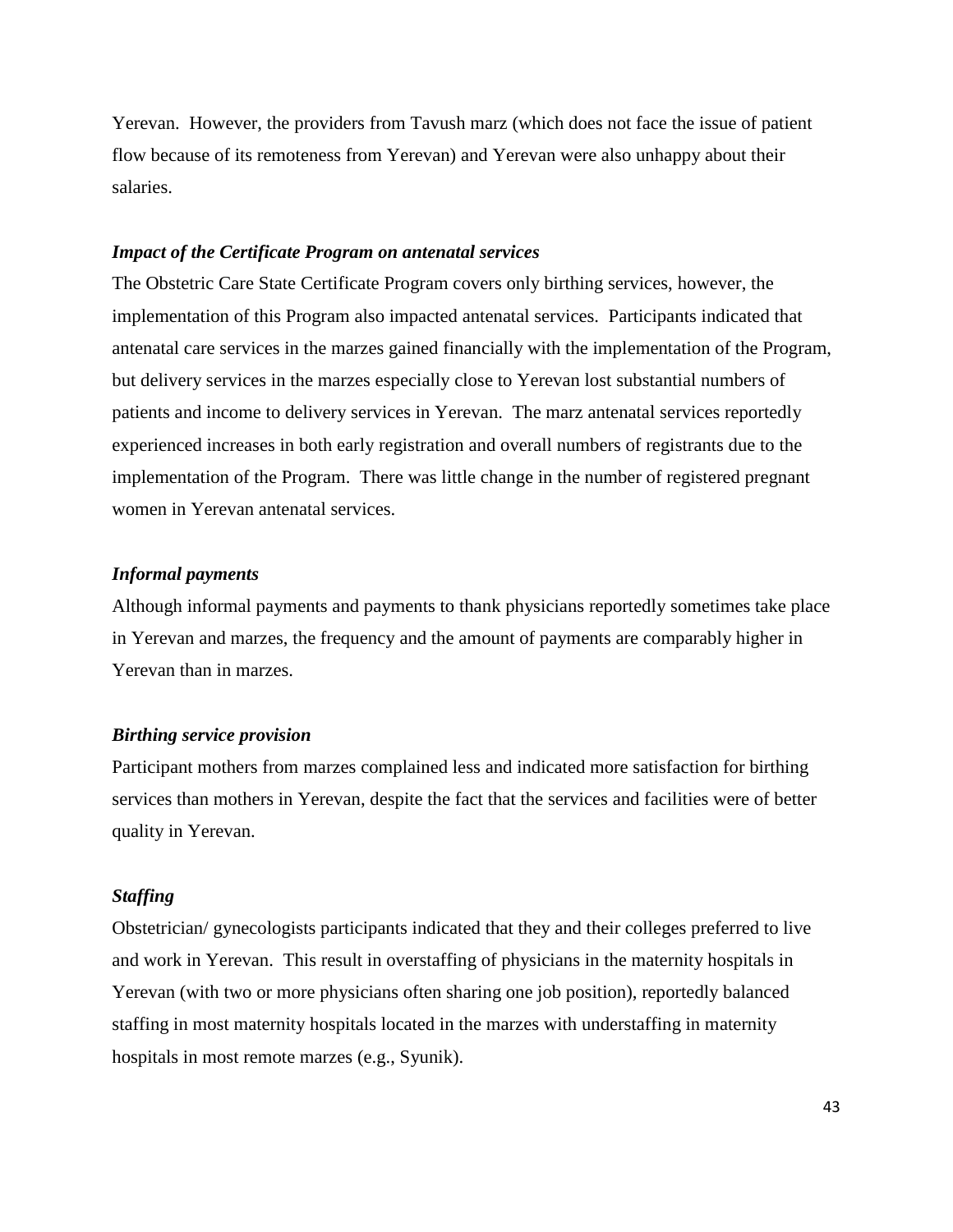# <span id="page-48-0"></span>**Summary findings**

The qualitative stakeholder analysis identified the following strengths of the Obstetric Care State Certificate Program:

- High political commitment
- Birthing services cost-calculation
- High patient satisfaction
- Additional resources were allocated to strengthen the Program
- Informal payments have substantially declined for birthing services
- The Program provides equal access for all women for free quality services
- The Program improved patient-provider relationships: dignity and self-respect of birthing mothers and providers improved
- The Program has increased early antenatal care registration and the number of antenatal visits in the marzes
- Marz maternity hospital facilities and services are being improved to compete with standards in Yerevan
- Monitoring mechanisms are put in place for the program:
	- $\checkmark$  In-person and telephone surveys
	- $\checkmark$  Hot line
	- $\checkmark$  Financial monitoring by State Health Agency
- Civil society (NGOs) is involved in Program monitoring in some limited areas
- Has a potential to serve as a model for reducing informal payments for other stateguaranteed health services in Armenia.

The same analyses identified existing weaknesses in the Obstetric Care State Certificate Program. One of the major weaknesses is the inadequate monitoring of the financial flow of Program funds, leading to potential manipulation by hospital administrations and unofficial payments. There is currently a lack of transparency and accountability in how salaries are calculated and a serious concern that not all designated funds for salaries actually reach the providers. Major concerns were expressed that a reported universal dissatisfaction by maternity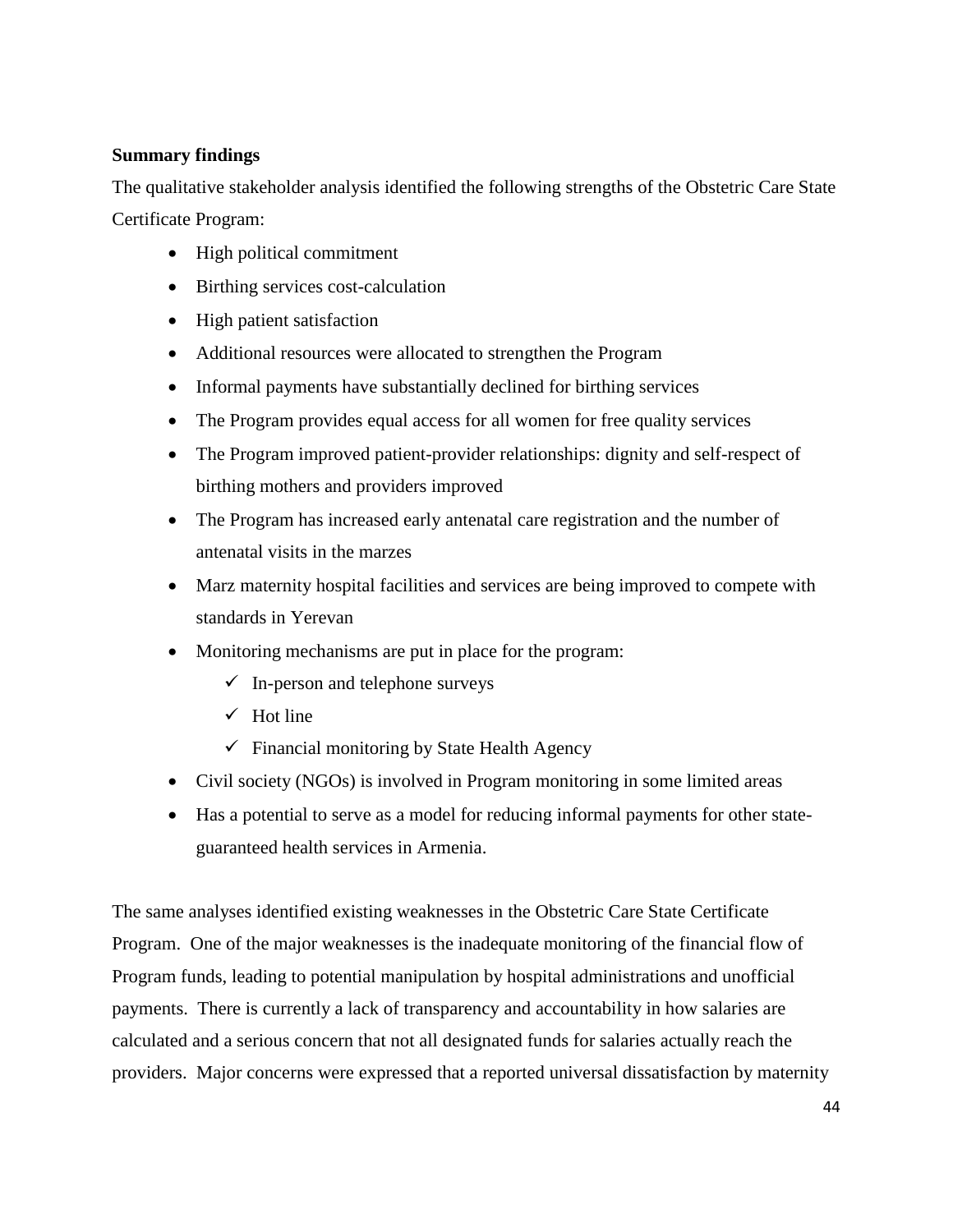hospital doctors with their salaries could reestablish a higher level of informal payments and worsen the quality of provided services.

An additional weakness in the Program is the flow of normal deliveries from the marz maternity hospitals in close proximity to Yerevan to Yerevan maternity hospitals because of better quality facilities and services. This flow reduces the salaries of the obstetrician/gynecologists in the marz maternity hospitals near Yerevan and increases the costs to the government due to more expensive services in Yerevan tertiary centers. This threatens the financial viability of the maternity hospitals in those marzes.

A third weakness, though informal payments have reportedly declined with the implementation of the Program, the practice still sometimes occurs in both Yerevan and marzes for C-sections, as financial gifts for services rendered ("*magharich"*), in a form of placing two mothers in a single private room for-a-fee, and other. The frequency and amount of payments are comparably more in Yerevan than in marzes. Moreover, women reportedly are not always provided with the complete list of available free services. Study participants were also concerned about the difficulty in retraining the older generation of nurses and cleaning workers to teach new methods and to improve their attitudes and provision of service in both marzes and Yerevan.

Participants indicated that ongoing problems that existed before and after the implementation of the Obstetric Care State Certificate Program included poor infection control in some hospitals and polyclinics where special cleaning was only conducted for checkup visits from the State Hygiene and Anti-epidemic Inspectorate, and where mothers' rooms were uncomfortably overcrowded with visitors and friends.

Many obstetrician/gynaecologist study participants indicated that the private status of maternity hospitals creates an additional obstacle for improvements in the system.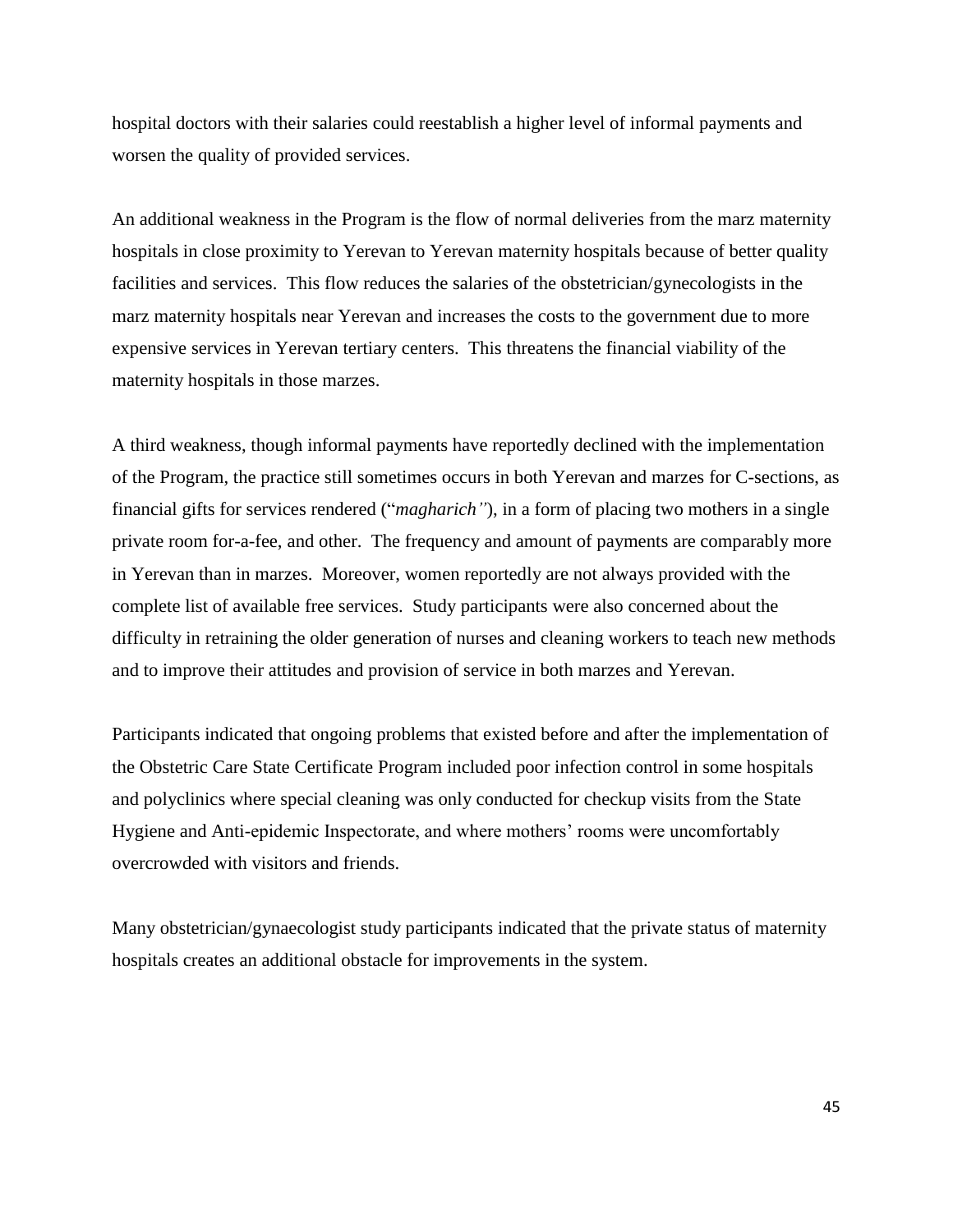The findings of this qualitative study are consistent with earlier conducted qualitative study of the "Development Center of Armavir" NGO and quantitative Survey by Project NOVA in five Southern Armenian Marzes.<sup>5, 12</sup>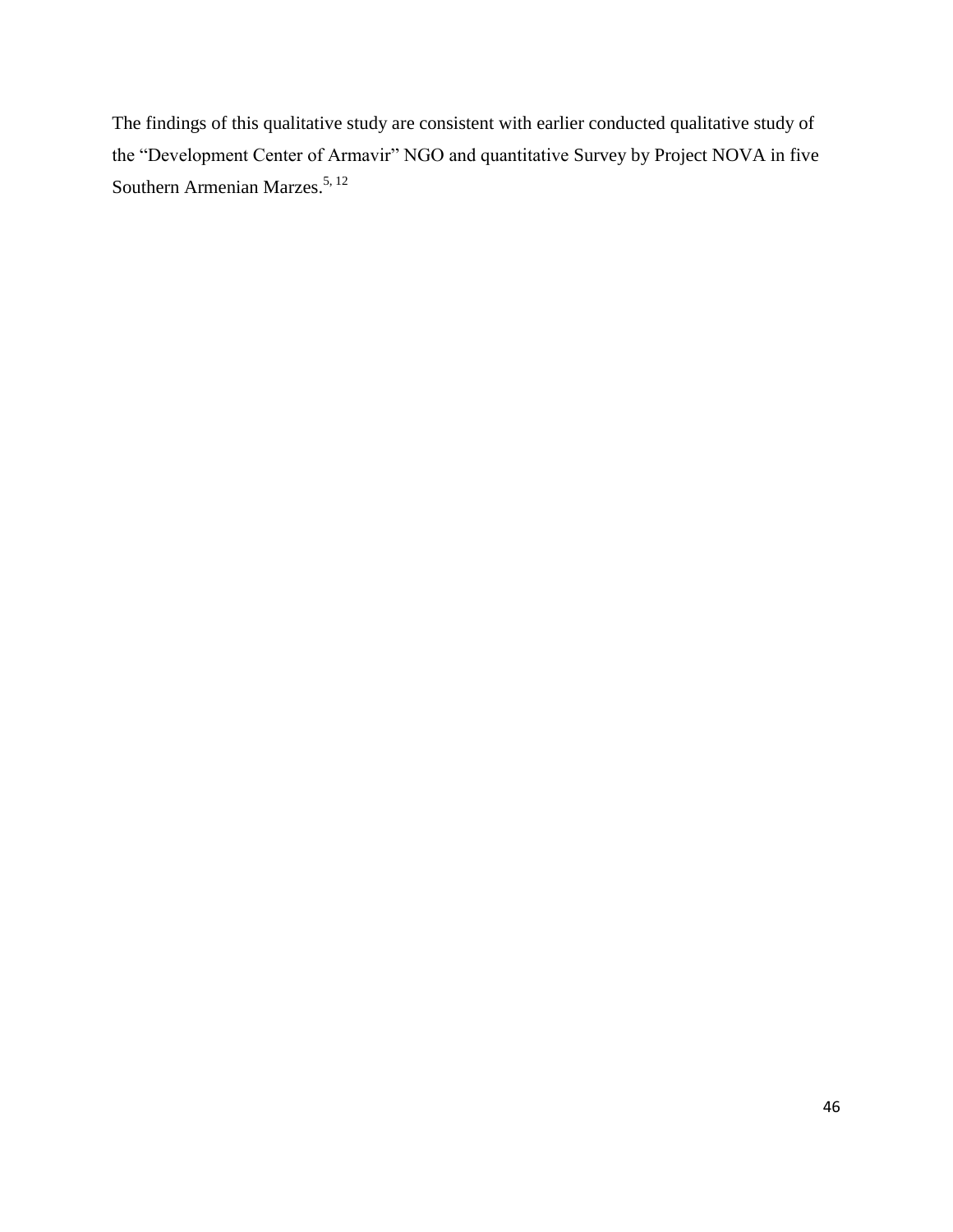## <span id="page-51-0"></span>**RECOMMENDATIONS**

The CHSR research team makes the following recommendations based on the literature and documents review and suggestions made by participants of the qualitative stakeholder analysis:

- To improve regulation and monitoring of financial flows within the maternity hospitals
- To continue to improve the condition of hospitals, particularly rooms and equipment in the marzes
- To further improve the quality of service through further training of maternity hospital personnel, especially the older generation of caregivers
- To implement referral system of birthing services for expectant mothers in the marzes, once the quality of facilities and services are comparable in Yerevan and marzes
- To further increase the budget of the Program to improve it and assure sustainability
- To increase the salaries of birthing providers
- To improve transparency of financial management at the facility level
- To continue working with facility administrations to improve facility level financial management practices
- To improve infection control measures in maternity hospitals
- To reduce the number of new mothers assigned to a room
- To conduct research to clarify the reasons for the increase in the percent of C-sections out of all births
- To promote a collaborative role of civil society in Program monitoring and evaluation.

The next step in evaluating the OCSC Program should be a detailed and nationwide quantitative study to validate some of the qualitative findings and better understand the bigger as well as marz specific pictures.

This study suggests that the OCSC Program has a potential of serving as a model for curbing informal payments for other health services in Armenia that are part of the Basic Benefit Package. Moreover, countries in transition could learn a lot from this experience and use this approach as an effective tool to reduce/eliminate informal payments, assure equal quality and access to health care and social benefits, and improve access to justice and rule of law.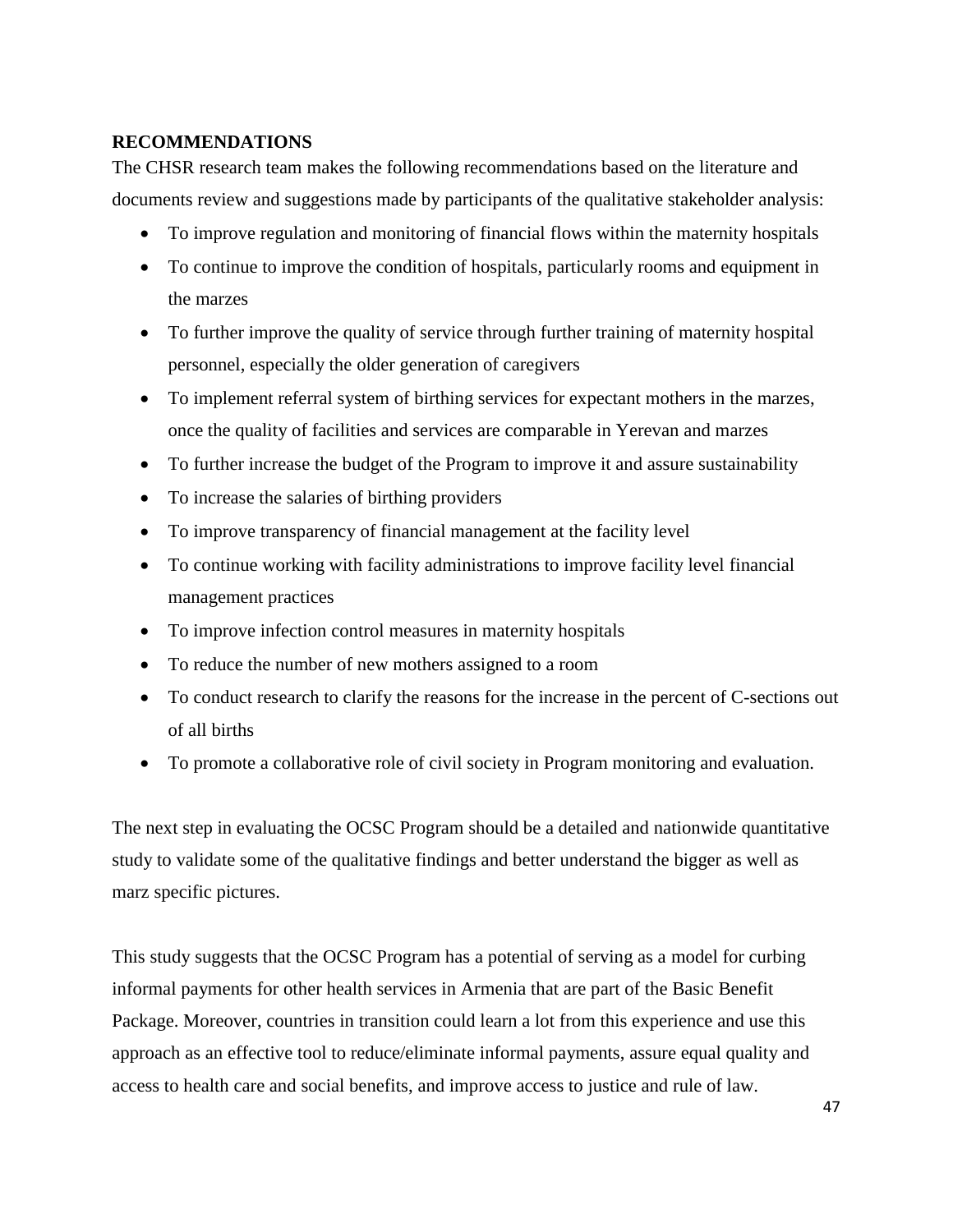#### <span id="page-52-0"></span>**REFERENCES**

- 1. Musgrove P, Zeramdini R, Currin G. *Basic patterns in national health expenditure.* Geneva: Bulletin of the World Health Organization; 2002.
- 2. PHCR. *How great is the burden of household health expenditure in Armenia.* Yerevan: Primary Healthcare Reform Project; November 2008.
- 3. Harris A, Gao Y, Barkley L. *Consequences of birth policies and practices in post-reform China. Reproductive Health Matters* 2007.
- 4. Hotchkiss D, Gordillo A. Household health expenditures in Morocco: implications for health care reform. *The International Journal of Health Planning and Management.*  1999;14(3):201-217.
- 5. Chalmers B. Childbirth in eastern Europe. *Midwifery.* 1997;13(1):2-8.
- 6. Saribekyan K. Mother and Child Health Care Strategy in Armenia and Improvements in Obstetric Care. *Tenth Armenian Medical World Congress*. New York; 2009.
- 7. Profile of Armenia. CIA World Factbook. Available at: https:/[/www.cia.gov/library/publications/the-world-factbook/geos/am.html.](http://www.cia.gov/library/publications/the-world-factbook/geos/am.html) Accessed 20 March, 2010.
- 8. RA. Maternity care reform. Documents. Available at: [http://www.moh.am.](http://www.moh.am/) Accessed 22 April, 2010.
- 9. *Evaluation of the effectiveness of the maternity certificates program in Armavir marz: brief report. Mobilizing Action Against Corruption (MAAC)*: Armavir Development Center NGO; 2009.
- 10. Rechel B, McKee M. Health reform in central and eastern Europe and the former Soviet Union. *Lancet.* 2009;374(9696):1186-1195.
- 11. *Child Health NOW Campaign Launch and Maternal and Child Health Forum* Yerevan; 2010.
- 12. Mkrtchyan Z. *Project NOVA Key Activities in Five Southern Armenian Marzes. Internal Project Evaluation.* Yerevan: Project NOVA; 2009.
- 13. MAAC awards grants to fight corruption in schools, medical institutions, and certification boards. Mobilizing Action Against Corruption (MAAC) quarterly newsletter. Available at: [http://www.maac.am/newsletters.htm.](http://www.maac.am/newsletters.htm) Accessed 16 March, 2010.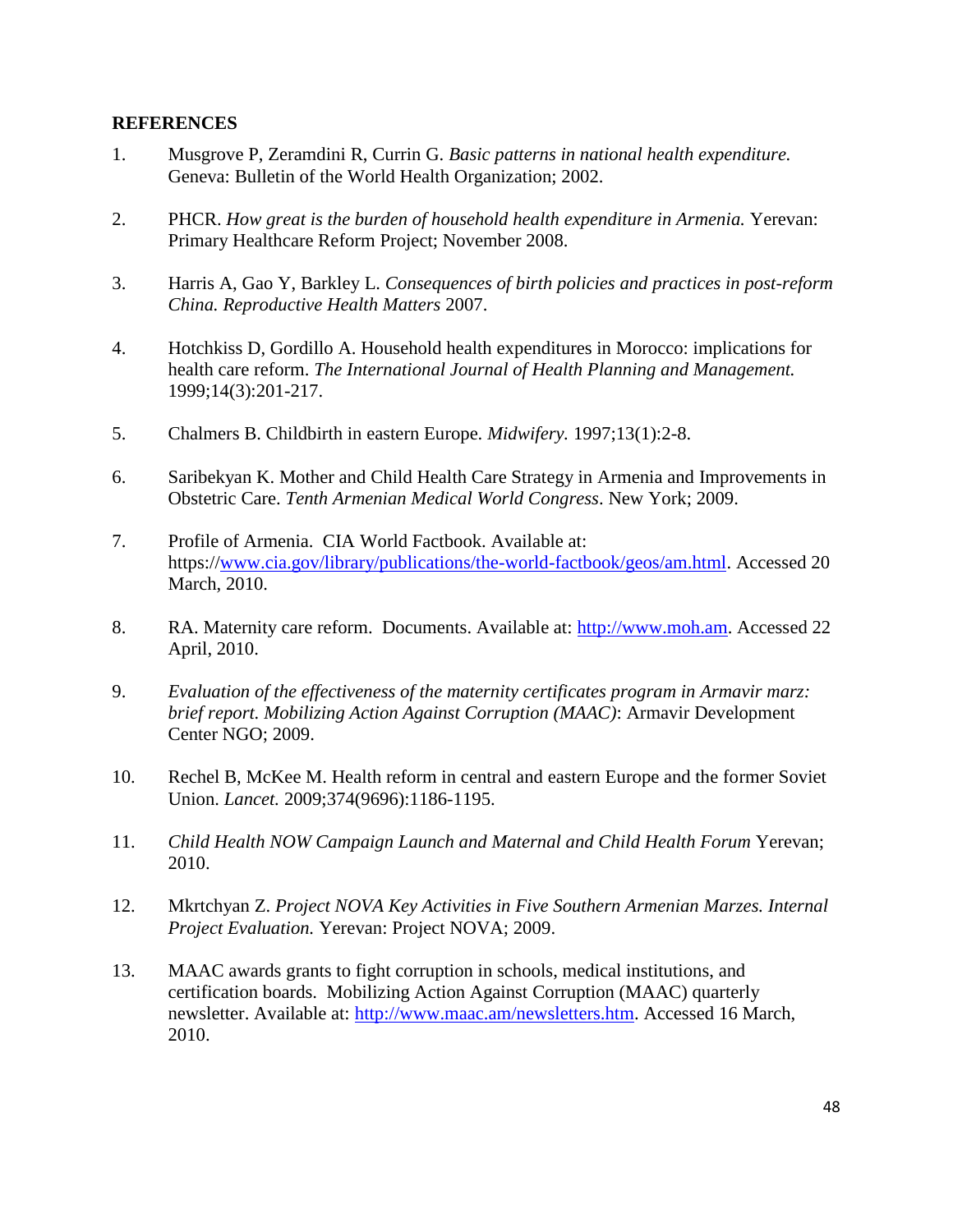- 14. RA. Health State Agency of the Republic of Armenia. The Ministry of Health. Available at: [http://www.pag.am.](http://www.pag.am/) Accessed 22 April, 2010.
- 15. Marshall C, Rossman G. *Designing Qualitative Research*. Newbury Park: SAGE Publications; 1989.
- 16. Miles MB, Huberman AM. *An Expanded Sourcebook: Qualitative Data Analysis*. 2nd ed. London: SAGE Publications; 1994.
- 17. Strauss A, Corbin J. *Basics of Qualitative Research: Grounded Theory Procedures and Techniques*. Newbury Park: SAGE Publications; 1990.
- 18. Patton MQ. *Qualitative Evaluation and research Methods*. 2nd ed. Newbury Park: SAGE Publications; 1990.
- 19. Hsieh H-F, Shannon SE. Three Approaches to Qualitative Content Analysis. *Qualitative Health Research.* 2005;15.
- 20. Gaál P. *Health Care Systems in Transition. Hungary*: WHO Regional Office for Europe on behalf of European Observatory on Health Systems and Policies; 2004.
- 21. Bensoussan B. *Analysis without paralysis : 10 tools to make better strategic decisions / Babette E. Bensoussan, Craig Fleisher*. Upper Saddle River: FT Press; 2008.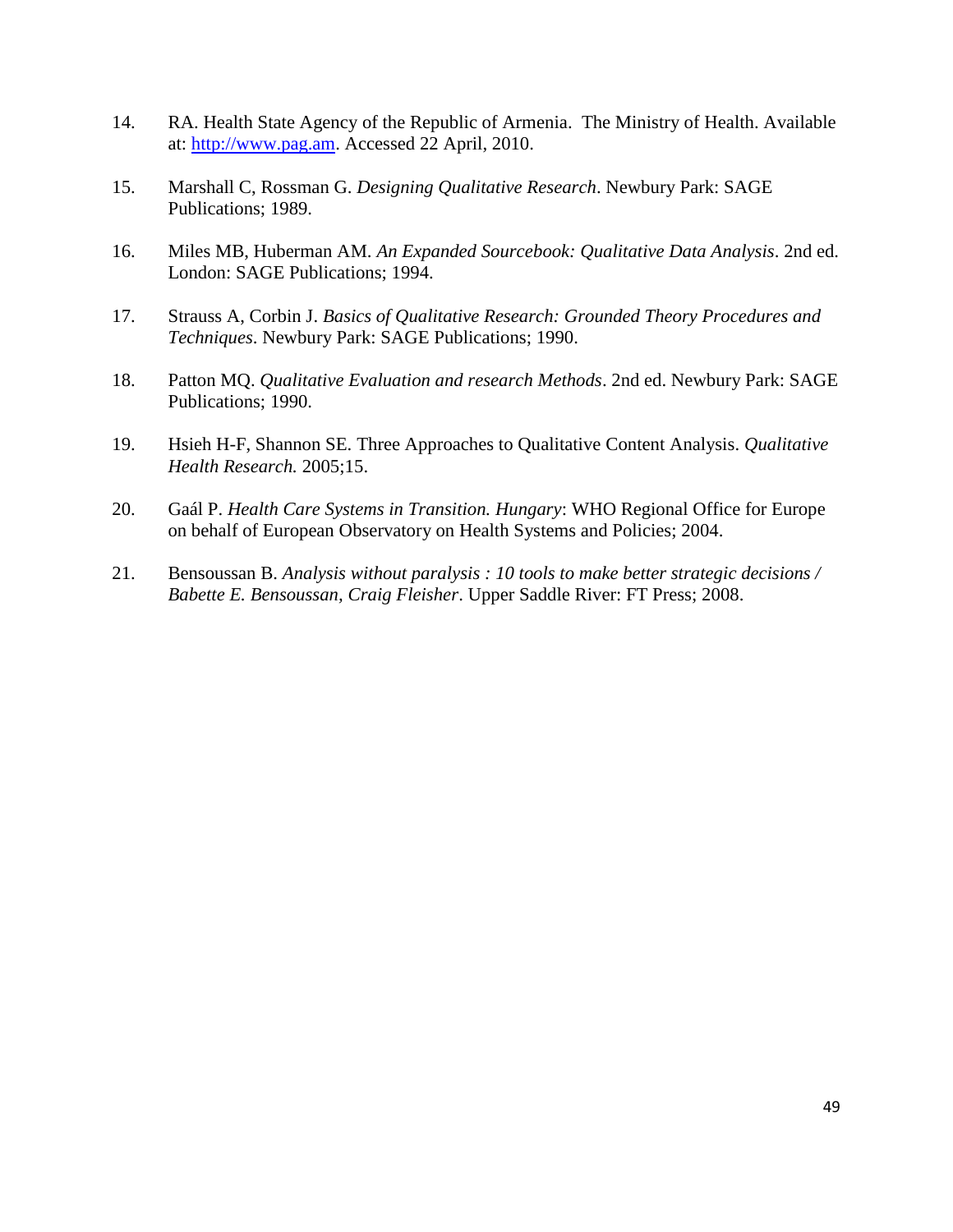### <span id="page-54-0"></span>**APPENDIX 1 – QUALITATIVE RESEARCH METHOD**

Qualitative method is an important mode of inquiry in social sciences.<sup>15</sup> Qualitative research/method is any kind of research that gets findings without any means of statistical procedures or quantification.<sup>17</sup>

There are valid reasons requiring qualitative research.<sup>17</sup> The investigation of phenomenon that is yet unknown or little known requires qualitative research. Qualitative research is a justified method for investigating the nature of experiences, behaviors or phenomena and to explain them in such details that are difficult to do by the means of quantitative methods.<sup>17</sup> The cases when the qualitative research methods should be applied are as follows:

- Research that cannot be performed experimentally
- Research that investigates deeply complexities and process
- Research for which variables are not known yet
- Research that explores where and why policy and practice fail to work
- Research on unknown societies or new systems
- Research on informal and unstructured linkages and processes in the organization
- Research on real, as opposed to stated, organizational goals.<sup>15</sup>

The components of qualitative research include data which can be collected through different methods (in-depth interviews, focus group discussion, observation, etc.). The second component is interpretation or analysis of data collected – conceptualization of data through coding. Written or verbal report is the final outcome of the research and its format depends on the audience.<sup>17</sup> The advantage of qualitative method/qualitative research is that it provides opportunity to study the issue more in depth and in details.<sup>18</sup> Validity of qualitative method is how accurately the research represents the participants' realities of the social phenomenon and how credible are the finding to them.<sup>19</sup> The combination of different methodologies in the study of the same issue is called triangulation.<sup>18</sup> There are four main types of triangulations: data triangulation, investigator triangulation, theory triangulation and methodological triangulation. The *data triangulation* is the use of different sources of data. The *investigator triangulation* is the use of different researchers in conducting the study. The *theory triangulation* is the use of different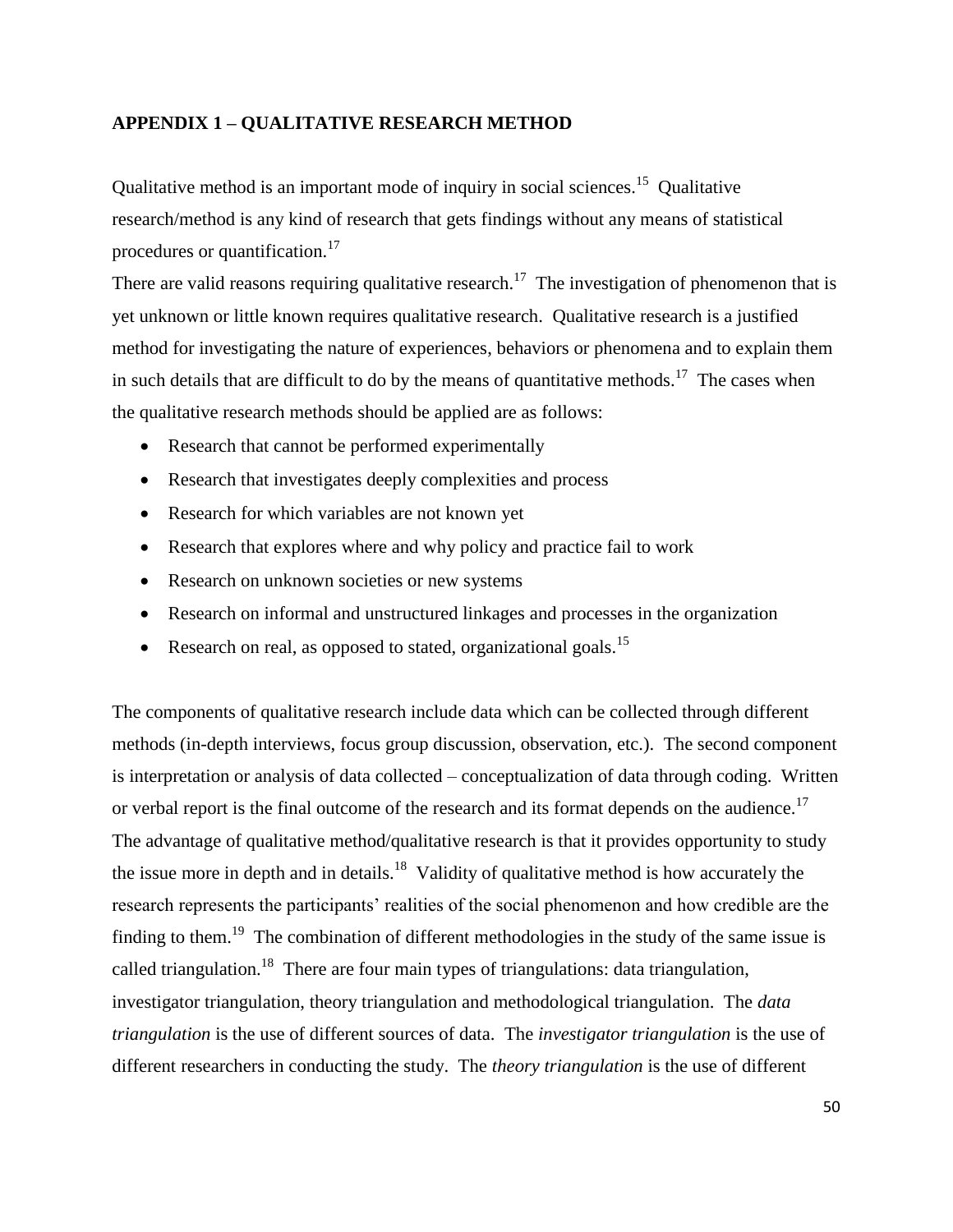perspective to interpret the same data. The *methodological triangulation* is the use of different methods to study the same issue. In qualitative research it is possible to achieve triangulation by using different sources, investigators and mixing different methods and perspectives.<sup>18</sup>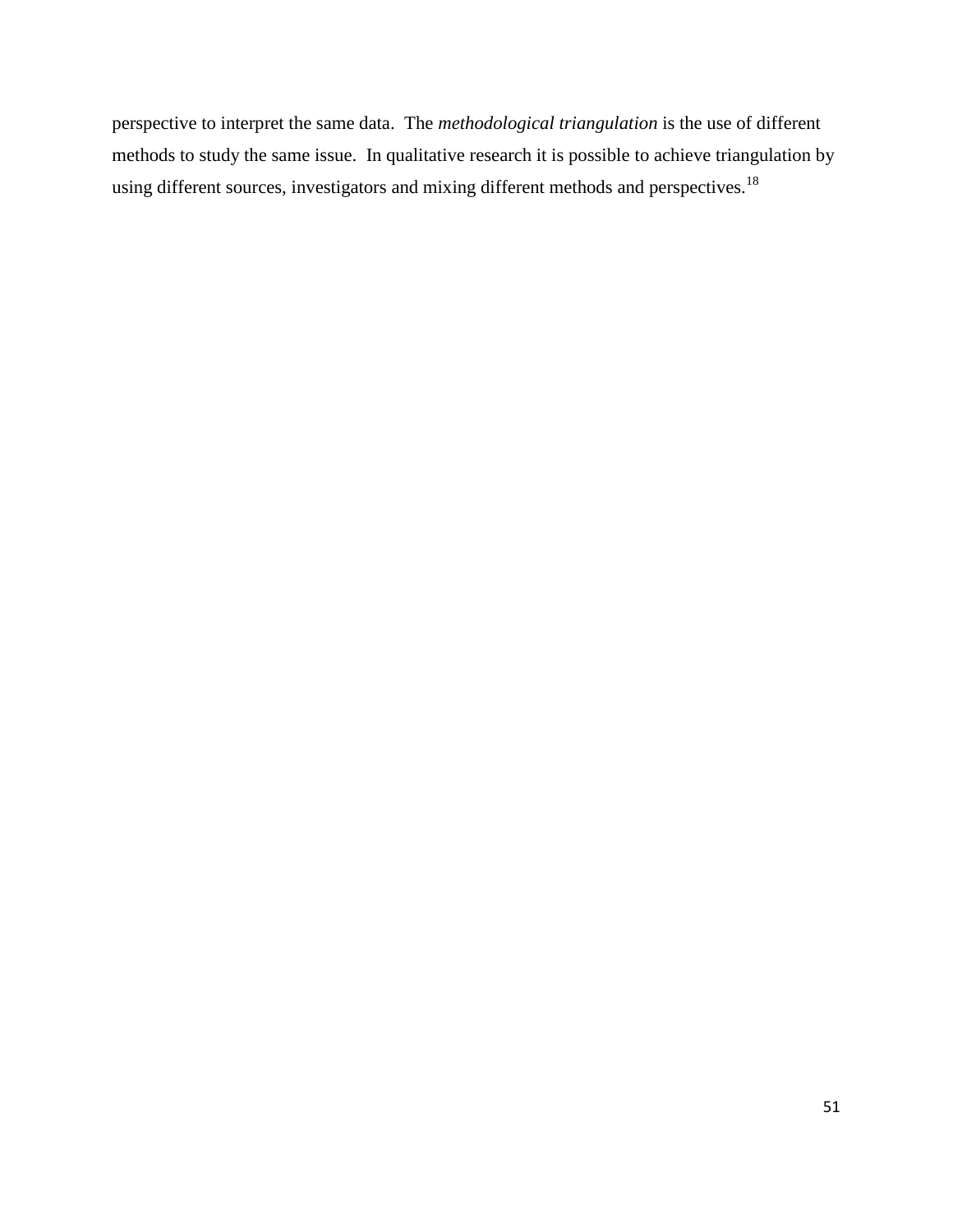# <span id="page-56-0"></span>**APPENDIX 2 – QUALITATIVE STUDY INSTRUMENTS Examples of Instruments:**

## **Focus Group Discussion Guide Mothers**

| <b>Place</b>     |  |  |
|------------------|--|--|
| <b>Date</b>      |  |  |
| <b>Time</b>      |  |  |
| <b>Moderator</b> |  |  |
| <b>Recorder</b>  |  |  |

### **Introduction**

*Welcome* Welcome the participants and thank them for agreeing to participate.

# *Introduction of moderator and recorder*

Introduce yourselves.

### *Confidentiality*

This discussion will be confidential. We will not tell anyone that you participated in this focus group discussion. Your name and position will not appear in reports and presentations. All your comments will be used for research purpose only. We will take notes throughout the session. Upon your permission we will audio record the discussion to make sure that no idea remains out of our attention. Can we proceed with recording?

### *Review of the program and participation*

The Center of Health Services Research and Development of the American University of Armenia with support from the USAID Civic Advocacy Support Program Armenia is conducting an assessment of the Obstetric Care State Certificate Program to help the Government of Armenia to strengthen the Program.

Your participation in our discussion is important since you were purchasing birthing services after implementation of the Obstetric Care State Certificate Program. We are interested in your opinions and suggestions.

For further questions regarding the study and/or if you want to talk to anyone because you have not been treated fairly or you think you have been hurt by joining this study you may contact the American University of Armenia at 51 25 61.

### *Introduction of topic*

- 1. Please introduce yourself, how many children do you have, where they were born?
- 2. How did you decided to have a child? Does the existence of free services played the role on your decision?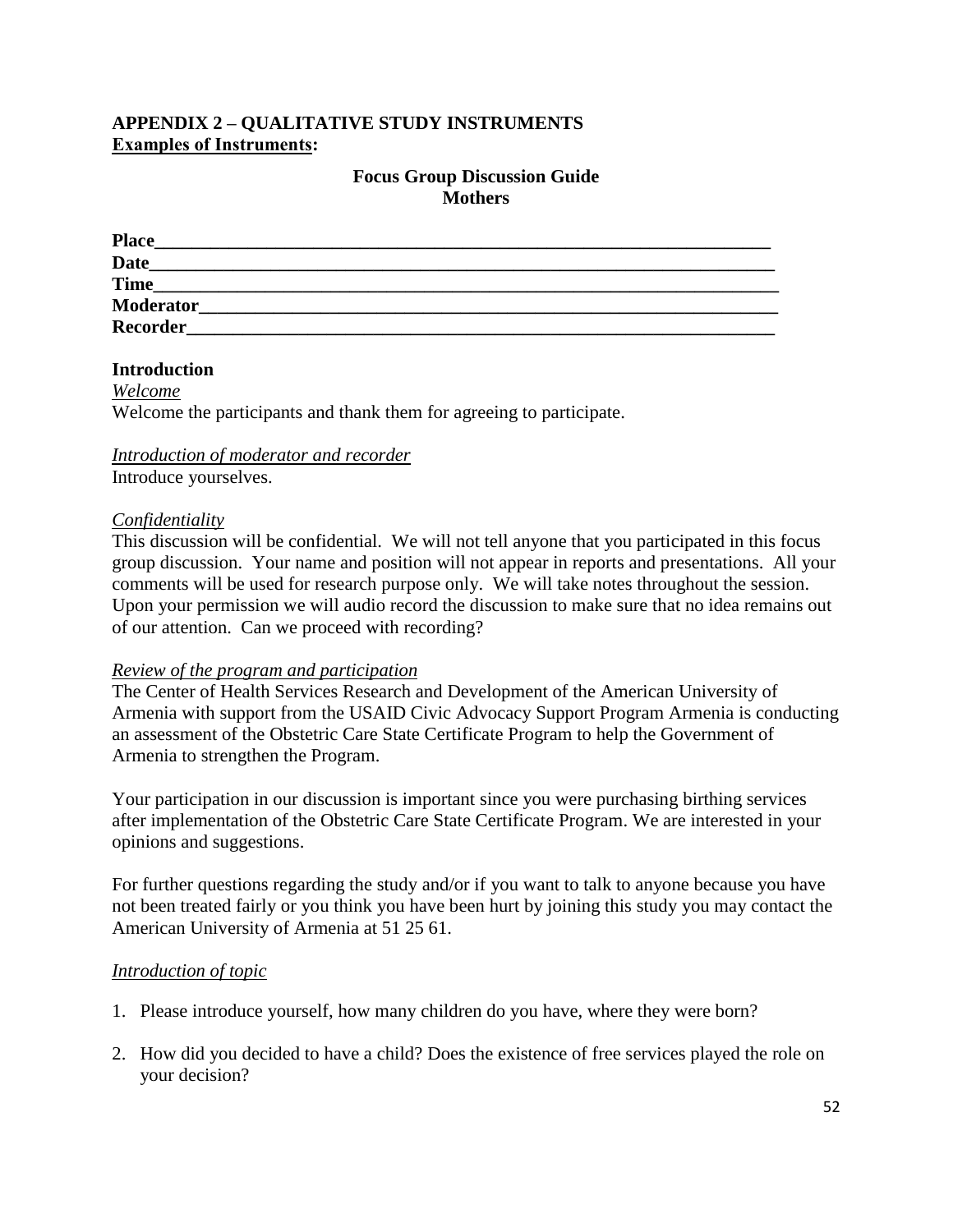- 3. What expectations did you have regarding maternity services (antenatal, delivery, postnatal) during your last pregnancy? Was there any expectation that did not come true? What was it regards to?
- 4. Did you use any chargeable services during your antenatal care, delivery and postnatal care? If yes, what particular services and why? In your opinion, what were the enforcement factors for using such services? What could be done to avoid payments?
- 5. Were you informed about maternity services (antenatal, delivery, postnatal) being free of charge? Who did inform you and where?
- 6. How did you choose the policlinic for antenatal care and the hospital for delivery during your last pregnancy?
- 7. During your last pregnancy, was there any person or organization, who asked you about your experience and the opinion for the maternal services provided to you in policlinic and/or hospital? If yes who or what organization was it, and what they had asked?
- 8. If you had baby before July 2008, please indicate what has been changed in your antenatal care after that time (during the last pregnancy)? What still the same?
- 9. If you had baby before July 2008, please indicate what has been changed in your delivery and postnatal care after that time (for the last delivery)? What still the same?
- 10. As a conclusion, how would you assess the maternity related servises after implementation of the Maternity Certificate program? How much are you sutisfied with the provided servises? What would you suggest to improve the the maternity related servises?

*Thank you for participating in our study!*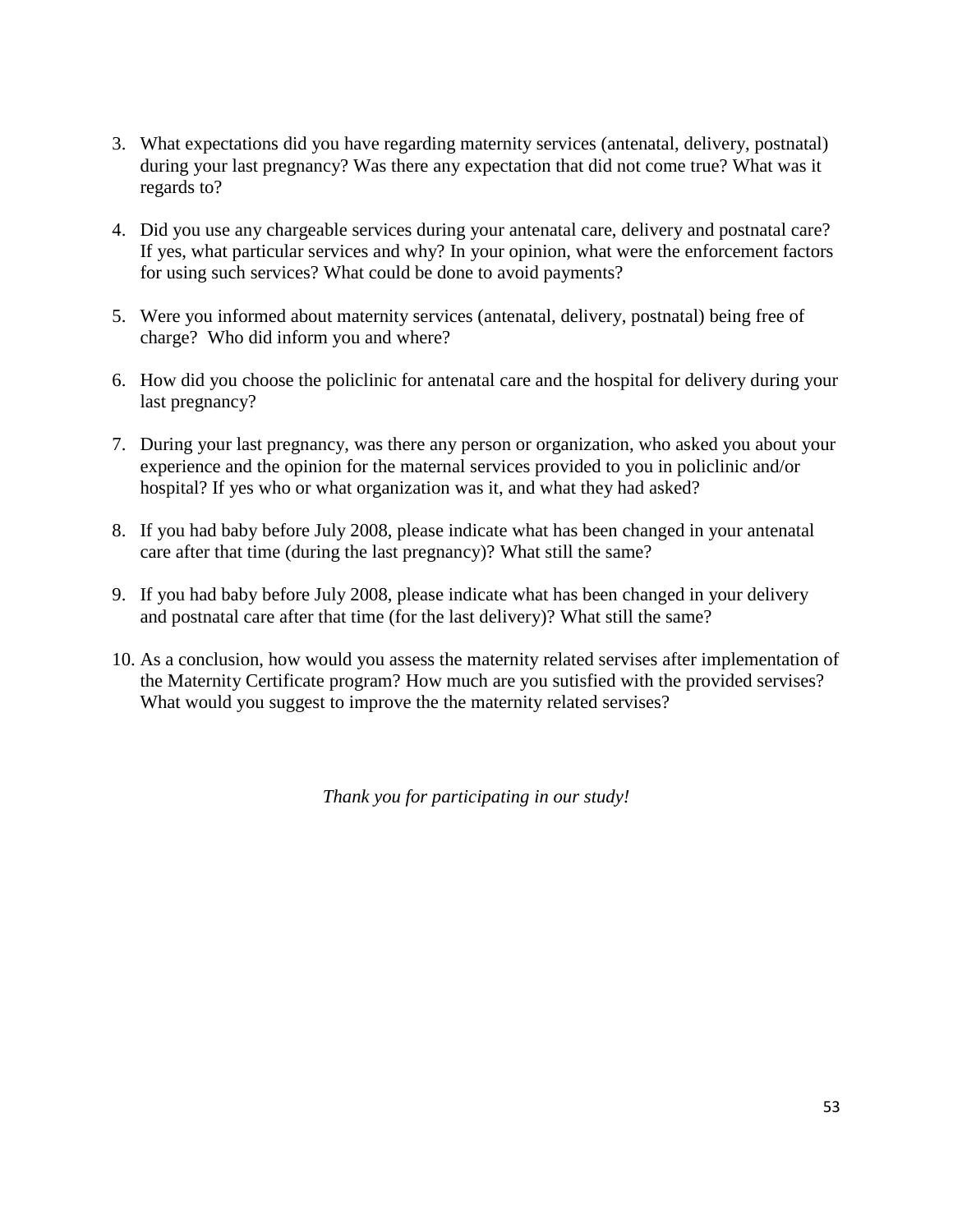## **In-Depth Interview Guide Ob/Gyn of intranatal care**

| <b>Place</b>     |  |  |
|------------------|--|--|
| <b>Date</b>      |  |  |
| <b>Time</b>      |  |  |
| <b>Moderator</b> |  |  |
| <b>Recorder</b>  |  |  |

## **Introduction**

*Welcome*

Welcome the participants and thank them for agreeing to participate.

### *Introduction of moderator and recorder*

Introduce yourselves.

## *Confidentiality*

This discussion will be confidential. We will not tell anyone that you participated in this focus group discussion. Your name and position will not appear in reports and presentations. All your comments will be used for research purpose only. We will take notes throughout the session. Upon your permission we will audio record the discussion to make sure that no idea remains out of our attention. Can we proceed with recording?

### *Review of the program and participation*

The Center of Health Services Research and Development of the American University of Armenia with support from the USAID Civic Advocacy Support Program Armenia is conducting an assessment of the Obstetric Care State Certificate Program to help the Government of Armenia to strengthen the Program.

Your participation in our interview is important since you have expertise and experience in Obstetric Care related issues in Armenia. We are interested in your expert opinions and suggestions.

### *Introduction of topic*

- 1. In your opinion, what were reasons for implementing the Maternity Care Certificate Program? Were you informed about up-coming changes, if yes how? What was the general attitude of med personnel towards the implementation of the program?
- 2. What are the pluses and minuses of the program from the perspective of a) patients b) physicians c) middle medical personnel d) administration e) state?
- 3. Has the Maternity Care Certificate Program affected the data reporting to the MOH? How does it affect your work?